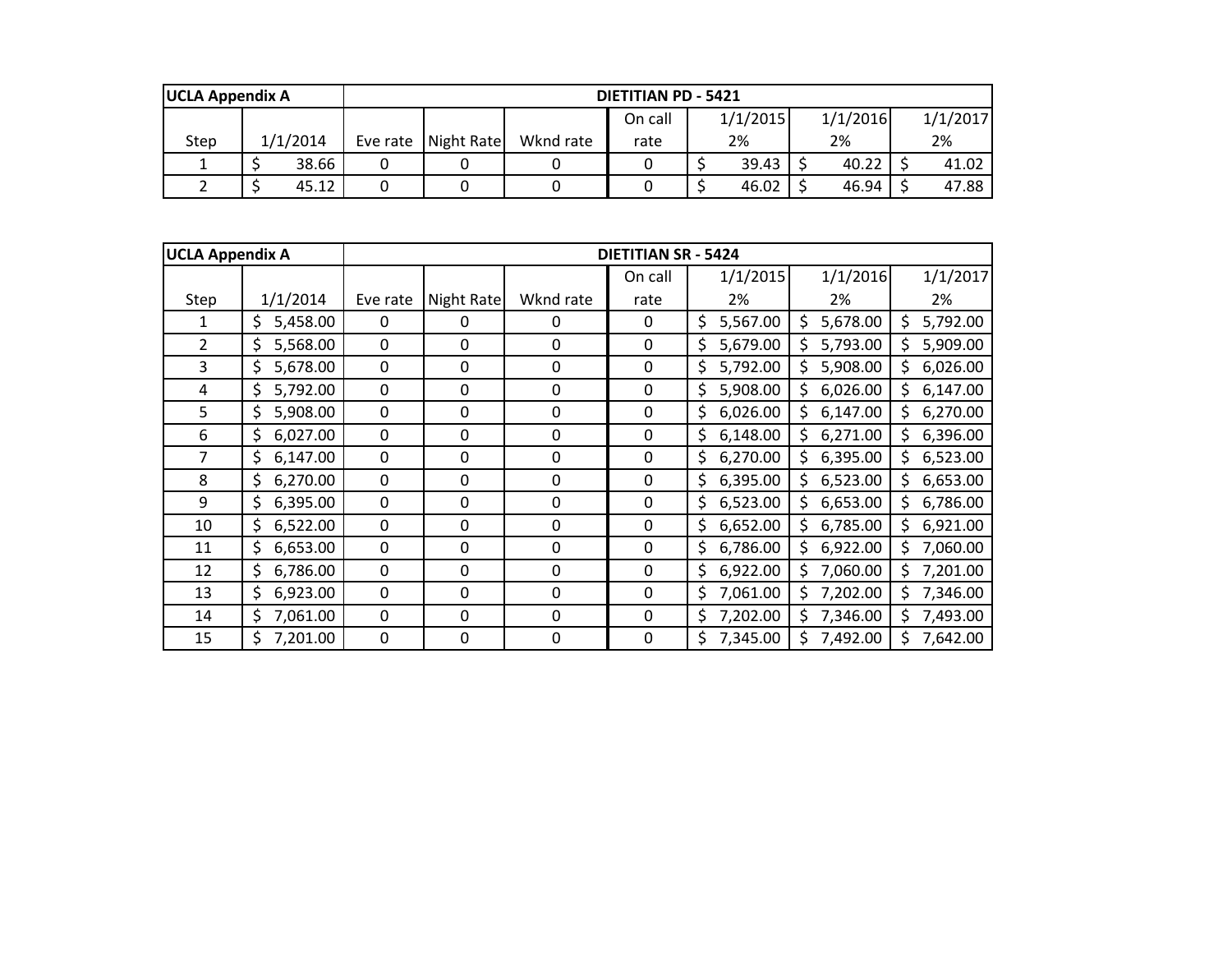| <b>UCLA Appendix A</b> |                |             |            |                  | DIETITIAN 2-5426 |                |                |                 |
|------------------------|----------------|-------------|------------|------------------|------------------|----------------|----------------|-----------------|
|                        |                |             |            |                  | On call          | 1/1/2015       | 1/1/2016       | 1/1/2017        |
| Step                   | 1/1/2014       | Eve rate    | Night Rate | Wknd rate        | rate             | 2%             | 2%             | 2%              |
| 1                      | 5,248.00<br>\$ | $\Omega$    | 0          | 0                | 0                | \$<br>5,353.00 | 5,460.00<br>\$ | 5,569.00<br>\$  |
| $\overline{2}$         | \$<br>5,352.00 | $\mathbf 0$ | 0          | $\mathbf 0$      | 0                | 5,459.00<br>\$ | 5,568.00<br>\$ | 5,679.00<br>\$  |
| 3                      | \$<br>5,460.00 | 0           | 0          | $\boldsymbol{0}$ | 0                | \$<br>5,569.00 | 5,680.00<br>Ś  | Ś.<br>5,794.00  |
| 4                      | \$<br>5,568.00 | 0           | 0          | $\boldsymbol{0}$ | 0                | \$<br>5,679.00 | 5,793.00<br>\$ | \$.<br>5,909.00 |
| 5                      | \$<br>5,680.00 | 0           | 0          | $\boldsymbol{0}$ | 0                | \$<br>5,794.00 | 5,910.00<br>\$ | \$.<br>6,028.00 |
| 6                      | \$<br>5,794.00 | 0           | 0          | $\boldsymbol{0}$ | 0                | \$<br>5,910.00 | 6,028.00<br>\$ | \$<br>6,149.00  |
| 7                      | \$<br>5,910.00 | 0           | 0          | 0                | 0                | \$<br>6,028.00 | \$<br>6,149.00 | \$<br>6,272.00  |
| 8                      | \$<br>6,027.00 | 0           | 0          | 0                | 0                | \$<br>6,148.00 | 6,271.00<br>\$ | 6,396.00<br>\$. |
| 9                      | \$<br>6,149.00 | $\mathbf 0$ | 0          | $\mathbf 0$      | $\mathbf 0$      | \$<br>6,272.00 | 6,397.00<br>\$ | 6,525.00<br>\$. |
| 10                     | \$<br>6,272.00 | $\mathbf 0$ | 0          | $\mathbf 0$      | $\mathbf 0$      | \$<br>6,397.00 | 6,525.00<br>\$ | 6,656.00<br>\$  |
| 11                     | \$<br>6,397.00 | 0           | 0          | 0                | 0                | 6,525.00<br>\$ | 6,656.00<br>Ś  | 6,789.00<br>\$  |
| 12                     | \$<br>6,524.00 | 0           | 0          | 0                | 0                | \$<br>6,654.00 | 6,787.00<br>\$ | \$.<br>6,923.00 |
| 13                     | \$<br>6,655.00 | 0           | 0          | 0                | 0                | \$<br>6,788.00 | 6,924.00<br>\$ | 7,062.00<br>\$. |
| 14                     | \$<br>6,788.00 | 0           | 0          | $\Omega$         | 0                | \$<br>6,924.00 | \$<br>7,062.00 | \$<br>7,203.00  |
| 15                     | \$<br>6,924.00 | 0           | 0          | $\mathbf 0$      | 0                | \$<br>7,062.00 | \$<br>7,203.00 | \$<br>7,347.00  |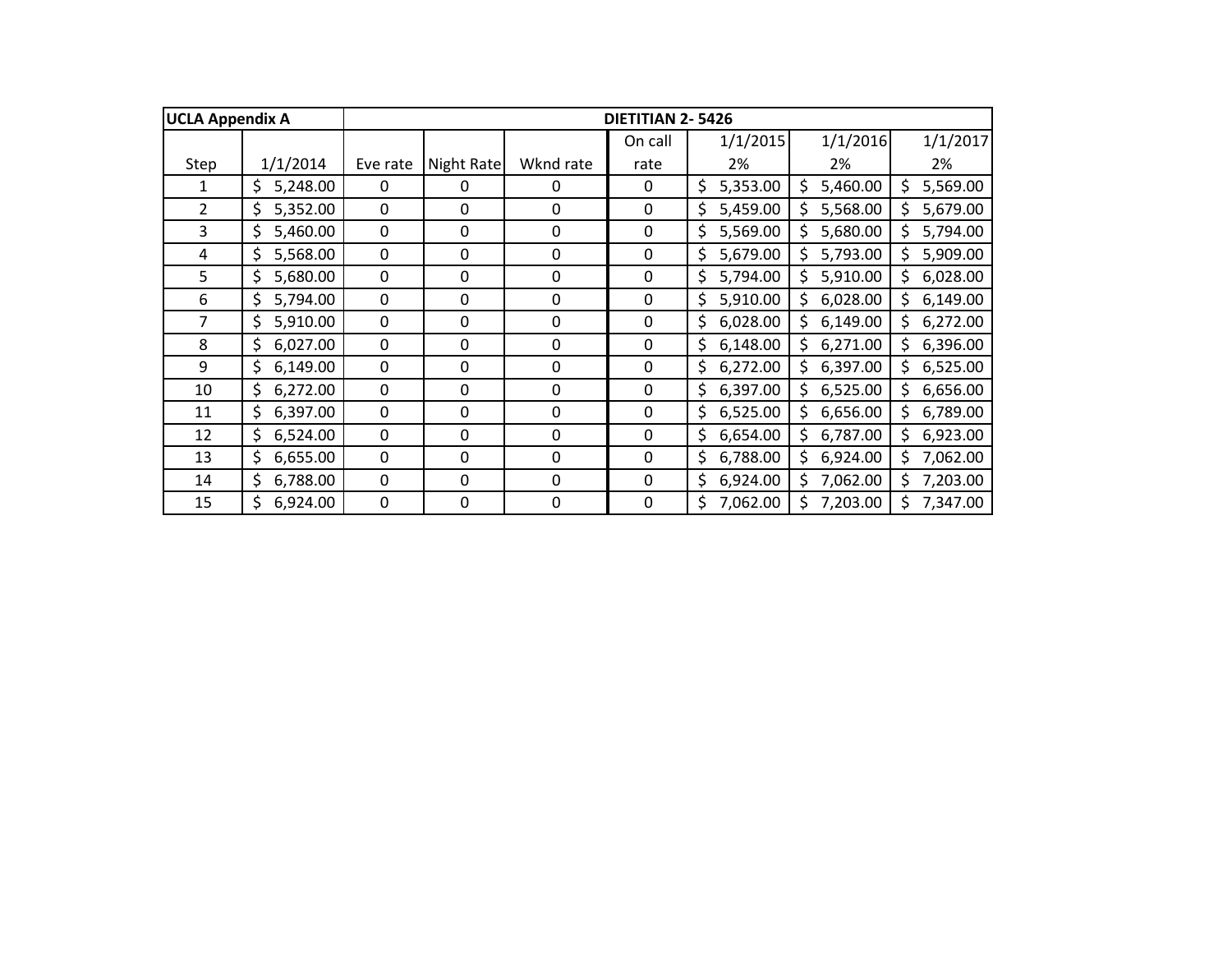| <b>UCLA Appendix A</b> |                |             |            |             |              | <b>AUDIOLOGIST SR EX - 7866</b> |                |                 |
|------------------------|----------------|-------------|------------|-------------|--------------|---------------------------------|----------------|-----------------|
|                        |                |             |            |             | On call      | 1/1/2015                        | 1/1/2016       | 1/1/2017        |
| Step                   | 1/1/2014       | Eve rate    | Night Rate | Wknd rate   | rate         | 2%                              | 2%             | 2%              |
| 1                      | 7,880.00<br>\$ | $\Omega$    | 0          | 0           | 0            | \$<br>8,038.00                  | 8,199.00<br>\$ | 8,363.00<br>\$  |
| $\overline{2}$         | \$<br>8,038.00 | 0           | 0          | 0           | 0            | \$<br>8,199.00                  | 8,363.00<br>S  | 8,530.00<br>Ś.  |
| 3                      | \$<br>8,198.00 | 0           | 0          | 0           | 0            | \$<br>8,362.00                  | 8,529.00<br>Ś. | \$.<br>8,700.00 |
| 4                      | \$<br>8,362.00 | $\mathbf 0$ | 0          | $\mathbf 0$ | 0            | \$<br>8,529.00                  | \$<br>8,700.00 | 8,874.00<br>\$. |
| 5                      | \$<br>8,531.00 | $\mathbf 0$ | 0          | $\mathbf 0$ | 0            | \$<br>8,702.00                  | 8,876.00<br>\$ | \$.<br>9,054.00 |
| 6                      | \$<br>8,698.00 | 0           | 0          | $\mathbf 0$ | 0            | 8,872.00<br>\$                  | \$<br>9,049.00 | \$<br>9,230.00  |
| $\overline{7}$         | \$<br>8,874.00 | 0           | 0          | 0           | 0            | \$<br>9,051.00                  | \$<br>9,232.00 | \$<br>9,417.00  |
| 8                      | \$<br>9,050.00 | 0           | 0          | 0           | 0            | \$<br>9,231.00                  | 9,416.00<br>S  | 9,604.00        |
| 9                      | \$<br>9,231.00 | 0           | 0          | 0           | 0            | \$<br>9,416.00                  | 9,604.00<br>\$ | 9,796.00<br>Ś.  |
| 10                     | \$<br>9,417.00 | $\Omega$    | 0          | $\mathbf 0$ | $\mathbf 0$  | 9,605.00<br>\$                  | 9,797.00       | 9,993.00<br>\$. |
| 11                     | \$<br>9,606.00 | 0           | 0          | $\mathbf 0$ | $\mathbf 0$  | \$<br>9,798.00                  | 9,994.00<br>\$ | \$10,194.00     |
| 12                     | \$<br>9,797.00 | 0           | 0          | $\mathbf 0$ | $\mathbf 0$  | 9,993.00<br>\$                  | \$10,193.00    | \$10,397.00     |
| 13                     | Ś.<br>9,994.00 | 0           | 0          | 0           | $\mathbf{0}$ | \$10,194.00                     | \$10,398.00    | \$10,606.00     |
| 14                     | \$10,190.00    | 0           | 0          | $\mathbf 0$ | $\mathbf{0}$ | \$10,394.00                     | \$10,602.00    | \$10,814.00     |
| 15                     | \$10,393.00    | $\mathbf 0$ | 0          | 0           | $\mathbf 0$  | \$10,601.00                     | \$10,813.00    | \$11,029.00     |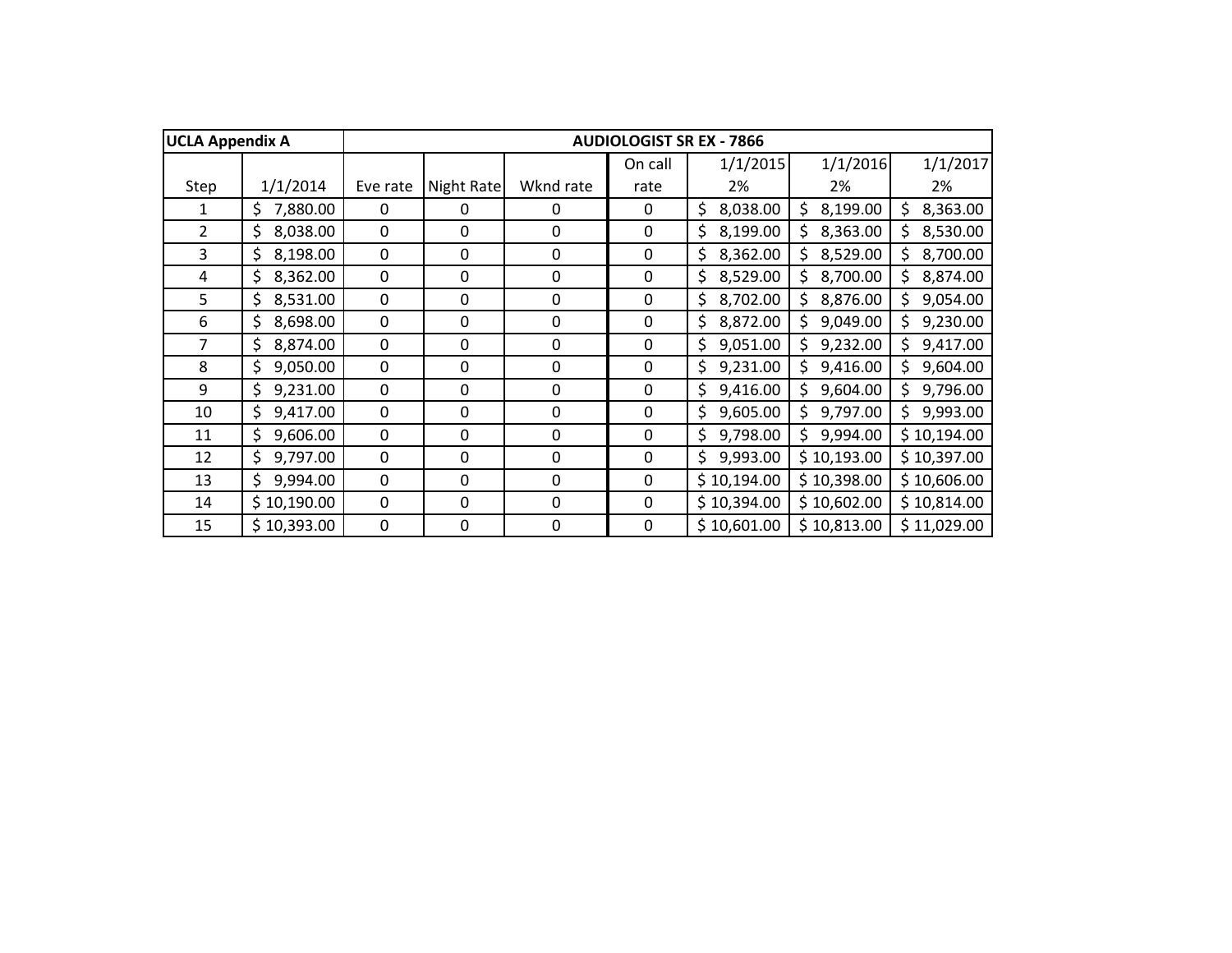| <b>UCLA Appendix A</b> |                |             |            |             | <b>AUDIOLOGIST EX - 7867</b> |                |                 |                 |
|------------------------|----------------|-------------|------------|-------------|------------------------------|----------------|-----------------|-----------------|
|                        |                |             |            |             | On call                      | 1/1/2015       | 1/1/2016        | 1/1/2017        |
| Step                   | 1/1/2014       | Eve rate    | Night Rate | Wknd rate   | rate                         | 2%             | 2%              | 2%              |
| 1                      | 7,349.00<br>\$ | $\Omega$    | 0          | 0           | 0                            | \$<br>7,496.00 | 7,646.00<br>S   | 7,799.00<br>\$  |
| $\overline{2}$         | \$<br>7,497.00 | 0           | 0          | 0           | 0                            | \$<br>7,647.00 | 7,800.00        | 7,956.00<br>Ś.  |
| 3                      | \$<br>7,649.00 | 0           | 0          | 0           | 0                            | \$<br>7,802.00 | 7,958.00<br>Ś.  | \$.<br>8,117.00 |
| 4                      | \$<br>7,800.00 | 0           | 0          | 0           | 0                            | \$<br>7,956.00 | 8,115.00<br>\$. | 8,277.00<br>\$. |
| 5                      | \$<br>7,957.00 | $\mathbf 0$ | 0          | $\mathbf 0$ | 0                            | \$<br>8,116.00 | \$<br>8,278.00  | \$<br>8,444.00  |
| 6                      | \$<br>8,115.00 | 0           | 0          | $\mathbf 0$ | 0                            | 8,277.00<br>\$ | \$<br>8,443.00  | \$<br>8,612.00  |
| $\overline{7}$         | \$<br>8,279.00 | 0           | 0          | 0           | 0                            | \$<br>8,445.00 | \$<br>8,614.00  | \$<br>8,786.00  |
| 8                      | \$<br>8,442.00 | 0           | 0          | 0           | 0                            | \$<br>8,611.00 | 8,783.00<br>Ś   | 8,959.00<br>Ś.  |
| 9                      | \$<br>8,612.00 | 0           | 0          | 0           | 0                            | 8,784.00<br>\$ | 8,960.00<br>\$  | 9,139.00<br>\$. |
| 10                     | 8,785.00<br>\$ | $\Omega$    | 0          | $\mathbf 0$ | $\mathbf{0}$                 | \$<br>8,961.00 | 9,140.00<br>\$  | 9,323.00<br>Ś.  |
| 11                     | \$<br>8,959.00 | 0           | 0          | $\mathbf 0$ | $\mathbf 0$                  | \$<br>9,138.00 | 9,321.00<br>\$  | 9,507.00<br>Ś.  |
| 12                     | \$<br>9,138.00 | 0           | 0          | $\mathbf 0$ | $\mathbf 0$                  | \$<br>9,321.00 | 9,507.00<br>\$  | 9,697.00<br>\$. |
| 13                     | \$<br>9,321.00 | 0           | 0          | 0           | $\mathbf{0}$                 | \$<br>9,507.00 | 9,697.00<br>\$  | \$.<br>9,891.00 |
| 14                     | \$<br>9,504.00 | 0           | 0          | $\mathbf 0$ | 0                            | \$<br>9,694.00 | \$<br>9,888.00  | \$10,086.00     |
| 15                     | Ś<br>9,694.00  | 0           | 0          | 0           | 0                            | \$<br>9,888.00 | \$10,086.00     | \$10,288.00     |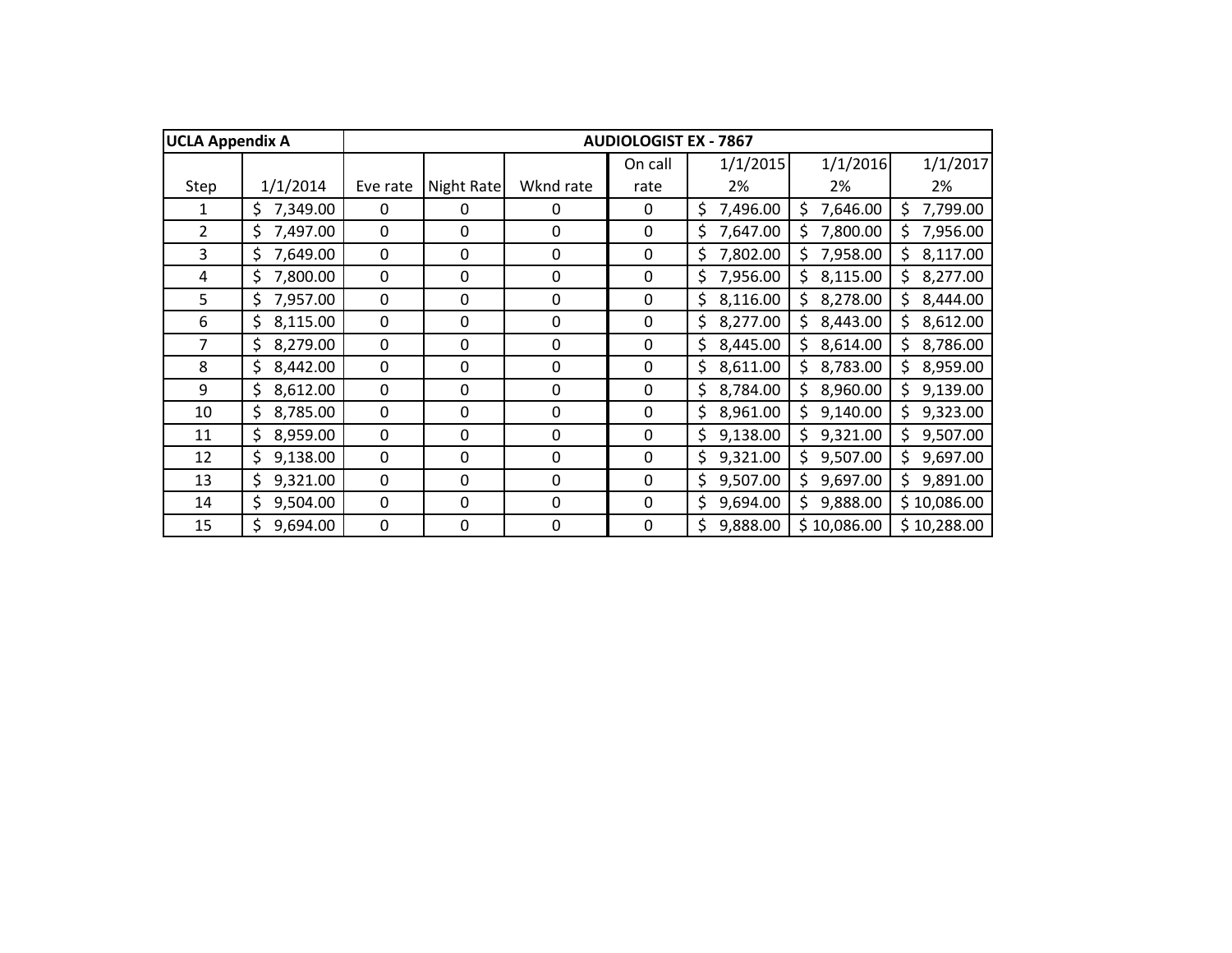| <b>UCLA Appendix A</b> |                |              |            |                  | <b>CASE MGR EX - 7870</b> |                |                |                 |
|------------------------|----------------|--------------|------------|------------------|---------------------------|----------------|----------------|-----------------|
|                        |                |              |            |                  | On call                   | 1/1/2015       | 1/1/2016       | 1/1/2017        |
| Step                   | 1/1/2014       | Eve rate     | Night Rate | Wknd rate        | rate                      | 2%             | 2%             | 2%              |
| 1                      | 7,925.00<br>\$ | $\Omega$     | 0          | $\Omega$         | $\Omega$                  | \$<br>8,084.00 | 8,246.00<br>\$ | 8,411.00<br>\$  |
| $\overline{2}$         | \$<br>8,082.00 | 0            | 0          | 0                | 0                         | 8,244.00<br>\$ | 8,409.00<br>Ś  | 8,577.00<br>\$. |
| 3                      | 8,244.00<br>\$ | 0            | 0          | 0                | 0                         | 8,409.00<br>\$ | 8,577.00<br>\$ | \$.<br>8,749.00 |
| 4                      | \$<br>8,409.00 | 0            | 0          | 0                | 0                         | 8,577.00<br>\$ | 8,749.00<br>\$ | 8,924.00<br>Ś.  |
| 5                      | \$<br>8,577.00 | 0            | 0          | $\boldsymbol{0}$ | 0                         | \$<br>8,749.00 | \$<br>8,924.00 | Ś.<br>9,102.00  |
| 6                      | \$<br>8,749.00 | 0            | 0          | 0                | 0                         | \$<br>8,924.00 | \$<br>9,102.00 | Ś<br>9,284.00   |
| 7                      | 8,925.00<br>\$ | 0            | 0          | $\mathbf 0$      | $\mathbf 0$               | 9,104.00<br>\$ | 9,286.00<br>\$ | 9,472.00<br>\$. |
| 8                      | \$<br>9,103.00 | 0            | 0          | 0                | 0                         | \$<br>9,285.00 | 9,471.00<br>\$ | Ś.<br>9,660.00  |
| 9                      | \$<br>9,284.00 | 0            | 0          | $\Omega$         | 0                         | \$<br>9,470.00 | Ś<br>9,659.00  | Ś.<br>9,852.00  |
| 10                     | \$<br>9,472.00 | 0            | 0          | 0                | 0                         | \$<br>9,661.00 | 9,854.00<br>Ś  | \$10,051.00     |
| 11                     | \$<br>9,660.00 | 0            | 0          | $\boldsymbol{0}$ | 0                         | \$<br>9,853.00 | \$10,050.00    | \$10,251.00     |
| 12                     | \$<br>9,851.00 | 0            | 0          | 0                | 0                         | \$10,048.00    | \$10,249.00    | \$10,454.00     |
| 13                     | \$10,049.00    | $\mathbf{0}$ | 0          | $\mathbf{0}$     | 0                         | \$10,250.00    | \$10,455.00    | \$10,664.00     |
| 14                     | \$10,251.00    | 0            | 0          | 0                | 0                         | \$10,456.00    | \$10,665.00    | \$10,878.00     |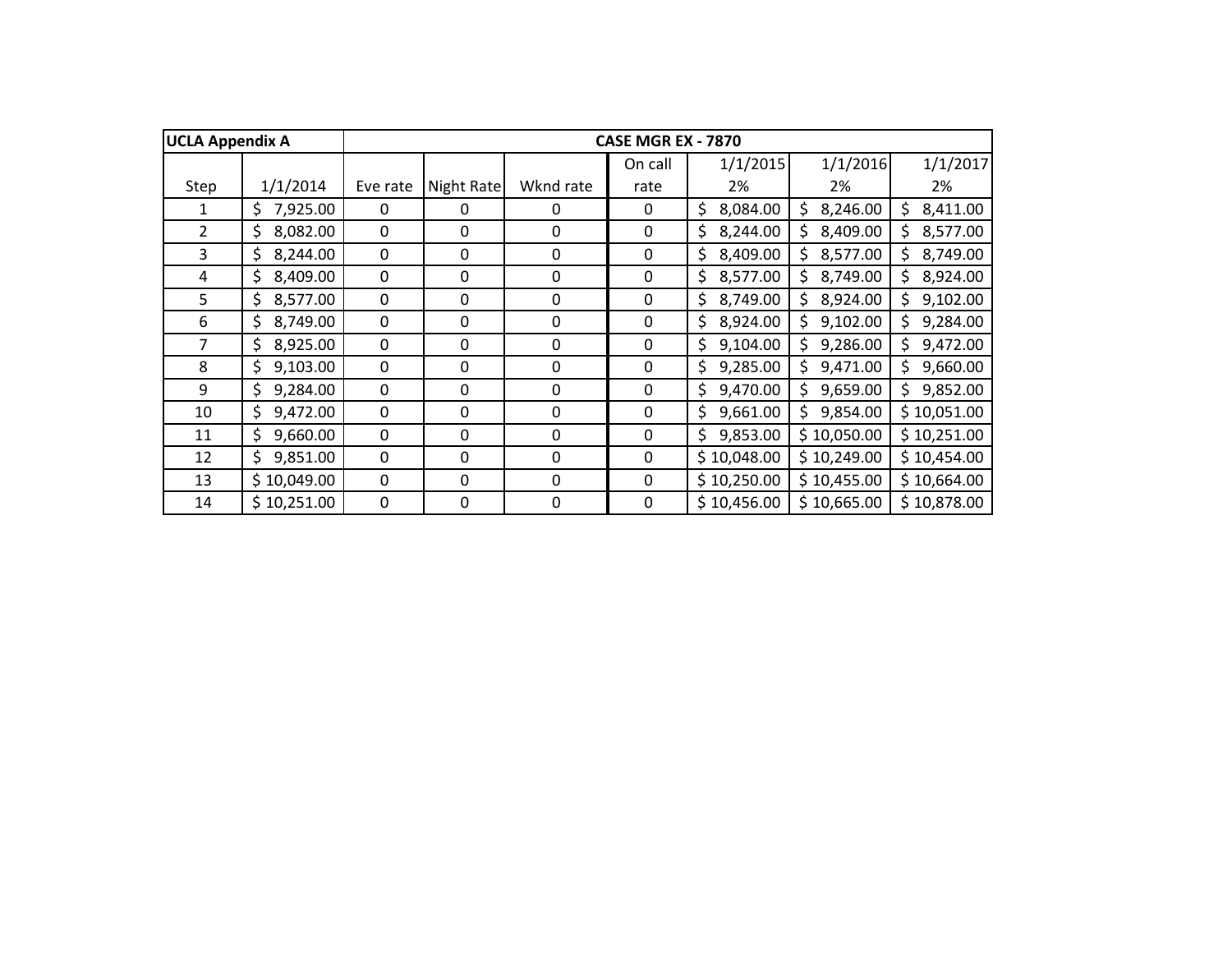| <b>UCLA Appendix A</b> |             | CHILD LIFE SPEC 2 NEX - 7874 |              |                  |             |    |          |    |          |    |          |
|------------------------|-------------|------------------------------|--------------|------------------|-------------|----|----------|----|----------|----|----------|
|                        |             |                              |              |                  | On call     |    | 1/1/2015 |    | 1/1/2016 |    | 1/1/2017 |
| Step                   | 1/1/2014    | Eve rate                     | Night Rate   | Wknd rate        | rate        |    | 2%       |    | 2%       |    | 2%       |
| 1                      | \$<br>29.98 | $\Omega$                     | $\mathbf{0}$ | $\Omega$         | 0           | \$ | 30.58    | \$ | 31.19    | \$ | 31.81    |
| $\overline{2}$         | \$<br>30.58 | $\mathbf 0$                  | $\mathbf{0}$ | $\mathbf 0$      | $\mathbf 0$ | \$ | 31.19    | \$ | 31.81    | \$ | 32.45    |
| 3                      | \$<br>31.20 | 0                            | 0            | 0                | 0           | \$ | 31.82    | \$ | 32.46    | \$ | 33.11    |
| 4                      | \$<br>31.83 | $\mathbf 0$                  | 0            | 0                | 0           | \$ | 32.47    | \$ | 33.12    | \$ | 33.78    |
| 5                      | \$<br>32.45 | 0                            | 0            | $\boldsymbol{0}$ | $\mathbf 0$ | \$ | 33.10    | \$ | 33.76    | \$ | 34.44    |
| 6                      | \$<br>33.10 | $\mathbf 0$                  | 0            | $\mathbf 0$      | $\mathbf 0$ | \$ | 33.76    | \$ | 34.44    | \$ | 35.13    |
| 7                      | \$<br>33.76 | $\mathbf 0$                  | 0            | 0                | $\mathbf 0$ | \$ | 34.44    | \$ | 35.13    | \$ | 35.83    |
| 8                      | \$<br>34.44 | $\mathbf 0$                  | 0            | 0                | $\mathbf 0$ | \$ | 35.13    | \$ | 35.83    | \$ | 36.55    |
| 9                      | \$<br>35.12 | $\mathbf 0$                  | $\mathbf{0}$ | $\mathbf 0$      | $\mathbf 0$ | \$ | 35.82    | \$ | 36.54    | \$ | 37.27    |
| 10                     | \$<br>35.84 | $\mathbf 0$                  | $\mathbf 0$  | $\mathbf 0$      | $\mathbf 0$ | \$ | 36.56    | \$ | 37.29    | \$ | 38.04    |
| 11                     | \$<br>36.55 | $\mathbf 0$                  | $\mathbf 0$  | $\mathbf 0$      | $\mathbf 0$ | \$ | 37.28    | \$ | 38.03    | \$ | 38.79    |
| 12                     | \$<br>37.27 | $\mathbf 0$                  | 0            | $\mathbf 0$      | $\mathbf 0$ | \$ | 38.02    | \$ | 38.78    | \$ | 39.56    |
| 13                     | \$<br>38.01 | $\mathbf 0$                  | 0            | $\mathbf 0$      | $\mathbf 0$ | \$ | 38.77    | \$ | 39.55    | \$ | 40.34    |
| 14                     | \$<br>38.78 | $\mathbf 0$                  | $\mathbf{0}$ | $\mathbf 0$      | $\mathbf 0$ | \$ | 39.56    | \$ | 40.35    | \$ | 41.16    |
| 15                     | \$<br>39.56 | $\mathbf 0$                  | 0            | $\mathbf 0$      | $\mathbf 0$ | \$ | 40.35    | \$ | 41.16    | \$ | 41.98    |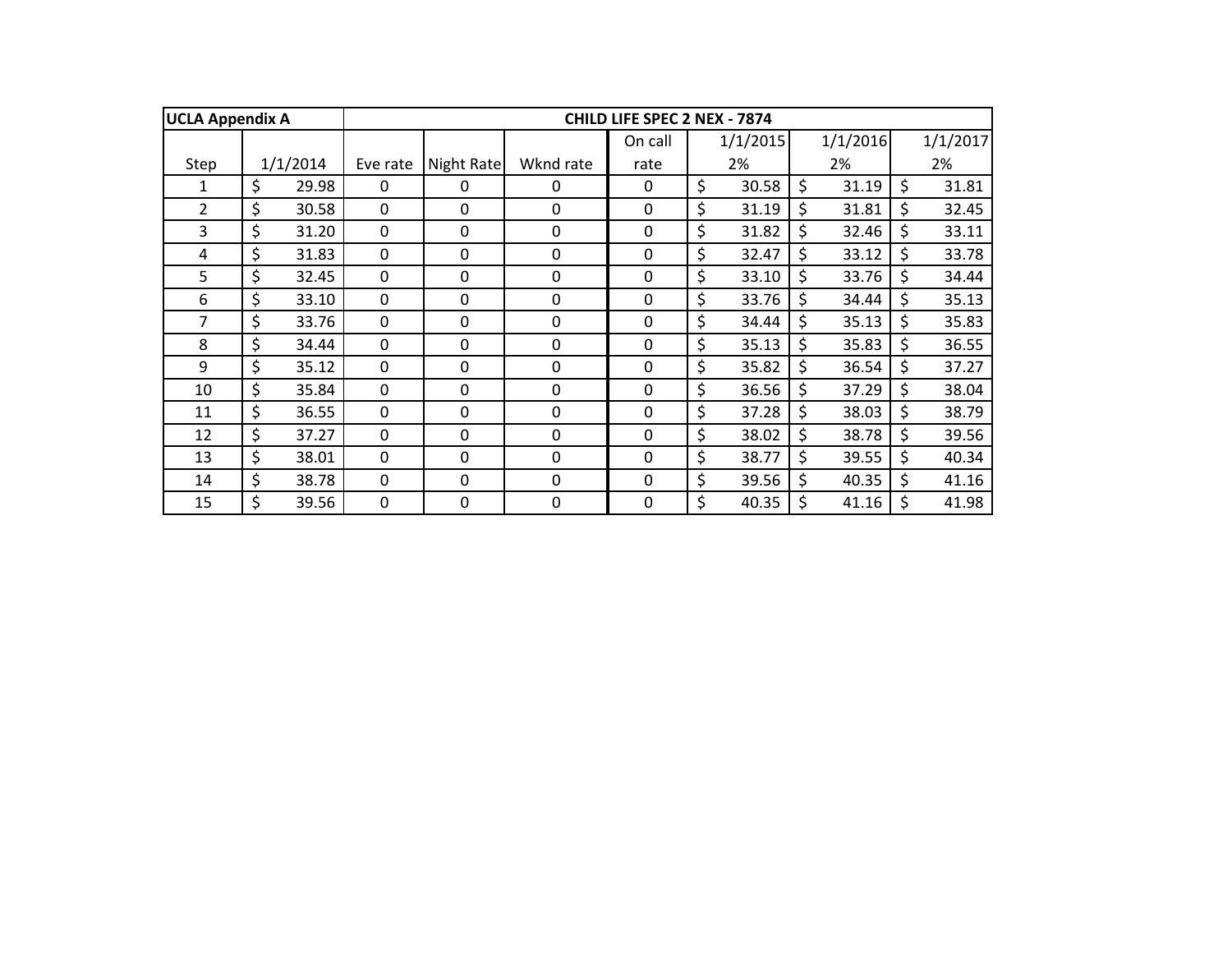| <b>UCLA Appendix A</b> |             | <b>CHILD LIFE SPEC 1 NEX - 7875</b> |              |             |             |    |          |    |          |    |          |
|------------------------|-------------|-------------------------------------|--------------|-------------|-------------|----|----------|----|----------|----|----------|
|                        |             |                                     |              |             | On call     |    | 1/1/2015 |    | 1/1/2016 |    | 1/1/2017 |
| Step                   | 1/1/2014    | Eve rate                            | Night Rate   | Wknd rate   | rate        |    | 2%       |    | 2%       |    | 2%       |
| 1                      | \$<br>27.26 | 0                                   | 0            | 0           | 0           | \$ | 27.81    | \$ | 28.37    | \$ | 28.94    |
| $\overline{2}$         | \$<br>27.79 | $\mathbf 0$                         | $\mathbf{0}$ | $\mathbf 0$ | $\mathbf 0$ | \$ | 28.35    | Ś. | 28.92    | \$ | 29.50    |
| 3                      | \$<br>28.35 | $\mathbf 0$                         | 0            | 0           | $\mathbf 0$ | \$ | 28.92    | \$ | 29.50    | \$ | 30.09    |
| 4                      | \$<br>28.92 | $\mathbf 0$                         | 0            | $\mathbf 0$ | 0           | \$ | 29.50    | \$ | 30.09    | \$ | 30.69    |
| 5                      | \$<br>29.50 | 0                                   | 0            | 0           | $\mathbf 0$ | \$ | 30.09    | \$ | 30.69    | \$ | 31.30    |
| 6                      | \$<br>30.09 | $\mathbf 0$                         | 0            | 0           | $\mathbf 0$ | \$ | 30.69    | \$ | 31.30    | \$ | 31.93    |
| 7                      | \$<br>30.69 | $\mathbf 0$                         | $\Omega$     | $\Omega$    | $\mathbf 0$ | \$ | 31.30    | \$ | 31.93    | \$ | 32.57    |
| 8                      | \$<br>31.31 | $\mathbf 0$                         | $\Omega$     | $\mathbf 0$ | $\mathbf 0$ | \$ | 31.94    | \$ | 32.58    | \$ | 33.23    |
| 9                      | \$<br>31.92 | $\mathbf 0$                         | $\mathbf 0$  | $\mathbf 0$ | $\mathbf 0$ | \$ | 32.56    | \$ | 33.21    | \$ | 33.87    |
| 10                     | \$<br>32.58 | $\mathbf 0$                         | $\mathbf 0$  | $\mathbf 0$ | $\mathbf 0$ | \$ | 33.23    | \$ | 33.89    | \$ | 34.57    |
| 11                     | \$<br>33.22 | $\mathbf 0$                         | 0            | $\mathbf 0$ | $\mathbf 0$ | \$ | 33.88    | \$ | 34.56    | \$ | 35.25    |
| 12                     | \$<br>33.88 | $\mathbf 0$                         | 0            | $\mathbf 0$ | $\mathbf 0$ | \$ | 34.56    | \$ | 35.25    | \$ | 35.96    |
| 13                     | \$<br>34.56 | $\mathbf 0$                         | $\mathbf{0}$ | $\mathbf 0$ | $\mathbf 0$ | \$ | 35.25    | \$ | 35.96    | \$ | 36.68    |
| 14                     | \$<br>35.26 | $\mathbf{0}$                        | $\mathbf{0}$ | $\Omega$    | 0           | \$ | 35.97    | \$ | 36.69    | \$ | 37.42    |
| 15                     | \$<br>35.96 | 0                                   | 0            | 0           | 0           | \$ | 36.68    | \$ | 37.41    |    | 38.16    |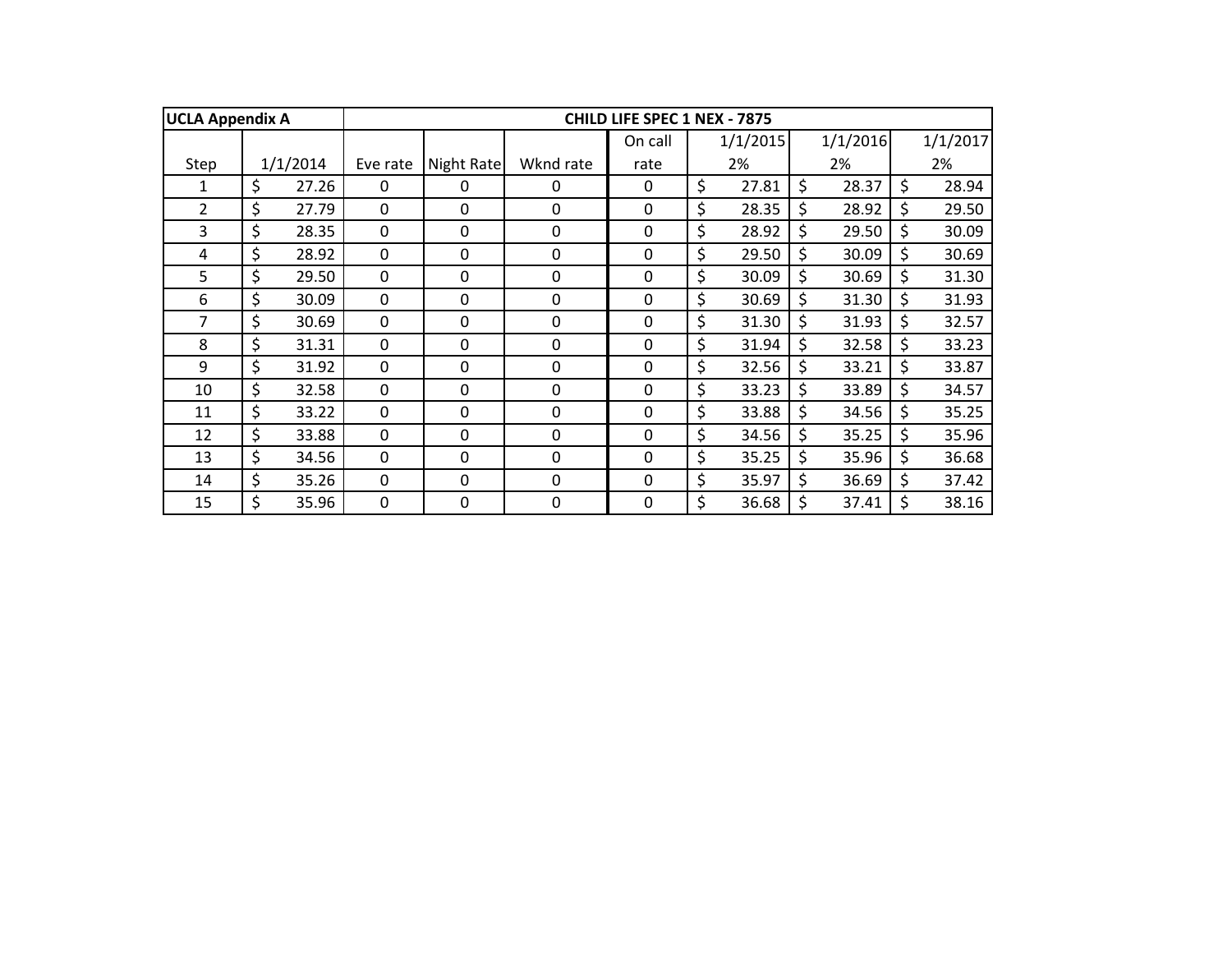| <b>UCLA Appendix A</b> |                |             |            |                  | DIETITIAN 1 EX - 7886 |                |                |                 |
|------------------------|----------------|-------------|------------|------------------|-----------------------|----------------|----------------|-----------------|
|                        |                |             |            |                  | On call               | 1/1/2015       | 1/1/2016       | 1/1/2017        |
| Step                   | 1/1/2014       | Eve rate    | Night Rate | Wknd rate        | rate                  | 2%             | 2%             | 2%              |
| 1                      | 5,178.00<br>\$ | $\Omega$    | 0          | 0                | 0                     | \$<br>5,282.00 | 5,388.00<br>S  | 5,496.00<br>Ś.  |
| $\overline{2}$         | \$<br>5,281.00 | $\mathbf 0$ | 0          | $\mathbf 0$      | 0                     | \$<br>5,387.00 | 5,495.00<br>Ś  | 5,605.00<br>\$  |
| 3                      | \$<br>5,386.00 | 0           | 0          | $\boldsymbol{0}$ | 0                     | \$<br>5,494.00 | 5,604.00<br>Ś  | Ś.<br>5,716.00  |
| 4                      | \$<br>5,497.00 | 0           | 0          | $\boldsymbol{0}$ | 0                     | \$<br>5,607.00 | 5,719.00<br>\$ | 5,833.00<br>Ś.  |
| 5                      | \$<br>5,605.00 | 0           | 0          | $\boldsymbol{0}$ | 0                     | \$<br>5,717.00 | 5,831.00<br>\$ | \$<br>5,948.00  |
| 6                      | \$<br>5,717.00 | 0           | 0          | $\boldsymbol{0}$ | 0                     | \$<br>5,831.00 | 5,948.00<br>\$ | \$<br>6,067.00  |
| 7                      | \$<br>5,831.00 | 0           | 0          | 0                | 0                     | \$<br>5,948.00 | \$<br>6,067.00 | \$<br>6,188.00  |
| 8                      | \$<br>5,949.00 | 0           | 0          | 0                | 0                     | \$<br>6,068.00 | 6,189.00<br>Ś  | 6,313.00<br>\$. |
| 9                      | \$<br>6,066.00 | $\mathbf 0$ | 0          | $\mathbf 0$      | $\mathbf 0$           | \$<br>6,187.00 | 6,311.00<br>\$ | 6,437.00<br>\$. |
| 10                     | \$<br>6,188.00 | $\mathbf 0$ | 0          | $\mathbf 0$      | $\mathbf 0$           | 6,312.00<br>\$ | 6,438.00<br>\$ | 6,567.00<br>\$  |
| 11                     | 6,312.00<br>\$ | 0           | 0          | 0                | 0                     | 6,438.00<br>\$ | 6,567.00<br>\$ | 6,698.00<br>\$  |
| 12                     | \$<br>6,438.00 | 0           | 0          | 0                | 0                     | \$<br>6,567.00 | 6,698.00<br>\$ | 6,832.00<br>\$  |
| 13                     | \$<br>6,568.00 | 0           | 0          | 0                | 0                     | \$<br>6,699.00 | 6,833.00<br>\$ | 6,970.00<br>\$. |
| 14                     | \$<br>6,700.00 | 0           | 0          | $\Omega$         | 0                     | \$<br>6,834.00 | \$<br>6,971.00 | \$<br>7,110.00  |
| 15                     | \$<br>6,833.00 | 0           | 0          | $\mathbf 0$      | $\mathbf 0$           | \$<br>6,970.00 | \$<br>7,109.00 | \$<br>7,251.00  |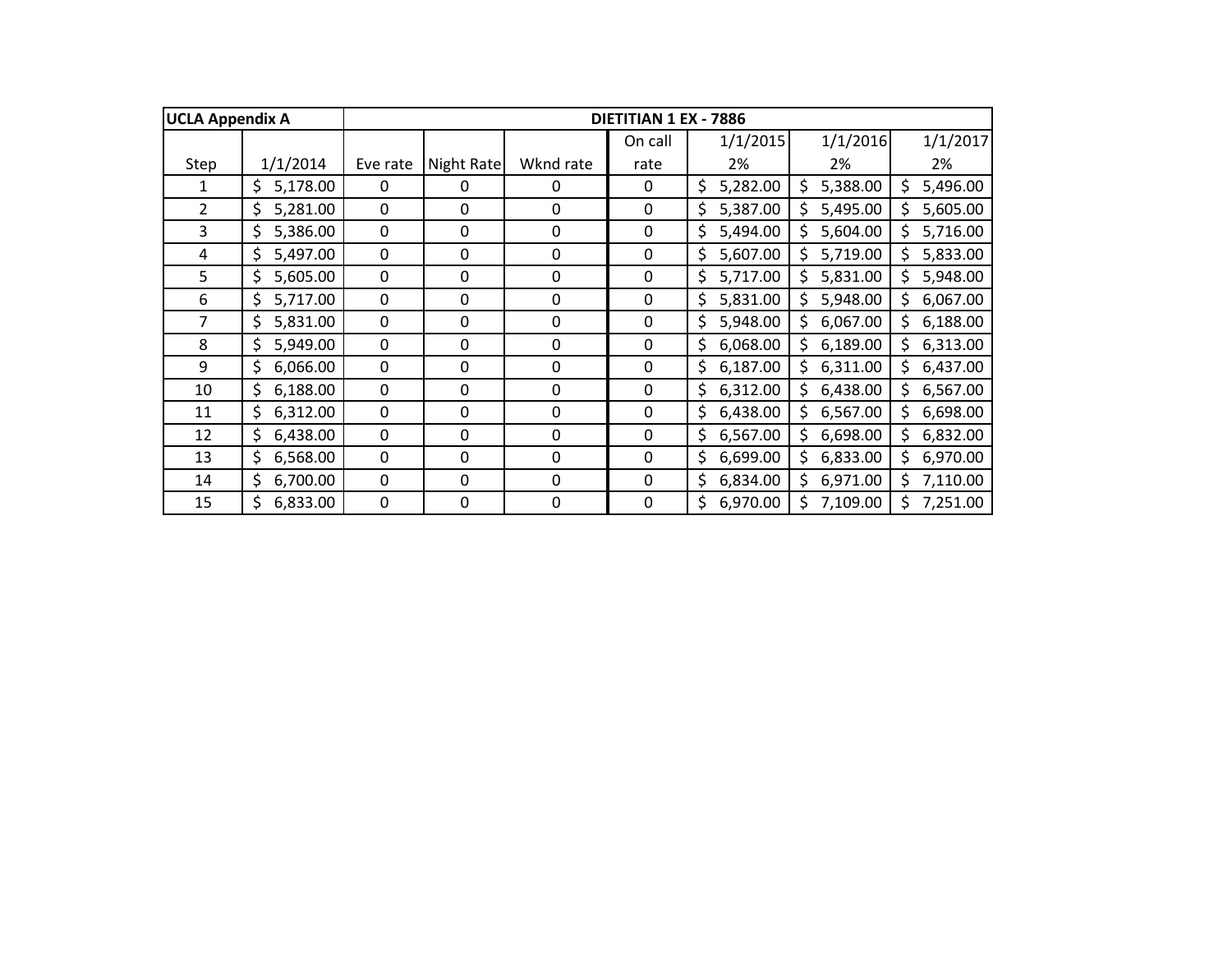| <b>UCLA Appendix A</b> |          |              |            |             |         | <b>CLIN SOCIAL WORKER 1 EX - 7890</b> |               |          |
|------------------------|----------|--------------|------------|-------------|---------|---------------------------------------|---------------|----------|
|                        |          |              |            |             | On call | 1/1/2015                              | 1/1/2016      | 1/1/2017 |
| Step                   | 1/1/2014 | Eve rate     | Night Rate | Wknd rate   | rate    | 2%                                    | 2%            | 2%       |
|                        | 4,900.00 | 0            | 0          | $\mathbf 0$ | 0       | 4,998.00<br>S                         | 5,098.00<br>S | 5,200.00 |
|                        | 5,118.00 | 0            | $\Omega$   | 0           | 0       | 5,220.00<br>S                         | 5,324.00      | 5,430.00 |
|                        | 5,226.00 | $\Omega$     | 0          | $\Omega$    | 0       | 5,331.00                              | 5,438.00      | 5,547.00 |
| 4                      | 5,336.00 | 0            | 0          | $\Omega$    | 0       | 5,443.00                              | 5,552.00      | 5,663.00 |
|                        | 5,445.00 | $\mathbf{0}$ | 0          | $\Omega$    | 0       | 5,554.00                              | 5,665.00      | 5,778.00 |
| 6                      | 5,554.00 | $\mathbf 0$  | 0          | $\Omega$    | 0       | 5,665.00                              | 5,778.00      | 5,894.00 |
|                        | 5,662.00 | 0            | $\Omega$   | $\Omega$    |         | 5,775.00                              | 5,891.00      | 6,009.00 |

| <b>UCLA Appendix A</b> |             |             |            |             | <b>GENETIC CNSLR 3 NEX - 7897</b> |             |             |             |
|------------------------|-------------|-------------|------------|-------------|-----------------------------------|-------------|-------------|-------------|
|                        |             |             |            |             | On call                           | 1/1/2015    | 1/1/2016    | 1/1/2017    |
| Step                   | 1/1/2014    | Eve rate    | Night Rate | Wknd rate   | rate                              | 2%          | 2%          | 2%          |
| 1                      | \$<br>41.12 | $\Omega$    | 0          | 0           | 0                                 | \$<br>41.94 | \$<br>42.78 | \$<br>43.64 |
| 2                      | \$<br>41.94 | $\Omega$    | 0          | $\Omega$    | 0                                 | \$<br>42.78 | \$<br>43.64 | \$<br>44.51 |
| 3                      | \$<br>42.77 | $\mathbf 0$ | 0          | $\Omega$    | 0                                 | \$<br>43.63 | \$<br>44.50 | \$<br>45.39 |
| 4                      | \$<br>43.64 | $\mathbf 0$ | 0          | $\mathbf 0$ | 0                                 | \$<br>44.51 | \$<br>45.40 | \$<br>46.31 |
| 5                      | \$<br>44.51 | 0           | 0          | 0           | 0                                 | \$<br>45.40 | \$<br>46.31 | \$<br>47.24 |
| 6                      | \$<br>45.40 | 0           | 0          | 0           | 0                                 | \$<br>46.31 | \$<br>47.24 | \$<br>48.18 |
| 7                      | \$<br>46.31 | $\mathbf 0$ | 0          | 0           | $\mathbf 0$                       | \$<br>47.24 | \$<br>48.18 | \$<br>49.14 |
| 8                      | \$<br>47.24 | $\mathbf 0$ | 0          | $\mathbf 0$ | 0                                 | \$<br>48.18 | \$<br>49.14 | \$<br>50.12 |
| 9                      | \$<br>48.18 | $\mathbf 0$ | 0          | $\mathbf 0$ | $\mathbf 0$                       | \$<br>49.14 | \$<br>50.12 | \$<br>51.12 |
| 10                     | \$<br>49.14 | $\mathbf 0$ | 0          | $\mathbf 0$ | $\mathbf 0$                       | \$<br>50.12 | \$<br>51.12 | \$<br>52.14 |
| 11                     | \$<br>50.11 | $\Omega$    | 0          | $\Omega$    | $\Omega$                          | \$<br>51.11 | \$<br>52.13 | \$<br>53.17 |
| 12                     | \$<br>51.13 | $\mathbf 0$ | 0          | $\Omega$    | 0                                 | \$<br>52.15 | \$<br>53.19 | \$<br>54.25 |
| 13                     | \$<br>52.14 | $\mathbf 0$ | 0          | $\Omega$    | 0                                 | \$<br>53.18 | \$<br>54.24 | \$<br>55.32 |
| 14                     | \$<br>53.17 | $\mathbf 0$ | 0          | $\mathbf 0$ | 0                                 | \$<br>54.23 | \$<br>55.31 | \$<br>56.42 |
| 15                     | \$<br>54.23 | 0           | 0          | 0           | 0                                 | \$<br>55.31 | \$<br>56.42 | \$<br>57.55 |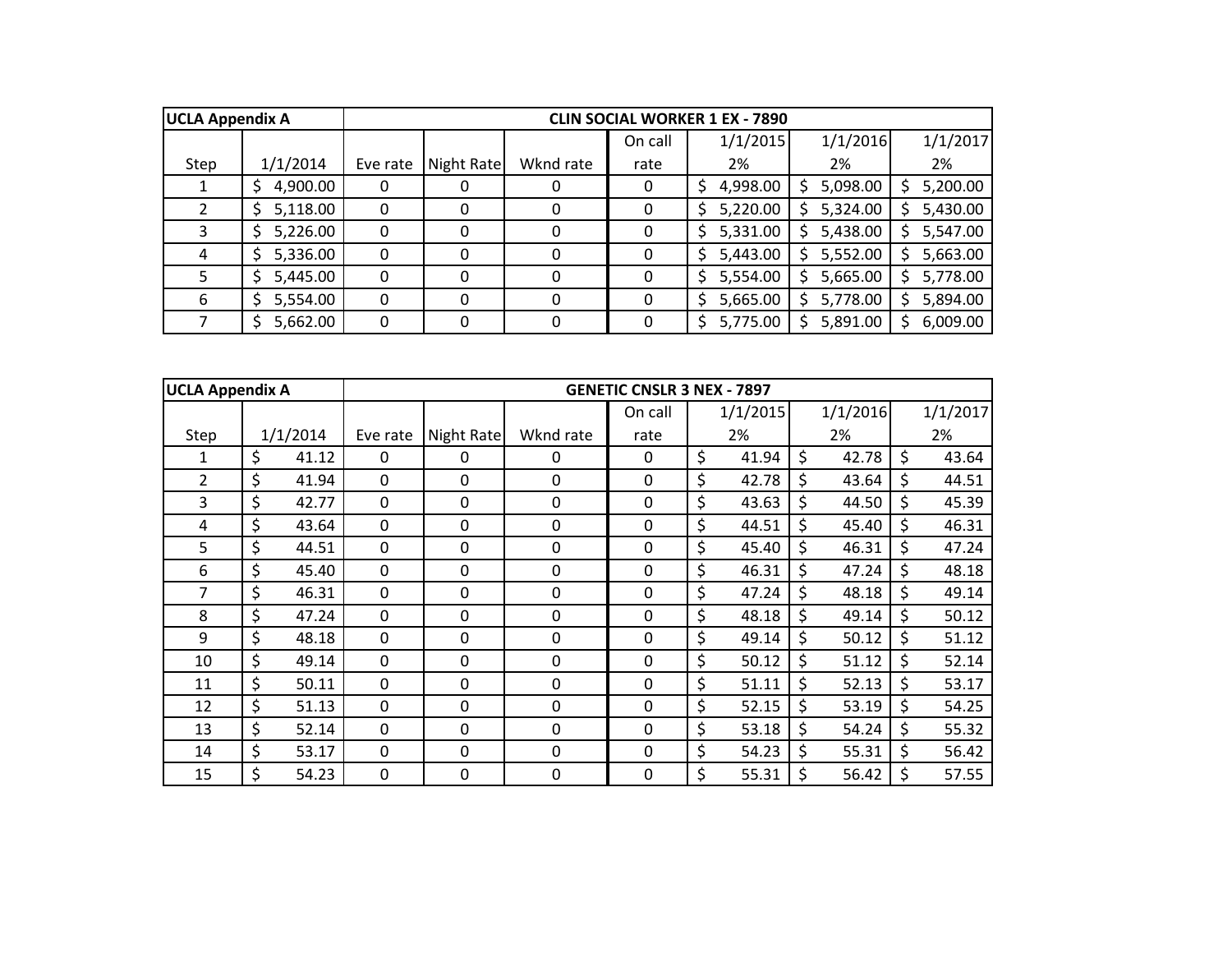| <b>UCLA Appendix A</b> |             |              |             |             | <b>GENETIC CNSLR 2 NEX - 7898</b> |             |         |          |         |          |
|------------------------|-------------|--------------|-------------|-------------|-----------------------------------|-------------|---------|----------|---------|----------|
|                        |             |              |             |             | On call                           | 1/1/2015    |         | 1/1/2016 |         | 1/1/2017 |
| Step                   | 1/1/2014    | Eve rate     | Night Rate  | Wknd rate   | rate                              | 2%          |         | 2%       |         | 2%       |
| 1                      | \$<br>37.38 | $\Omega$     | 0           | $\Omega$    | 0                                 | \$<br>38.13 | \$      | 38.89    | \$      | 39.67    |
| $\overline{2}$         | \$<br>38.13 | $\mathbf 0$  | 0           | 0           | $\mathbf 0$                       | \$<br>38.89 | \$      | 39.67    | \$      | 40.46    |
| 3                      | \$<br>38.88 | 0            | 0           | $\mathbf 0$ | 0                                 | \$<br>39.66 | $\zeta$ | 40.45    | \$      | 41.26    |
| 4                      | \$<br>39.67 | 0            | 0           | $\mathbf 0$ | $\mathbf 0$                       | \$<br>40.46 | \$      | 41.27    | \$      | 42.10    |
| 5                      | \$<br>40.47 | 0            | 0           | $\mathbf 0$ | $\mathbf 0$                       | \$<br>41.28 | \$      | 42.11    | \$      | 42.95    |
| 6                      | \$<br>41.28 | $\mathbf 0$  | 0           | $\mathbf 0$ | $\mathbf 0$                       | \$<br>42.11 | \$      | 42.95    | \$      | 43.81    |
| 7                      | \$<br>42.09 | $\Omega$     | 0           | $\mathbf 0$ | $\mathbf 0$                       | \$<br>42.93 | \$      | 43.79    | \$      | 44.67    |
| 8                      | \$<br>42.94 | $\mathbf 0$  | 0           | $\mathbf 0$ | $\mathbf 0$                       | \$<br>43.80 | \$      | 44.68    | \$      | 45.57    |
| 9                      | \$<br>43.80 | $\mathbf 0$  | $\mathbf 0$ | $\mathbf 0$ | $\mathbf 0$                       | \$<br>44.68 | \$      | 45.57    | \$      | 46.48    |
| 10                     | \$<br>44.67 | $\mathbf 0$  | $\mathbf 0$ | $\mathbf 0$ | $\mathbf 0$                       | \$<br>45.56 | \$      | 46.47    | \$      | 47.40    |
| 11                     | \$<br>45.58 | $\mathbf 0$  | 0           | $\mathbf 0$ | $\mathbf 0$                       | \$<br>46.49 | \$      | 47.42    | \$      | 48.37    |
| 12                     | \$<br>46.48 | $\mathbf 0$  | 0           | $\mathbf 0$ | $\mathbf 0$                       | \$<br>47.41 | \$      | 48.36    | $\zeta$ | 49.33    |
| 13                     | \$<br>47.41 | $\mathbf{0}$ | 0           | $\mathbf 0$ | $\mathbf 0$                       | \$<br>48.36 | \$      | 49.33    | \$      | 50.32    |
| 14                     | \$<br>48.36 | $\Omega$     | 0           | $\Omega$    | 0                                 | \$<br>49.33 | \$      | 50.32    | \$      | 51.33    |
| 15                     | \$<br>49.31 | $\mathbf 0$  | 0           | 0           | $\mathbf 0$                       | \$<br>50.30 | \$      | 51.31    | \$      | 52.34    |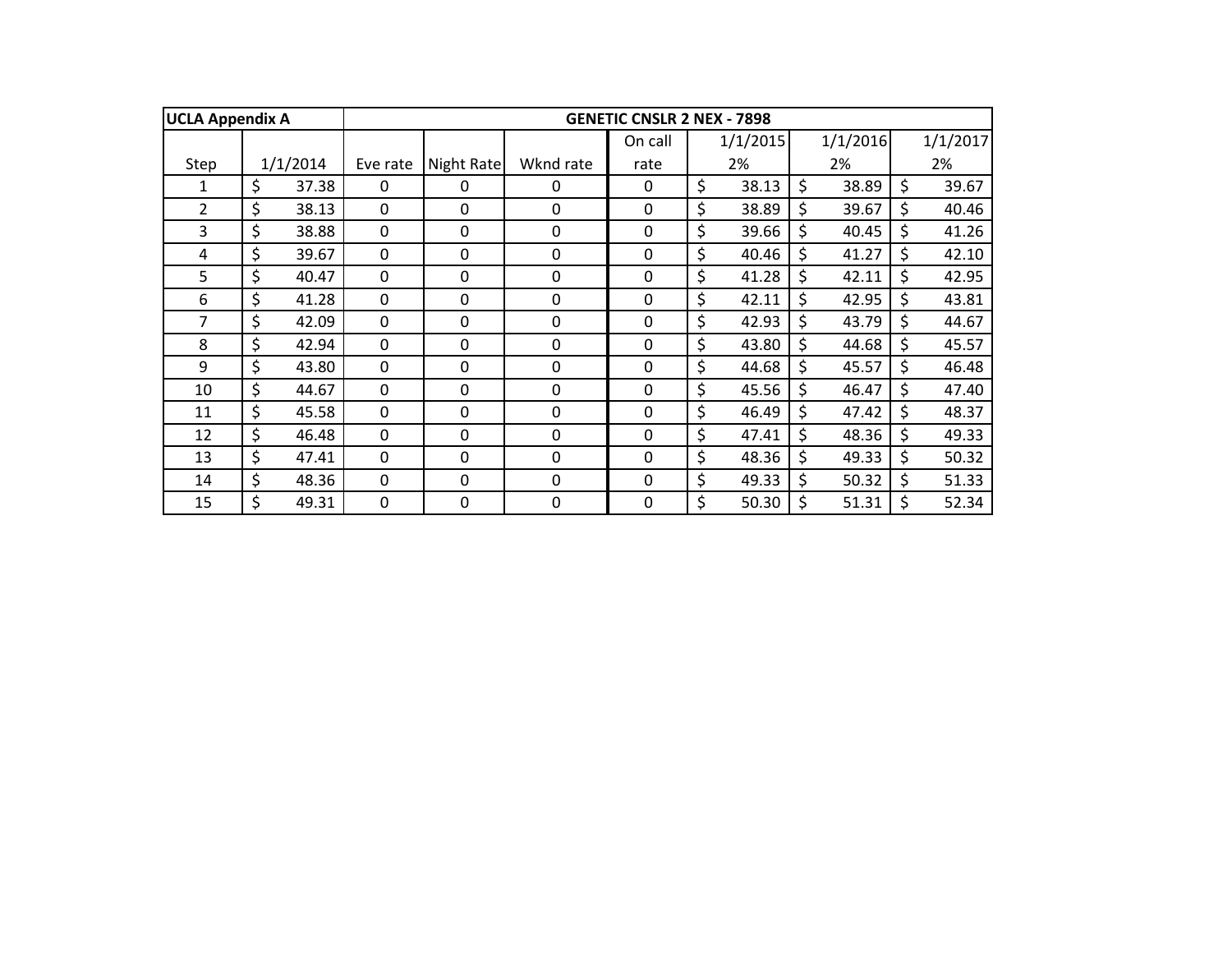| <b>UCLA Appendix A</b> |             |              |             |             | <b>GENETIC CNSLR 1 NEX - 7899</b> |             |             |    |          |
|------------------------|-------------|--------------|-------------|-------------|-----------------------------------|-------------|-------------|----|----------|
|                        |             |              |             |             | On call                           | 1/1/2015    | 1/1/2016    |    | 1/1/2017 |
| Step                   | 1/1/2014    | Eve rate     | Night Rate  | Wknd rate   | rate                              | 2%          | 2%          |    | 2%       |
| 1                      | \$<br>33.32 | $\Omega$     | 0           | 0           | $\Omega$                          | \$<br>33.99 | \$<br>34.67 | \$ | 35.36    |
| 2                      | \$<br>33.98 | $\mathbf 0$  | 0           | $\Omega$    | $\mathbf 0$                       | \$<br>34.66 | \$<br>35.35 | \$ | 36.06    |
| 3                      | \$<br>34.67 | 0            | 0           | 0           | $\mathbf 0$                       | \$<br>35.36 | \$<br>36.07 | Ś. | 36.79    |
| 4                      | \$<br>35.35 | $\mathbf 0$  | 0           | $\mathbf 0$ | $\mathbf 0$                       | \$<br>36.06 | \$<br>36.78 | \$ | 37.52    |
| 5                      | \$<br>36.07 | 0            | 0           | $\mathbf 0$ | $\mathbf 0$                       | \$<br>36.79 | \$<br>37.53 | \$ | 38.28    |
| 6                      | \$<br>36.77 | 0            | 0           | $\mathbf 0$ | $\mathbf 0$                       | \$<br>37.51 | \$<br>38.26 | \$ | 39.03    |
| 7                      | \$<br>37.51 | 0            | 0           | $\mathbf 0$ | $\mathbf 0$                       | \$<br>38.26 | \$<br>39.03 | \$ | 39.81    |
| 8                      | \$<br>38.26 | $\mathbf 0$  | 0           | $\mathbf 0$ | $\mathbf 0$                       | \$<br>39.03 | \$<br>39.81 | \$ | 40.61    |
| 9                      | \$<br>39.04 | $\mathbf 0$  | 0           | $\mathbf 0$ | $\mathbf 0$                       | \$<br>39.82 | \$<br>40.62 | \$ | 41.43    |
| 10                     | \$<br>39.82 | $\mathbf 0$  | $\mathbf 0$ | $\mathbf 0$ | $\mathbf 0$                       | \$<br>40.62 | \$<br>41.43 | \$ | 42.26    |
| 11                     | \$<br>40.61 | $\mathbf 0$  | $\mathbf 0$ | $\mathbf 0$ | $\mathbf 0$                       | \$<br>41.42 | \$<br>42.25 | \$ | 43.10    |
| 12                     | \$<br>41.43 | $\mathbf 0$  | 0           | $\mathbf 0$ | $\mathbf 0$                       | \$<br>42.26 | \$<br>43.11 | \$ | 43.97    |
| 13                     | \$<br>42.25 | $\mathbf{0}$ | 0           | $\mathbf 0$ | $\mathbf 0$                       | \$<br>43.10 | \$<br>43.96 | \$ | 44.84    |
| 14                     | \$<br>43.08 | $\Omega$     | 0           | $\mathbf 0$ | 0                                 | \$<br>43.94 | \$<br>44.82 | \$ | 45.72    |
| 15                     | \$<br>43.94 | $\mathbf 0$  | 0           | 0           | $\mathbf 0$                       | \$<br>44.82 | \$<br>45.72 | \$ | 46.63    |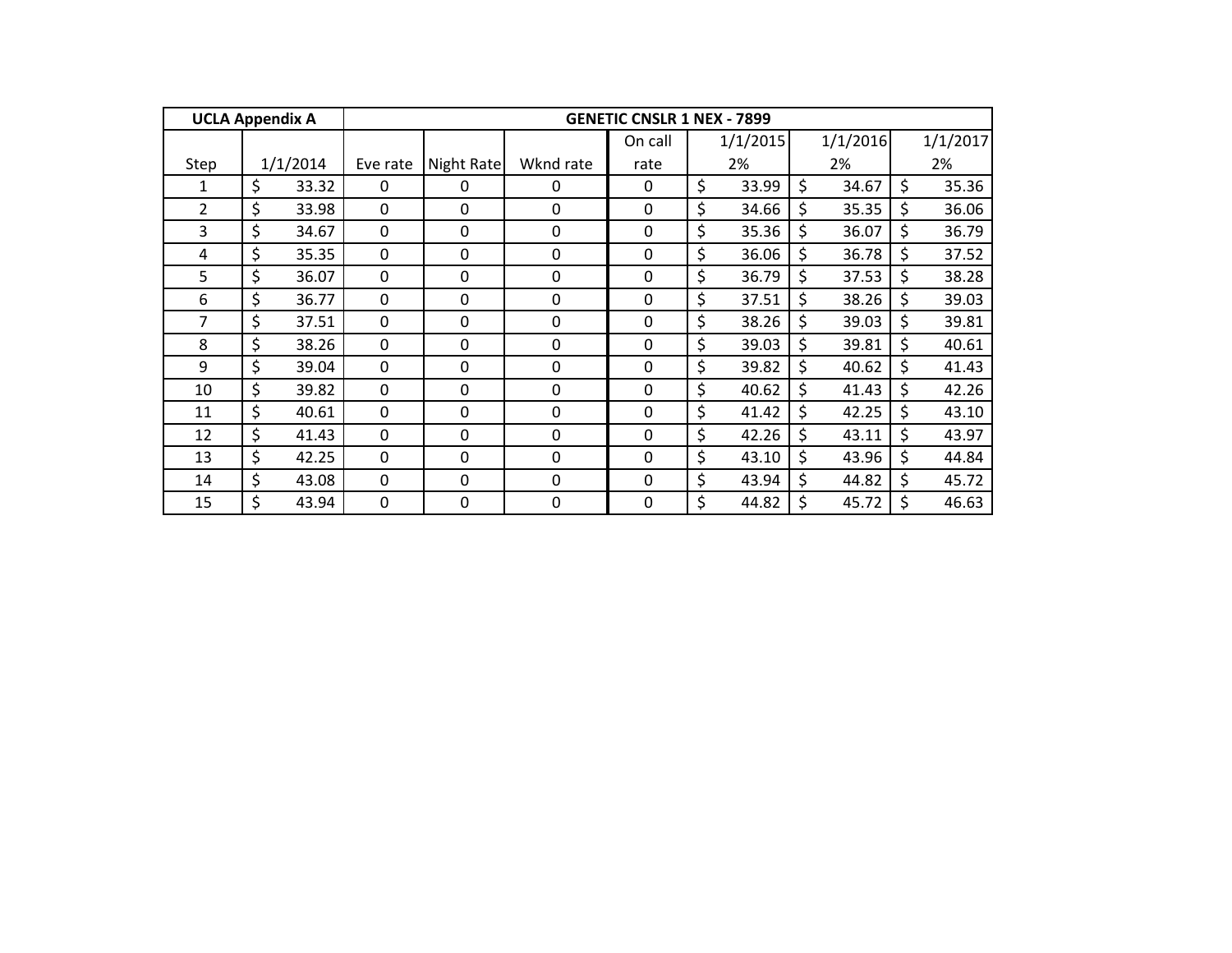| <b>UCLA Appendix A</b> |             |              |            |             | <b>MUSIC THER NEX - 7913</b> |             |             |             |
|------------------------|-------------|--------------|------------|-------------|------------------------------|-------------|-------------|-------------|
|                        |             |              |            |             | On call                      | 1/1/2015    | 1/1/2016    | 1/1/2017    |
| Step                   | 1/1/2014    | Eve rate     | Night Rate | Wknd rate   | rate                         | 2%          | 2%          | 2%          |
| 1                      | \$<br>27.30 | $\mathbf{0}$ | 0          | 0           | $\Omega$                     | \$<br>27.85 | \$<br>28.41 | \$<br>28.98 |
| $\overline{2}$         | \$<br>27.85 | $\mathbf 0$  | 0          | $\Omega$    | $\mathbf 0$                  | \$<br>28.41 | \$<br>28.98 | \$<br>29.56 |
| 3                      | \$<br>28.40 | $\mathbf 0$  | 0          | 0           | $\mathbf 0$                  | \$<br>28.97 | \$<br>29.55 | \$<br>30.14 |
| 4                      | \$<br>28.97 | $\mathbf 0$  | 0          | $\mathbf 0$ | $\mathbf 0$                  | \$<br>29.55 | \$<br>30.14 | \$<br>30.74 |
| 5                      | \$<br>29.56 | $\mathbf 0$  | 0          | $\mathbf 0$ | $\mathbf 0$                  | \$<br>30.15 | \$<br>30.75 | \$<br>31.37 |
| 6                      | \$<br>30.14 | $\mathbf 0$  | 0          | 0           | $\mathbf 0$                  | \$<br>30.74 | \$<br>31.35 | \$<br>31.98 |
| 7                      | \$<br>30.74 | $\mathbf 0$  | 0          | $\mathbf 0$ | $\mathbf 0$                  | \$<br>31.35 | \$<br>31.98 | \$<br>32.62 |
| 8                      | \$<br>31.37 | $\mathbf 0$  | 0          | 0           | $\mathbf 0$                  | \$<br>32.00 | \$<br>32.64 | \$<br>33.29 |
| 9                      | \$<br>31.99 | $\mathbf 0$  | 0          | $\mathbf 0$ | $\mathbf 0$                  | \$<br>32.63 | \$<br>33.28 | \$<br>33.95 |
| 10                     | \$<br>32.63 | $\mathbf 0$  | 0          | $\mathbf 0$ | $\mathbf 0$                  | \$<br>33.28 | \$<br>33.95 | \$<br>34.63 |
| 11                     | \$<br>33.29 | $\mathbf 0$  | 0          | $\mathbf 0$ | $\mathbf 0$                  | \$<br>33.96 | \$<br>34.64 | \$<br>35.33 |
| 12                     | \$<br>33.95 | $\mathbf 0$  | 0          | $\mathbf 0$ | $\mathbf 0$                  | \$<br>34.63 | \$<br>35.32 | \$<br>36.03 |
| 13                     | \$<br>34.63 | $\mathbf 0$  | 0          | $\mathbf 0$ | $\mathbf 0$                  | \$<br>35.32 | \$<br>36.03 | \$<br>36.75 |
| 14                     | \$<br>35.32 | 0            | 0          | 0           | 0                            | \$<br>36.03 | \$<br>36.75 | \$<br>37.49 |
| 15                     | \$<br>36.03 | $\mathbf 0$  | 0          | 0           | $\mathbf 0$                  | \$<br>36.75 | \$<br>37.49 | \$<br>38.24 |

|      | <b>UCLA Appendix A</b> |          |          |            |           | <b>OCCUPATIONAL THER 2 NEX - 7928</b> |    |          |     |          |             |
|------|------------------------|----------|----------|------------|-----------|---------------------------------------|----|----------|-----|----------|-------------|
|      |                        |          |          |            |           | On call                               |    | 1/1/2015 |     | 1/1/2016 | 1/1/2017    |
| Step |                        | 1/1/2014 | Eve rate | Night Rate | Wknd rate | rate                                  |    | 2%       |     | 2%       | 2%          |
|      | \$                     | 40.81    | 2.25     | 4          | 5.        | $\mathbf{0}$                          | \$ | 41.63    | S   | 42.46    | \$<br>43.31 |
| 2    | \$                     | 42.24    | 2.25     | 4          | 5         | 0                                     | Ś  | 43.08    | S   | 43.94    | \$<br>44.82 |
| 3    | \$                     | 43.08    | 2.25     | 4          | 5         | 0                                     | \$ | 43.94    | \$  | 44.82    | \$<br>45.72 |
| 4    | \$                     | 43.93    | 2.25     | 4          | 5         | 0                                     | Ś  | 44.81    | \$  | 45.71    | \$<br>46.62 |
| 5.   | Ś.                     | 44.83    | 2.25     | 4          | 5         | 0                                     | \$ | 45.73    | Ŝ.  | 46.64    | \$<br>47.57 |
| 6    | \$                     | 45.72    | 2.25     | 4          | 5         | 0                                     | \$ | 46.63    | \$  | 47.56    | \$<br>48.51 |
| 7    | Ś                      | 46.63    | 2.25     | 4          | 5.        | 0                                     | \$ | 47.56    | S   | 48.51    | \$<br>49.48 |
| 8    | \$                     | 47.57    | 2.25     | 4          | 5         | $\mathbf{0}$                          | \$ | 48.52    | S   | 49.49    | \$<br>50.48 |
| 9    | Ś.                     | 48.52    | 2.25     | 4          | 5         | 0                                     |    | 49.49    | S   | 50.48    | \$<br>51.49 |
| 10   | \$                     | 49.48    | 2.25     | 4          | 5         | 0                                     |    | 50.47    | \$. | 51.48    | \$<br>52.51 |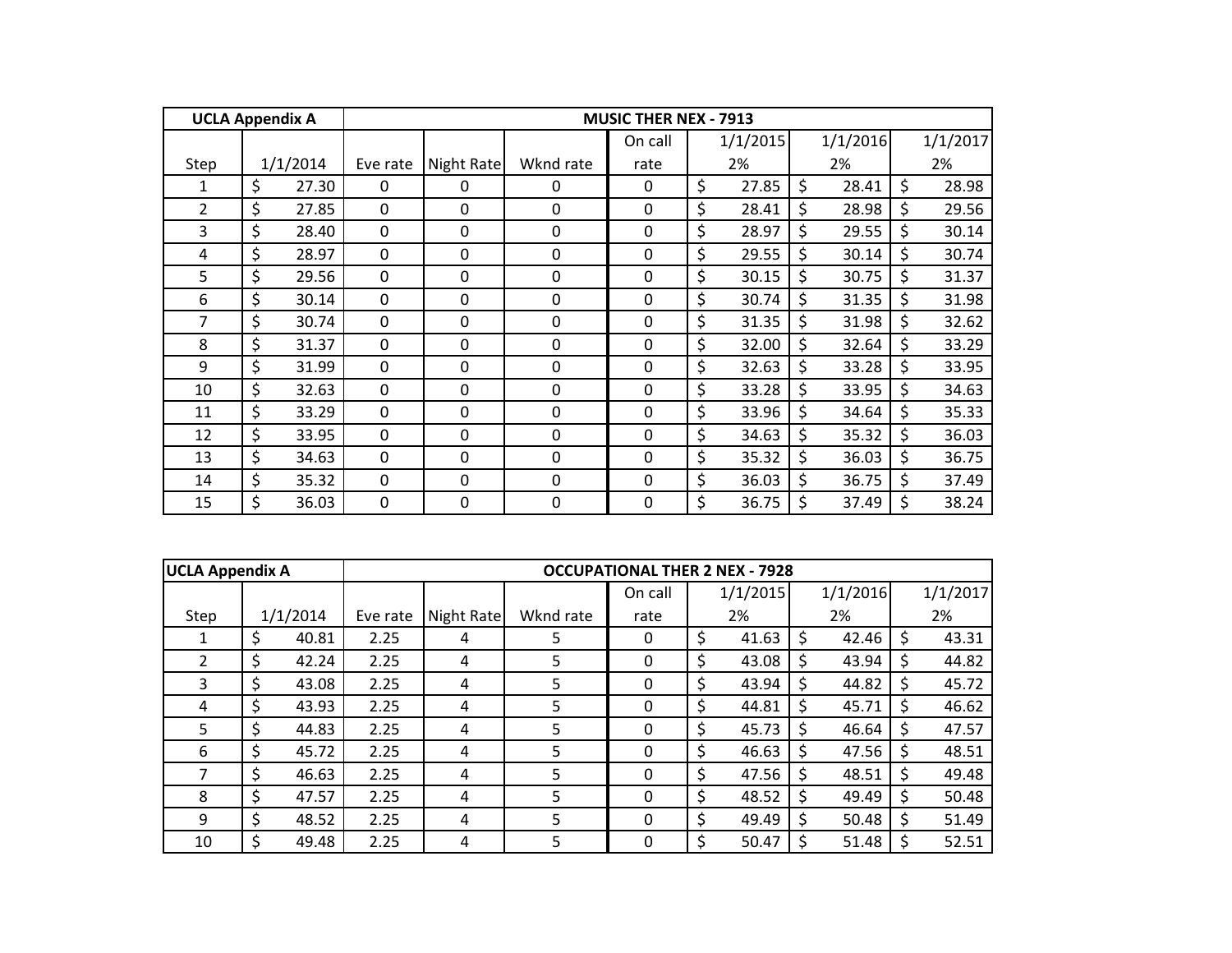| <b>UCLA Appendix A</b> |          |       |          |            |           | <b>OCCUPATIONAL THER 1 NEX - 7929</b> |          |          |          |
|------------------------|----------|-------|----------|------------|-----------|---------------------------------------|----------|----------|----------|
|                        |          |       |          |            |           | On call                               | 1/1/2015 | 1/1/2016 | 1/1/2017 |
| Step                   | 1/1/2014 |       | Eve rate | Night Rate | Wknd rate | rate                                  | 2%       | 2%       | 2%       |
|                        |          | 37.57 | 2.25     |            |           |                                       | 38.32    | 39.09    | 39.87    |
|                        |          | 38.87 | 2.25     |            |           |                                       | 39.65    | 40.44    | 41.25    |
|                        |          | 39.64 | 2.25     |            |           |                                       | 40.43    | 41.24    | 42.06    |
|                        |          | 40.44 | 2.25     |            |           |                                       | 41.25    | 42.08    | 42.92    |

| <b>UCLA Appendix A</b> |             |          |            |           |          | <b>PHARMACIST SR EX - 7932</b> |             |             |
|------------------------|-------------|----------|------------|-----------|----------|--------------------------------|-------------|-------------|
|                        |             |          |            |           | On call  | 1/1/2015                       | 1/1/2016    | 1/1/2017    |
| Step                   | 1/1/2014    | Eve rate | Night Rate | Wknd rate | rate     | 2%                             | 2%          | 2%          |
| 1                      | \$11,628.00 | 0        | 0          |           | 0        | \$11,861.00                    | \$12,098.00 | \$12,340.00 |
| $\overline{2}$         | \$12,092.00 | 0        | 0          | 0         | $\Omega$ | \$12,334.00                    | \$12,581.00 | \$12,833.00 |
| 3                      | \$12,335.00 | 0        | $\Omega$   | 0         | $\Omega$ | \$12,582.00                    | \$12,834.00 | \$13,091.00 |
| 4                      | \$12,582.00 | 0        | 0          | 0         | 0        | \$12,834.00                    | \$13,091.00 | \$13,353.00 |
| 5                      | \$12,833.00 | 0        | 0          | $\Omega$  | $\Omega$ | \$13,090.00                    | \$13,352.00 | \$13,619.00 |
| 6                      | \$13,090.00 | 0        | 0          | 0         | $\Omega$ | \$13,352.00                    | \$13,619.00 | \$13,891.00 |
|                        | \$13,350.00 | 0        | 0          | 0         | 0        | \$13,617.00                    | \$13,889.00 | \$14,167.00 |
| 8                      | \$13,619.00 | $\Omega$ | 0          | $\Omega$  | $\Omega$ | \$13,891.00                    | \$14,169.00 | \$14,452.00 |
| 9                      | \$13,891.00 | 0        | $\Omega$   | $\Omega$  | $\Omega$ | \$14,169.00                    | \$14,452.00 | \$14,741.00 |
| 10                     | \$14,170.00 | 0        | 0          | 0         | 0        | \$14,453.00                    | \$14,742.00 | \$15,037.00 |
| 11                     | \$14,454.00 | 0        | $\Omega$   | 0         | 0        | \$14,743.00                    | \$15,038.00 | \$15,339.00 |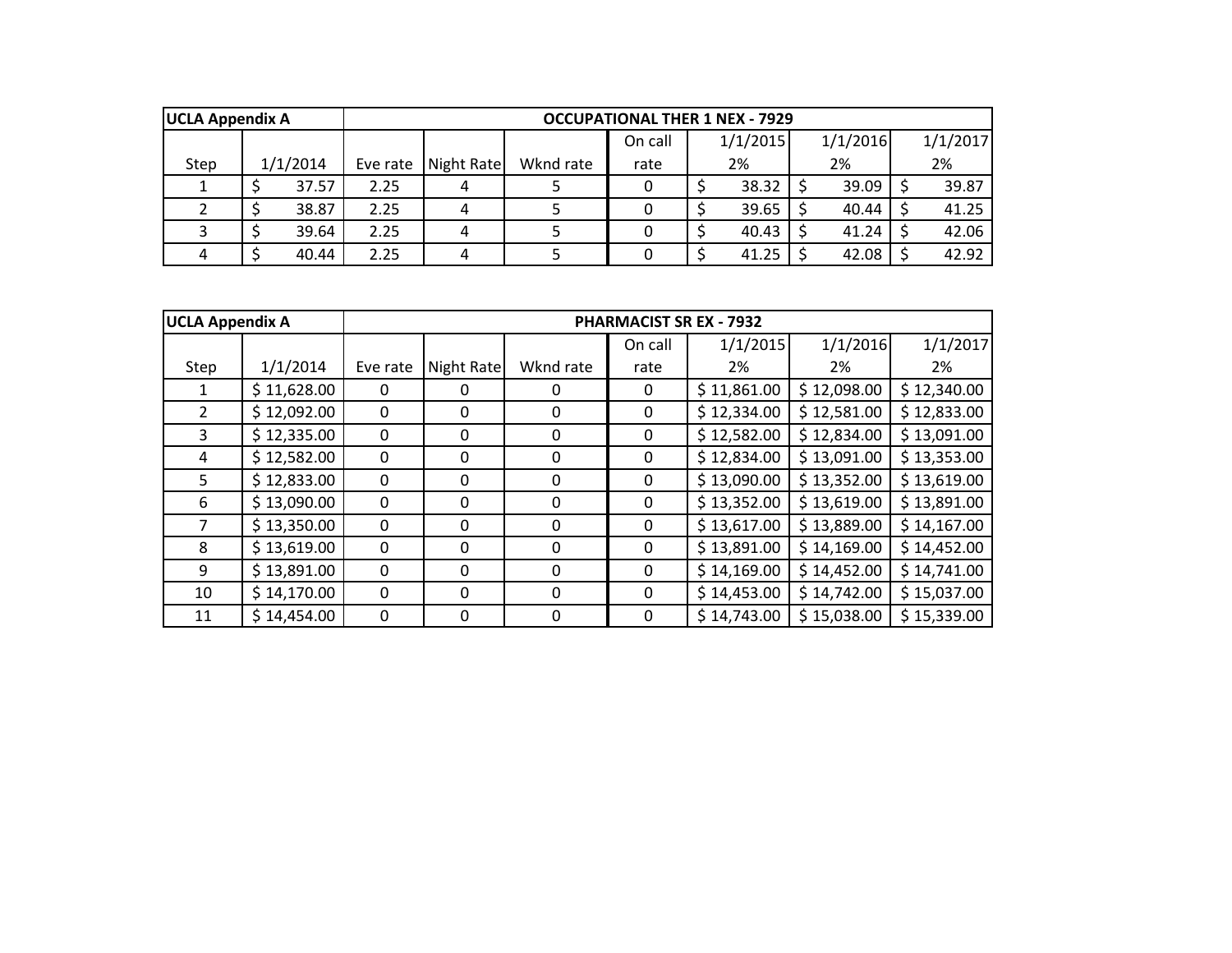| <b>UCLA Appendix A</b> |             |          |            |           | <b>RECREATION THER 2 NEX - 7956</b> |             |             |             |
|------------------------|-------------|----------|------------|-----------|-------------------------------------|-------------|-------------|-------------|
|                        |             |          |            |           | On call                             | 1/1/2015    | 1/1/2016    | 1/1/2017    |
| Step                   | 1/1/2014    | Eve rate | Night Rate | Wknd rate | rate                                | 2%          | 2%          | 2%          |
| 1                      | \$<br>35.64 | 2.25     | 4          | 5         | 0                                   | \$<br>36.35 | \$<br>37.08 | \$<br>37.82 |
| $\overline{2}$         | \$<br>36.34 | 2.25     | 4          | 5         | $\mathbf 0$                         | \$<br>37.07 | \$<br>37.81 | \$<br>38.57 |
| 3                      | \$<br>37.08 | 2.25     | 4          | 5         | 0                                   | \$<br>37.82 | \$<br>38.58 | \$<br>39.35 |
| 4                      | \$<br>37.81 | 2.25     | 4          | 5         | 0                                   | \$<br>38.57 | \$<br>39.34 | \$<br>40.13 |
| 5                      | \$<br>38.58 | 2.25     | 4          | 5         | 0                                   | \$<br>39.35 | \$<br>40.14 | \$<br>40.94 |
| 6                      | \$<br>39.35 | 2.25     | 4          | 5         | $\mathbf 0$                         | \$<br>40.14 | \$<br>40.94 | \$<br>41.76 |
| 7                      | \$<br>40.13 | 2.25     | 4          | 5         | 0                                   | \$<br>40.93 | \$<br>41.75 | \$<br>42.59 |
| 8                      | \$<br>40.93 | 2.25     | 4          | 5         | 0                                   | \$<br>41.75 | \$<br>42.59 | \$<br>43.44 |
| 9                      | \$<br>41.77 | 2.25     | 4          | 5         | $\mathbf 0$                         | \$<br>42.61 | \$<br>43.46 | \$<br>44.33 |
| 10                     | \$<br>42.59 | 2.25     | 4          | 5         | $\mathbf 0$                         | \$<br>43.44 | \$<br>44.31 | \$<br>45.20 |
| 11                     | \$<br>43.44 | 2.25     | 4          | 5         | 0                                   | \$<br>44.31 | \$<br>45.20 | \$<br>46.10 |
| 12                     | \$<br>44.31 | 2.25     | 4          | 5         | $\mathbf 0$                         | \$<br>45.20 | \$<br>46.10 | \$<br>47.02 |
| 13                     | \$<br>45.20 | 2.25     | 4          | 5         | $\mathbf 0$                         | \$<br>46.10 | \$<br>47.02 | \$<br>47.96 |
| 14                     | \$<br>46.09 | 2.25     | 4          | 5         | $\Omega$                            | \$<br>47.01 | \$<br>47.95 | \$<br>48.91 |
| 15                     | \$<br>47.01 | 2.25     | 4          | 5         | $\mathbf 0$                         | \$<br>47.95 | \$<br>48.91 | \$<br>49.89 |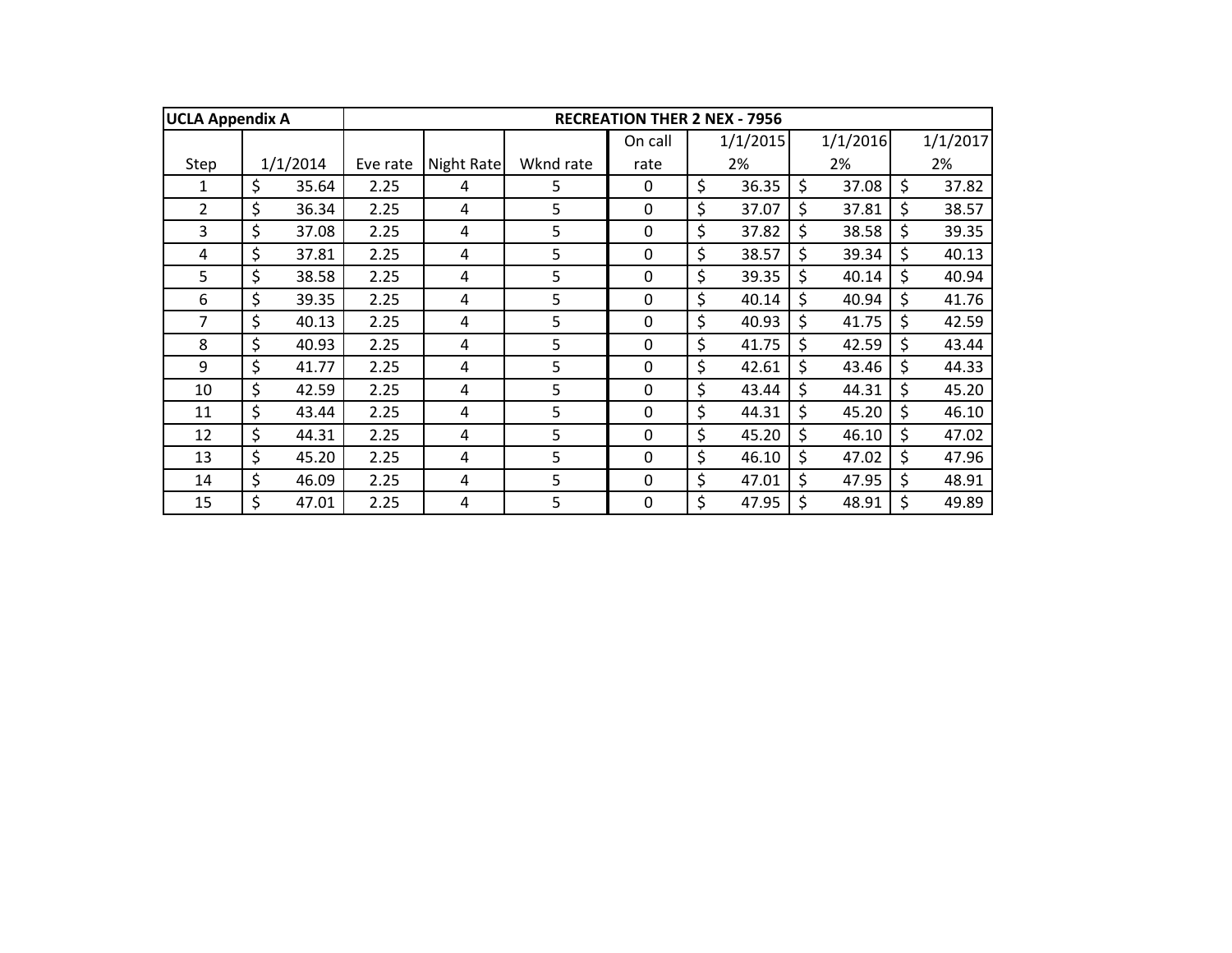| <b>UCLA Appendix A</b> |             |          |            |           | <b>RECREATION THER 1 NEX - 7957</b> |             |         |          |    |          |
|------------------------|-------------|----------|------------|-----------|-------------------------------------|-------------|---------|----------|----|----------|
|                        |             |          |            |           | On call                             | 1/1/2015    |         | 1/1/2016 |    | 1/1/2017 |
| Step                   | 1/1/2014    | Eve rate | Night Rate | Wknd rate | rate                                | 2%          |         | 2%       |    | 2%       |
| 1                      | \$<br>33.10 | 2.25     | 4          | 5         | $\Omega$                            | \$<br>33.76 | \$      | 34.44    | \$ | 35.13    |
| $\overline{2}$         | \$<br>33.75 | 2.25     | 4          | 5         | $\mathbf 0$                         | \$<br>34.43 | \$      | 35.12    | \$ | 35.82    |
| 3                      | \$<br>34.44 | 2.25     | 4          | 5         | 0                                   | \$<br>35.13 | \$      | 35.83    | Ś. | 36.55    |
| 4                      | \$<br>35.12 | 2.25     | 4          | 5         | $\mathbf 0$                         | \$<br>35.82 | \$      | 36.54    | \$ | 37.27    |
| 5                      | \$<br>35.83 | 2.25     | 4          | 5         | $\mathbf 0$                         | \$<br>36.55 | \$      | 37.28    | \$ | 38.03    |
| 6                      | \$<br>36.53 | 2.25     | 4          | 5         | 0                                   | \$<br>37.26 | \$      | 38.01    | \$ | 38.77    |
| 7                      | \$<br>37.27 | 2.25     | 4          | 5         | 0                                   | \$<br>38.02 | \$      | 38.78    | \$ | 39.56    |
| 8                      | \$<br>38.01 | 2.25     | 4          | 5         | $\mathbf 0$                         | \$<br>38.77 | \$      | 39.55    | \$ | 40.34    |
| 9                      | \$<br>38.77 | 2.25     | 4          | 5         | $\mathbf 0$                         | \$<br>39.55 | \$      | 40.34    | \$ | 41.15    |
| 10                     | \$<br>39.56 | 2.25     | 4          | 5         | $\mathbf 0$                         | \$<br>40.35 | Ś.      | 41.16    | \$ | 41.98    |
| 11                     | \$<br>40.33 | 2.25     | 4          | 5         | $\Omega$                            | \$<br>41.14 | $\zeta$ | 41.96    | \$ | 42.80    |
| 12                     | \$<br>41.16 | 2.25     | 4          | 5         | $\mathbf 0$                         | \$<br>41.98 | \$      | 42.82    | \$ | 43.68    |
| 13                     | \$<br>41.97 | 2.25     | 4          | 5         | 0                                   | \$<br>42.81 | \$      | 43.67    | \$ | 44.54    |
| 14                     | \$<br>42.79 | 2.25     | 4          | 5         | 0                                   | \$<br>43.65 | \$      | 44.52    | \$ | 45.41    |
| 15                     | \$<br>43.65 | 2.25     | 4          | 5         | 0                                   | \$<br>44.52 | \$      | 45.41    |    | 46.32    |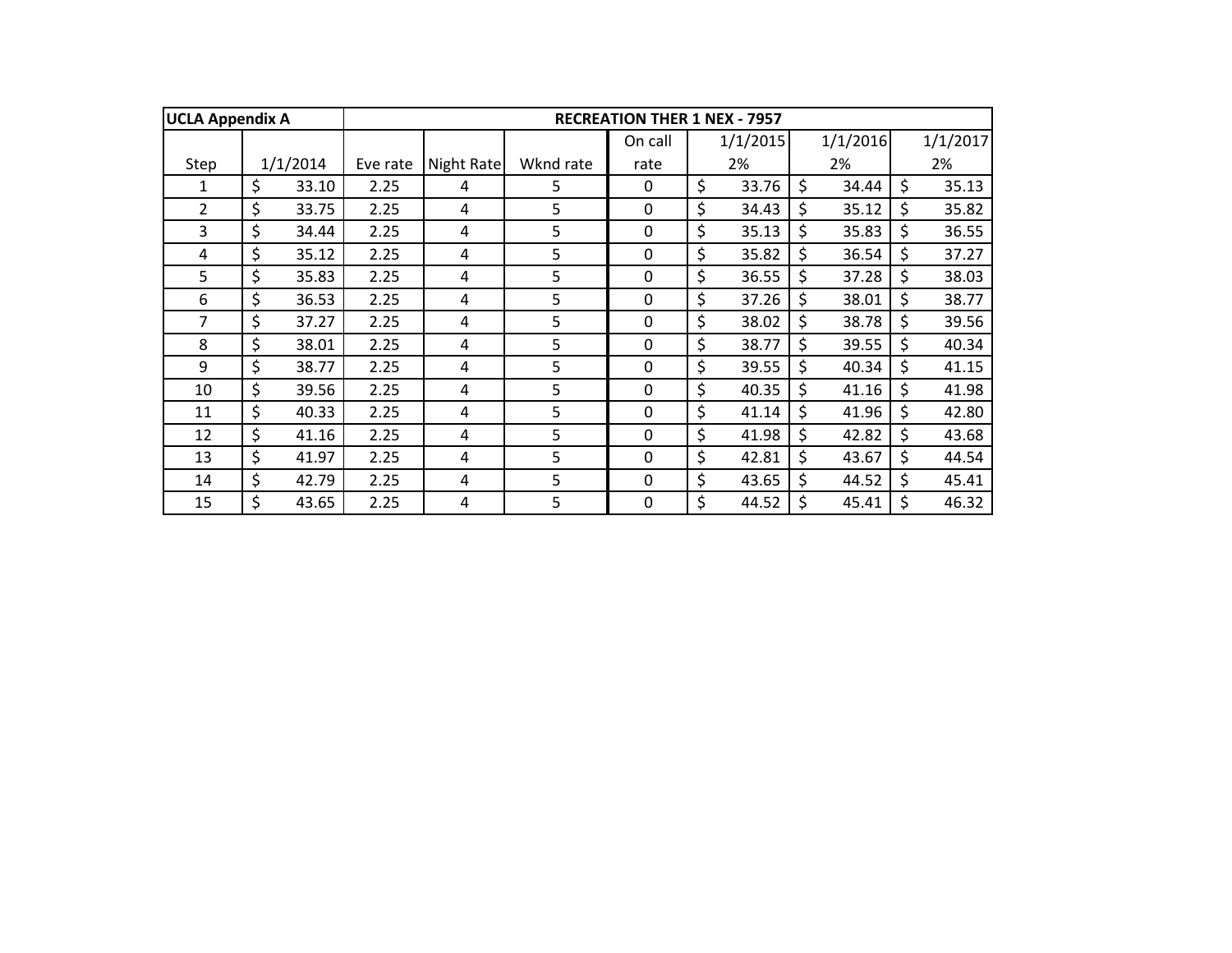| <b>UCLA Appendix A</b> |                |             |             |             |             | <b>SPEECH PATHOLOGIST EX - 7959</b> |                 |                 |
|------------------------|----------------|-------------|-------------|-------------|-------------|-------------------------------------|-----------------|-----------------|
|                        |                |             |             |             | On call     | 1/1/2015                            | 1/1/2016        | 1/1/2017        |
| Step                   | 1/1/2014       | Eve rate    | Night Rate  | Wknd rate   | rate        | 2%                                  | 2%              | 2%              |
| 1                      | 7,349.00<br>\$ | $\Omega$    | 0           | 0           | 0           | \$<br>7,496.00                      | 7,646.00<br>S   | 7,799.00<br>Ś.  |
| $\overline{2}$         | 7,497.00<br>\$ | $\mathbf 0$ | 0           | $\mathbf 0$ | 0           | \$<br>7,647.00                      | 7,800.00<br>\$  | 7,956.00<br>\$  |
| 3                      | \$<br>7,649.00 | 0           | 0           | $\mathbf 0$ | 0           | \$<br>7,802.00                      | 7,958.00<br>Ś   | \$.<br>8,117.00 |
| 4                      | \$<br>7,800.00 | 0           | 0           | $\mathbf 0$ | 0           | \$<br>7,956.00                      | 8,115.00<br>\$. | \$<br>8,277.00  |
| 5                      | \$<br>7,957.00 | 0           | 0           | $\mathbf 0$ | 0           | \$<br>8,116.00                      | \$<br>8,278.00  | \$<br>8,444.00  |
| 6                      | \$<br>8,115.00 | 0           | 0           | $\mathbf 0$ | 0           | \$<br>8,277.00                      | \$<br>8,443.00  | \$<br>8,612.00  |
| 7                      | \$<br>8,279.00 | 0           | 0           | 0           | 0           | \$<br>8,445.00                      | \$<br>8,614.00  | \$<br>8,786.00  |
| 8                      | \$<br>8,442.00 | 0           | 0           | 0           | 0           | \$<br>8,611.00                      | 8,783.00<br>Ś   | 8,959.00<br>\$. |
| 9                      | \$<br>8,612.00 | $\mathbf 0$ | $\mathbf 0$ | $\mathbf 0$ | $\mathbf 0$ | \$<br>8,784.00                      | 8,960.00<br>\$  | 9,139.00<br>\$. |
| 10                     | \$<br>8,785.00 | $\mathbf 0$ | 0           | $\mathbf 0$ | $\mathbf 0$ | \$<br>8,961.00                      | 9,140.00<br>\$  | 9,323.00<br>\$  |
| 11                     | \$<br>8,959.00 | 0           | 0           | 0           | 0           | 9,138.00<br>\$                      | 9,321.00<br>\$  | \$<br>9,507.00  |
| 12                     | \$<br>9,138.00 | 0           | 0           | 0           | 0           | \$<br>9,321.00                      | \$<br>9,507.00  | \$<br>9,697.00  |
| 13                     | \$<br>9,321.00 | 0           | 0           | 0           | 0           | \$<br>9,507.00                      | 9,697.00<br>\$  | \$<br>9,891.00  |
| 14                     | \$<br>9,504.00 | 0           | 0           | $\Omega$    | 0           | \$<br>9,694.00                      | \$<br>9,888.00  | \$10,086.00     |
| 15                     | \$<br>9,694.00 | 0           | 0           | $\mathbf 0$ | 0           | \$<br>9,888.00                      | \$10,086.00     | \$10,288.00     |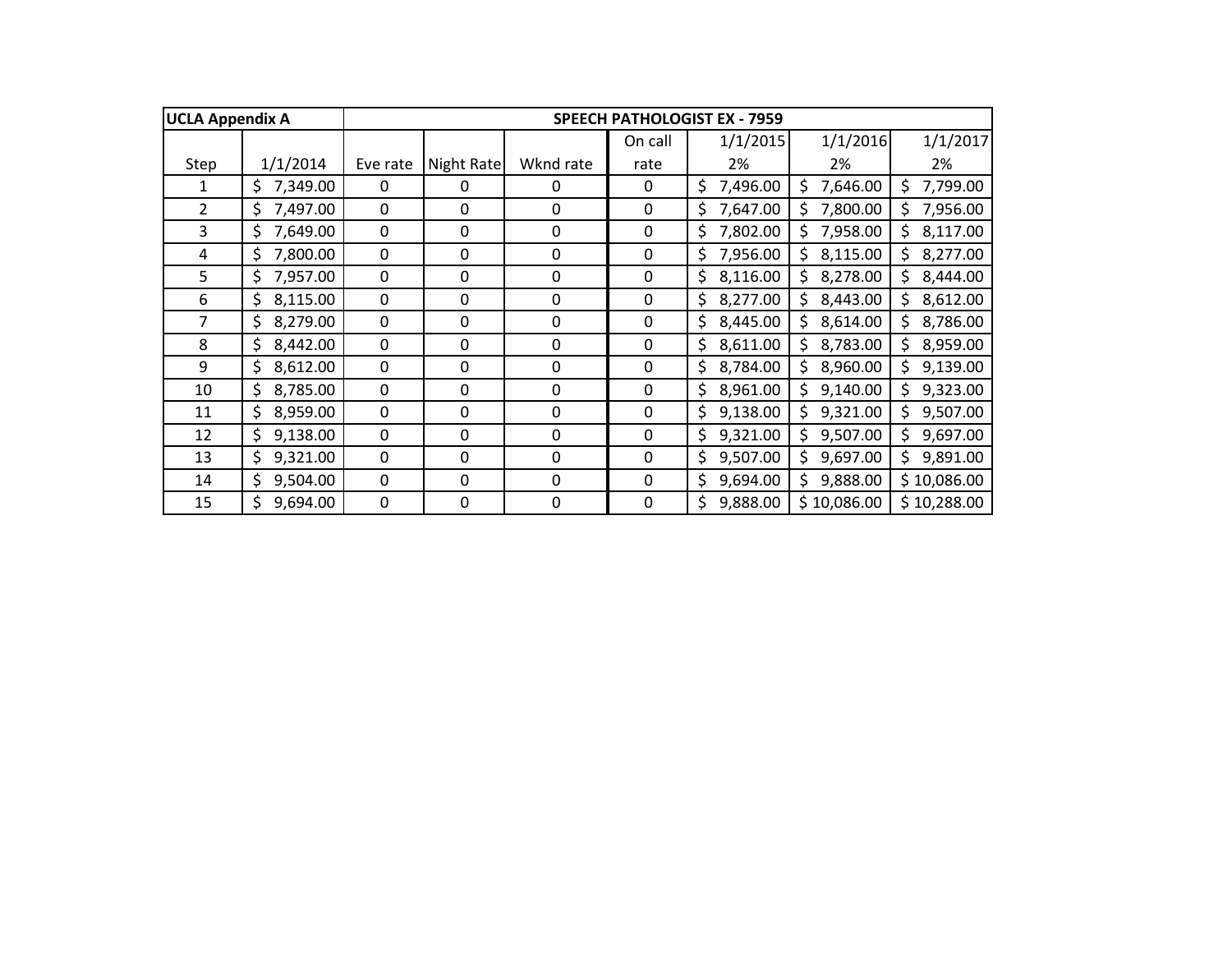| <b>UCLA Appendix A</b> |             |          |            |           | <b>STAFF PHARMACIST 1 NEX - 7963</b> |             |               |          |   |          |
|------------------------|-------------|----------|------------|-----------|--------------------------------------|-------------|---------------|----------|---|----------|
|                        |             |          |            |           | On call                              | 1/1/2015    |               | 1/1/2016 |   | 1/1/2017 |
| Step                   | 1/1/2014    | Eve rate | Night Rate | Wknd rate | rate                                 | 2%          |               | 2%       |   | 2%       |
| 1                      | \$<br>66.47 | 2.25     | 4          |           | 10                                   | \$<br>67.80 | Ŝ             | 69.16    | Ś | 70.54    |
| 2                      | \$<br>67.79 | 2.25     | 4          |           | 10                                   | \$<br>69.15 | Ŝ             | 70.53    |   | 71.94    |
| 3                      | \$<br>69.16 | 2.25     | 4          |           | 10                                   | \$<br>70.54 |               | 71.95    |   | 73.39    |
| 4                      | \$<br>70.53 | 2.25     | 4          |           | 10                                   | \$<br>71.94 |               | 73.38    |   | 74.85    |
| 5                      | \$<br>71.93 | 2.25     | 4          |           | 10                                   | \$<br>73.37 | \$.           | 74.84    |   | 76.34    |
| 6                      | \$<br>73.39 | 2.25     | 4          |           | 10                                   | \$<br>74.86 | \$.           | 76.36    |   | 77.89    |
|                        | \$<br>74.85 | 2.25     | 4          |           | 10                                   | \$<br>76.35 |               | 77.88    |   | 79.44    |
| 8                      | \$<br>76.35 | 2.25     | 4          |           | 10                                   | \$<br>77.88 | <sup>\$</sup> | 79.44    | S | 81.03    |
| 9                      | \$<br>77.87 | 2.25     | 4          |           | 10                                   | \$<br>79.43 | Ŝ             | 81.02    |   | 82.64    |

| <b>UCLA Appendix A</b> |             |          |            |              | <b>CLIN LAB SCI SPEC SR - 8938</b> |             |              |          |    |          |
|------------------------|-------------|----------|------------|--------------|------------------------------------|-------------|--------------|----------|----|----------|
|                        |             |          |            |              | On call                            | 1/1/2015    |              | 1/1/2016 |    | 1/1/2017 |
| Step                   | 1/1/2014    | Eve rate | Night Rate | Wknd rate    | rate                               | 2%          |              | 2%       |    | 2%       |
|                        | \$<br>45.38 | 3        | 5          | O            | 10                                 | \$<br>46.29 | S            | 47.22    | -S | 48.16    |
| $\overline{2}$         | \$<br>46.99 | 3        | 5          | 0            | 10                                 | \$<br>47.93 | S            | 48.89    |    | 49.87    |
| 3                      | \$<br>48.58 | 3        | 5          | 0            | 10                                 | \$<br>49.55 | <sub>S</sub> | 50.54    |    | 51.55    |
| 4                      | \$<br>50.17 | 3        | 5          | 0            | 10                                 | \$<br>51.17 | S            | 52.19    |    | 53.23    |
| 5                      | \$<br>51.74 | 3        | 5          | 0            | 10                                 | \$<br>52.77 | Ś            | 53.83    |    | 54.91    |
| 6                      | \$<br>53.35 | 3        | 5          | $\Omega$     | 10                                 | \$<br>54.42 | S            | 55.51    |    | 56.62    |
|                        | \$<br>54.95 | 3        | 5          | O            | 10                                 | \$<br>56.05 | <sub>S</sub> | 57.17    |    | 58.31    |
| 8                      | \$<br>56.54 | 3        | 5          | <sup>0</sup> | 10                                 | \$<br>57.67 | S            | 58.82    |    | 60.00    |
| 9                      | \$<br>58.13 | 3        | 5          | $\Omega$     | 10                                 | \$<br>59.29 | S            | 60.48    |    | 61.69    |
| 10                     | \$<br>59.33 | 3        | 5          | 0            | 10                                 | \$<br>60.52 | -S           | 61.73    |    | 62.96    |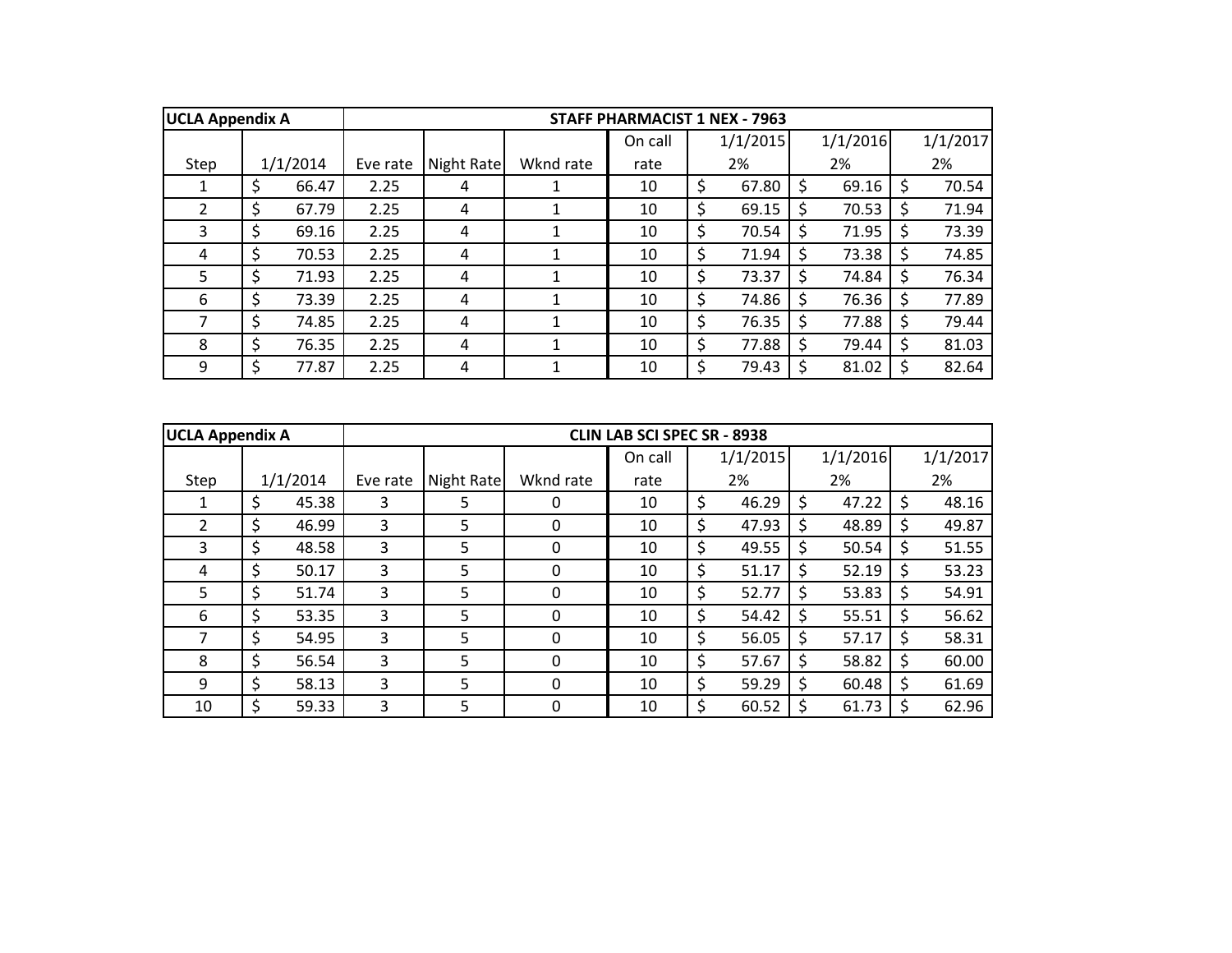| <b>UCLA Appendix A</b> |             |          |            |           | <b>CLIN LAB SCI SPEC - 8939</b> |             |    |          |    |          |
|------------------------|-------------|----------|------------|-----------|---------------------------------|-------------|----|----------|----|----------|
|                        |             |          |            |           | On call                         | 1/1/2015    |    | 1/1/2016 |    | 1/1/2017 |
| Step                   | 1/1/2014    | Eve rate | Night Rate | Wknd rate | rate                            | 2%          |    | 2%       |    | 2%       |
|                        | \$<br>43.31 | 3        | 5          | 0         | 10                              | \$<br>44.18 | S  | 45.06    |    | 45.96    |
| $\overline{2}$         | \$<br>44.85 | 3        | 5          | 0         | 10                              | \$<br>45.75 | S  | 46.67    | S  | 47.60    |
| 3                      | \$<br>46.37 | 3        | 5          | 0         | 10                              | \$<br>47.30 | S. | 48.25    | S. | 49.22    |
| 4                      | \$<br>47.88 | 3        | 5          | 0         | 10                              | \$<br>48.84 | Ś  | 49.82    |    | 50.82    |
| 5                      | \$<br>49.39 | 3        | 5          | 0         | 10                              | \$<br>50.38 | Ś  | 51.39    |    | 52.42    |
| 6                      | \$<br>50.91 | 3        | 5          | $\Omega$  | 10                              | \$<br>51.93 | S  | 52.97    |    | 54.03    |
| 7                      | \$<br>52.44 | 3        | 5.         | $\Omega$  | 10                              | \$<br>53.49 | Ś  | 54.56    | Ś. | 55.65    |
| 8                      | \$<br>53.95 | 3        | 5          | $\Omega$  | 10                              | \$<br>55.03 | S  | 56.13    | S  | 57.25    |
| 9                      | \$<br>55.48 | 3        | 5          | $\Omega$  | 10                              | \$<br>56.59 | \$ | 57.72    |    | 58.87    |
| 10                     | \$<br>56.61 | 3        | 5          | 0         | 10                              | \$<br>57.74 |    | 58.89    |    | 60.07    |

| <b>UCLA Appendix A</b> |             |          |            |           | <b>CLIN LAB SCI</b> | $-8940$     |    |          |    |          |
|------------------------|-------------|----------|------------|-----------|---------------------|-------------|----|----------|----|----------|
|                        |             |          |            |           | On call             | 1/1/2015    |    | 1/1/2016 |    | 1/1/2017 |
| Step                   | 1/1/2014    | Eve rate | Night Rate | Wknd rate | rate                | 2%          |    | 2%       |    | 2%       |
|                        | \$<br>41.27 | 3        | 5.         | 0         | 10                  | \$<br>42.10 | Ś  | 42.94    |    | 43.80    |
| 2                      | \$<br>42.70 | 3        | 5.         | 0         | 10                  | \$<br>43.55 | Ś  | 44.42    | -S | 45.31    |
| 3                      | \$<br>44.15 | 3        | 5          | 0         | 10                  | \$<br>45.03 | Ś  | 45.93    | -S | 46.85    |
| 4                      | \$<br>45.60 | 3        | 5          | $\Omega$  | 10                  | \$<br>46.51 | \$ | 47.44    | -S | 48.39    |
| 5                      | \$<br>47.04 | 3        | 5          | $\Omega$  | 10                  | \$<br>47.98 | Ś  | 48.94    |    | 49.92    |
| 6                      | \$<br>48.50 | 3        | 5          | 0         | 10                  | \$<br>49.47 | S  | 50.46    |    | 51.47    |
| 7                      | \$<br>49.94 | 3        | 5          | $\Omega$  | 10                  | \$<br>50.94 | \$ | 51.96    |    | 53.00    |
| 8                      | \$<br>51.40 | 3        | 5          | $\Omega$  | 10                  | \$<br>52.43 | Ś  | 53.48    |    | 54.55    |
| 9                      | \$<br>52.84 | 3        | 5          | $\Omega$  | 10                  | \$<br>53.90 | \$ | 54.98    |    | 56.08    |
| 10                     | \$<br>53.92 | 3        | 5          | 0         | 10                  | \$<br>55.00 | S  | 56.10    |    | 57.22    |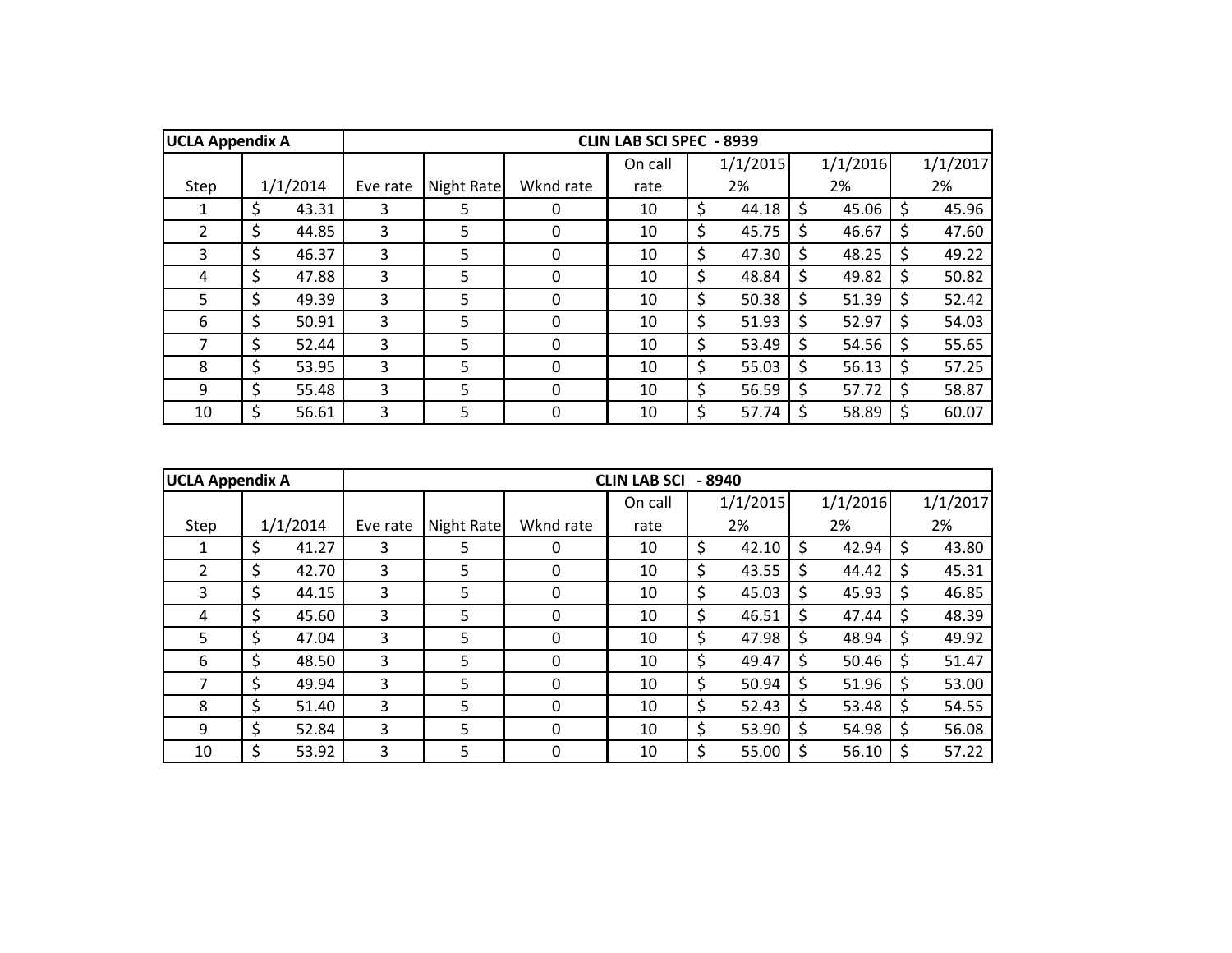| <b>UCLA Appendix A</b> |             |          |            |             | <b>CYTO TCHNO SR - 8954</b> |             |             |             |
|------------------------|-------------|----------|------------|-------------|-----------------------------|-------------|-------------|-------------|
|                        |             |          |            |             | On call                     | 1/1/2015    | 1/1/2016    | 1/1/2017    |
| Step                   | 1/1/2014    | Eve rate | Night Rate | Wknd rate   | rate                        | 2%          | 2%          | 2%          |
| $\mathbf{1}$           | \$<br>43.32 | 2.25     | 4          | 0           | 10                          | \$<br>44.19 | \$<br>45.07 | \$<br>45.97 |
| $\overline{2}$         | \$<br>44.18 | 2.25     | 4          | $\Omega$    | 10                          | \$<br>45.06 | \$<br>45.96 | \$<br>46.88 |
| 3                      | \$<br>45.07 | 2.25     | 4          | $\mathbf 0$ | 10                          | \$<br>45.97 | \$<br>46.89 | \$<br>47.83 |
| 4                      | \$<br>45.98 | 2.25     | 4          | $\mathbf 0$ | 10                          | \$<br>46.90 | \$<br>47.84 | \$<br>48.80 |
| 5                      | \$<br>46.89 | 2.25     | 4          | $\mathbf 0$ | 10                          | \$<br>47.83 | \$<br>48.79 | \$<br>49.77 |
| 6                      | \$<br>47.82 | 2.25     | 4          | 0           | 10                          | \$<br>48.78 | \$<br>49.76 | \$<br>50.76 |
| 7                      | \$<br>48.79 | 2.25     | 4          | $\Omega$    | 10                          | \$<br>49.77 | \$<br>50.77 | \$<br>51.79 |
| 8                      | \$<br>49.76 | 2.25     | 4          | $\Omega$    | 10                          | \$<br>50.76 | \$<br>51.78 | \$<br>52.82 |
| 9                      | \$<br>50.75 | 2.25     | 4          | $\mathbf 0$ | 10                          | \$<br>51.77 | \$<br>52.81 | \$<br>53.87 |
| 10                     | \$<br>51.78 | 2.25     | 4          | $\mathbf 0$ | 10                          | \$<br>52.82 | \$<br>53.88 | \$<br>54.96 |
| 11                     | \$<br>52.80 | 2.25     | 4          | $\mathbf 0$ | 10                          | \$<br>53.86 | \$<br>54.94 | \$<br>56.04 |
| 12                     | \$<br>53.87 | 2.25     | 4          | $\mathbf 0$ | 10                          | \$<br>54.95 | \$<br>56.05 | \$<br>57.17 |
| 13                     | \$<br>54.93 | 2.25     | 4          | 0           | 10                          | \$<br>56.03 | \$<br>57.15 | \$<br>58.29 |
| 14                     | \$<br>56.01 | 2.25     | 4          | $\Omega$    | 10                          | \$<br>57.13 | \$<br>58.27 | \$<br>59.44 |
| 15                     | \$<br>57.13 | 2.25     | 4          | 0           | 10                          | \$<br>58.27 | \$<br>59.44 | 60.63       |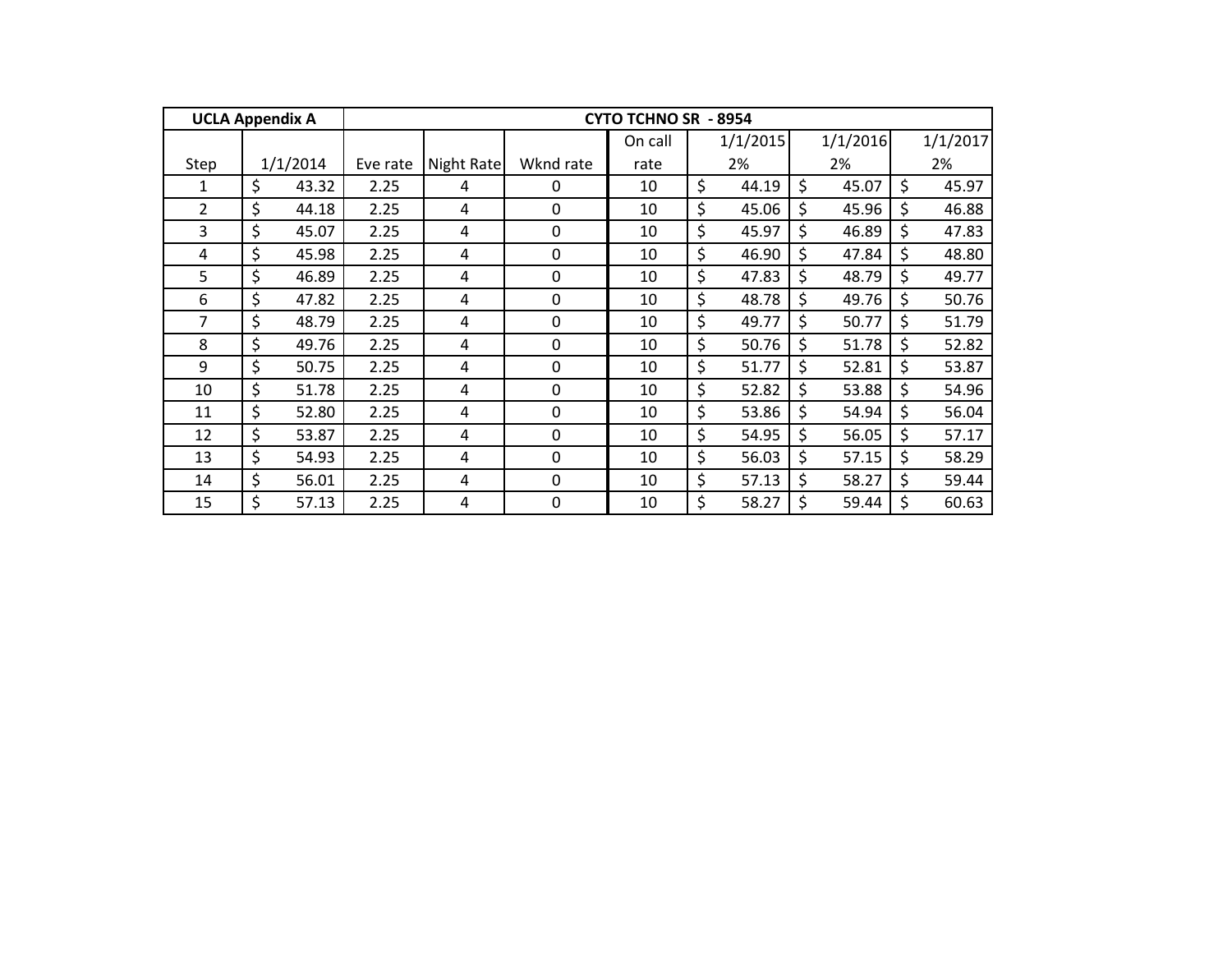| <b>UCLA Appendix A</b> |             |          |            |             | <b>CYTO TCHNO</b> | 8955        |             |             |
|------------------------|-------------|----------|------------|-------------|-------------------|-------------|-------------|-------------|
|                        |             |          |            |             | On call           | 1/1/2015    | 1/1/2016    | 1/1/2017    |
| Step                   | 1/1/2014    | Eve rate | Night Rate | Wknd rate   | rate              | 2%          | 2%          | 2%          |
| 1                      | \$<br>39.35 | 2.25     | 4          | $\Omega$    | 10                | \$<br>40.14 | \$<br>40.94 | \$<br>41.76 |
| $\overline{2}$         | \$<br>40.14 | 2.25     | 4          | $\mathbf 0$ | 10                | \$<br>40.94 | \$<br>41.76 | \$<br>42.60 |
| $\overline{3}$         | \$<br>40.94 | 2.25     | 4          | 0           | 10                | \$<br>41.76 | \$<br>42.60 | \$<br>43.45 |
| 4                      | \$<br>41.75 | 2.25     | 4          | $\mathbf 0$ | 10                | \$<br>42.59 | \$<br>43.44 | \$<br>44.31 |
| 5                      | \$<br>42.59 | 2.25     | 4          | $\mathbf 0$ | 10                | \$<br>43.44 | \$<br>44.31 | \$<br>45.20 |
| 6                      | \$<br>43.44 | 2.25     | 4          | 0           | 10                | \$<br>44.31 | \$<br>45.20 | \$<br>46.10 |
| 7                      | \$<br>44.31 | 2.25     | 4          | 0           | 10                | \$<br>45.20 | \$<br>46.10 | \$<br>47.02 |
| 8                      | \$<br>45.21 | 2.25     | 4          | 0           | 10                | \$<br>46.11 | \$<br>47.03 | \$<br>47.97 |
| 9                      | \$<br>46.09 | 2.25     | 4          | 0           | 10                | \$<br>47.01 | \$<br>47.95 | \$<br>48.91 |
| 10                     | \$<br>47.02 | 2.25     | 4          | $\mathbf 0$ | 10                | \$<br>47.96 | \$<br>48.92 | \$<br>49.90 |
| 11                     | \$<br>47.96 | 2.25     | 4          | $\mathbf 0$ | 10                | \$<br>48.92 | \$<br>49.90 | \$<br>50.90 |
| 12                     | \$<br>48.92 | 2.25     | 4          | $\mathbf 0$ | 10                | \$<br>49.90 | \$<br>50.90 | \$<br>51.92 |
| 13                     | \$<br>49.90 | 2.25     | 4          | $\mathbf 0$ | 10                | \$<br>50.90 | \$<br>51.92 | \$<br>52.96 |
| 14                     | \$<br>50.89 | 2.25     | 4          | 0           | 10                | \$<br>51.91 | \$<br>52.95 | \$<br>54.01 |
| 15                     | \$<br>51.91 | 2.25     | 4          | 0           | 10                | \$<br>52.95 | \$<br>54.01 | \$<br>55.09 |

| <b>UCLA Appendix A</b> |          |                     |           | CLIN LAB SCI PD - 8956 |          |          |          |
|------------------------|----------|---------------------|-----------|------------------------|----------|----------|----------|
|                        |          |                     |           | On call                | 1/1/2015 | 1/1/2016 | 1/1/2017 |
| Step                   | 1/1/2014 | Eve rate Night Rate | Wknd rate | rate                   | 2%       | 2%       | 2%       |
|                        | 57.93    |                     |           | 10                     | 59.09    | 60.27    | 61.48 l  |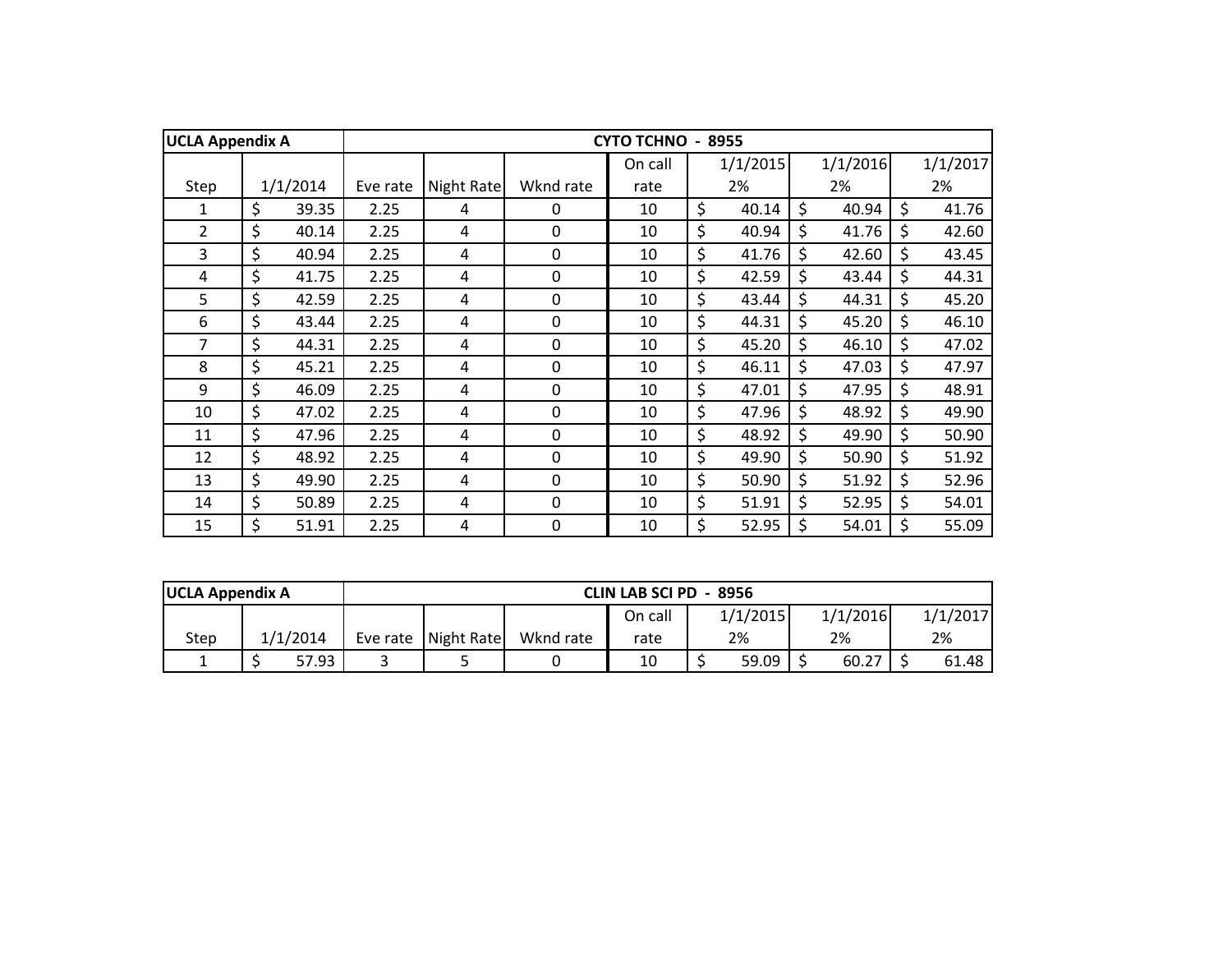| <b>UCLA Appendix A</b> |             |          |            |              | <b>CLIN LAB SCI APPR - 8957</b> |             |    |          |    |          |
|------------------------|-------------|----------|------------|--------------|---------------------------------|-------------|----|----------|----|----------|
|                        |             |          |            |              | On call                         | 1/1/2015    |    | 1/1/2016 |    | 1/1/2017 |
| Step                   | 1/1/2014    | Eve rate | Night Rate | Wknd rate    | rate                            | 2%          |    | 2%       |    | 2%       |
|                        | \$<br>24.82 | $\Omega$ | 0          | 0            | 0                               | \$<br>25.32 | \$ | 25.83    | S. | 26.35    |
| $\overline{2}$         | \$<br>25.33 | $\Omega$ | 0          | 0            | $\Omega$                        | \$<br>25.84 | S  | 26.36    |    | 26.89    |
| $\overline{2}$         | \$<br>25.83 | $\Omega$ | $\Omega$   | 0            | $\Omega$                        | \$<br>26.35 | Ŝ  | 26.88    |    | 27.42    |
| 3                      | \$<br>26.36 | $\Omega$ | 0          | 0            | $\Omega$                        | \$<br>26.89 | Ś  | 27.43    |    | 27.98    |
| 4                      | \$<br>26.86 | 0        | 0          | 0            | 0                               | \$<br>27.40 | Ŝ  | 27.95    |    | 28.51    |
| 5                      | \$<br>27.41 | $\Omega$ | 0          | 0            | $\Omega$                        | \$<br>27.96 | Ŝ  | 28.52    |    | 29.09    |
| 6                      | \$<br>27.96 | $\Omega$ | 0          | <sup>0</sup> | 0                               | \$<br>28.52 | Ŝ  | 29.09    |    | 29.67    |
| 7                      | \$<br>28.52 | $\Omega$ | 0          | $\Omega$     | $\Omega$                        | \$<br>29.09 | S  | 29.67    | -S | 30.26    |
| 8                      | \$<br>29.10 | $\Omega$ | 0          | $\Omega$     | $\Omega$                        | \$<br>29.68 | Ś  | 30.27    |    | 30.88    |
| 9                      | \$<br>29.67 | $\Omega$ | 0          | 0            | 0                               | \$<br>30.26 |    | 30.87    |    | 31.49    |

| <b>UCLA Appendix A</b> |             |             |             |           | <b>ORTHOPTIST SR - 8982</b> |             |                    |          |             |
|------------------------|-------------|-------------|-------------|-----------|-----------------------------|-------------|--------------------|----------|-------------|
|                        |             |             |             |           | On call                     | 1/1/2015    |                    | 1/1/2016 | 1/1/2017    |
| Step                   | 1/1/2014    | Eve rate    | Night Rate  | Wknd rate | rate                        | 2%          |                    | 2%       | 2%          |
| 1                      | \$<br>34.97 | $\Omega$    | 0           | 0         | $\mathbf{0}$                | \$<br>35.67 | \$                 | 36.38    | \$<br>37.11 |
| $\overline{2}$         | \$<br>35.68 | $\mathbf 0$ | 0           | 0         | $\mathbf 0$                 | \$<br>36.39 | \$                 | 37.12    | \$<br>37.86 |
| 3                      | \$<br>36.40 | $\mathbf 0$ | 0           | 0         | $\mathbf 0$                 | \$<br>37.13 | \$                 | 37.87    | \$<br>38.63 |
| 4                      | \$<br>37.13 | $\mathbf 0$ | $\Omega$    | 0         | $\mathbf 0$                 | \$<br>37.87 | \$                 | 38.63    | \$<br>39.40 |
| 5                      | \$<br>37.85 | $\mathbf 0$ | 0           | 0         | $\mathbf 0$                 | \$<br>38.61 | \$                 | 39.38    | \$<br>40.17 |
| 6                      | \$<br>38.62 | $\mathbf 0$ | 0           | 0         | $\mathbf 0$                 | \$<br>39.39 | \$                 | 40.18    | \$<br>40.98 |
| $\overline{7}$         | \$<br>39.39 | $\mathbf 0$ | 0           | 0         | $\Omega$                    | \$<br>40.18 | $\zeta$            | 40.98    | \$<br>41.80 |
| 8                      | \$<br>40.18 | $\mathbf 0$ | 0           | 0         | $\mathbf 0$                 | \$<br>40.98 | \$                 | 41.80    | \$<br>42.64 |
| 9                      | \$<br>40.98 | $\mathbf 0$ | 0           | 0         | $\mathbf 0$                 | \$<br>41.80 | \$                 | 42.64    | \$<br>43.49 |
| 10                     | \$<br>41.79 | $\mathbf 0$ | 0           | 0         | $\mathbf 0$                 | \$<br>42.63 | \$                 | 43.48    | \$<br>44.35 |
| 11                     | \$<br>42.63 | $\mathbf 0$ | $\mathbf 0$ | 0         | $\mathbf 0$                 | \$<br>43.48 | $\zeta$            | 44.35    | \$<br>45.24 |
| 12                     | \$<br>43.49 | $\mathbf 0$ | 0           | 0         | $\mathbf 0$                 | \$<br>44.36 | $\zeta$            | 45.25    | \$<br>46.16 |
| 13                     | \$<br>44.36 | $\mathbf 0$ | 0           | 0         | $\mathbf 0$                 | \$<br>45.25 | \$                 | 46.16    | \$<br>47.08 |
| 14                     | \$<br>45.23 | $\mathbf 0$ | 0           | 0         | $\mathbf 0$                 | \$<br>46.13 | Ŝ.                 | 47.05    | \$<br>47.99 |
| 15                     | \$<br>46.14 | $\mathbf 0$ | 0           | 0         | $\mathbf 0$                 | \$<br>47.06 | $\mathsf{\hat{S}}$ | 48.00    | \$<br>48.96 |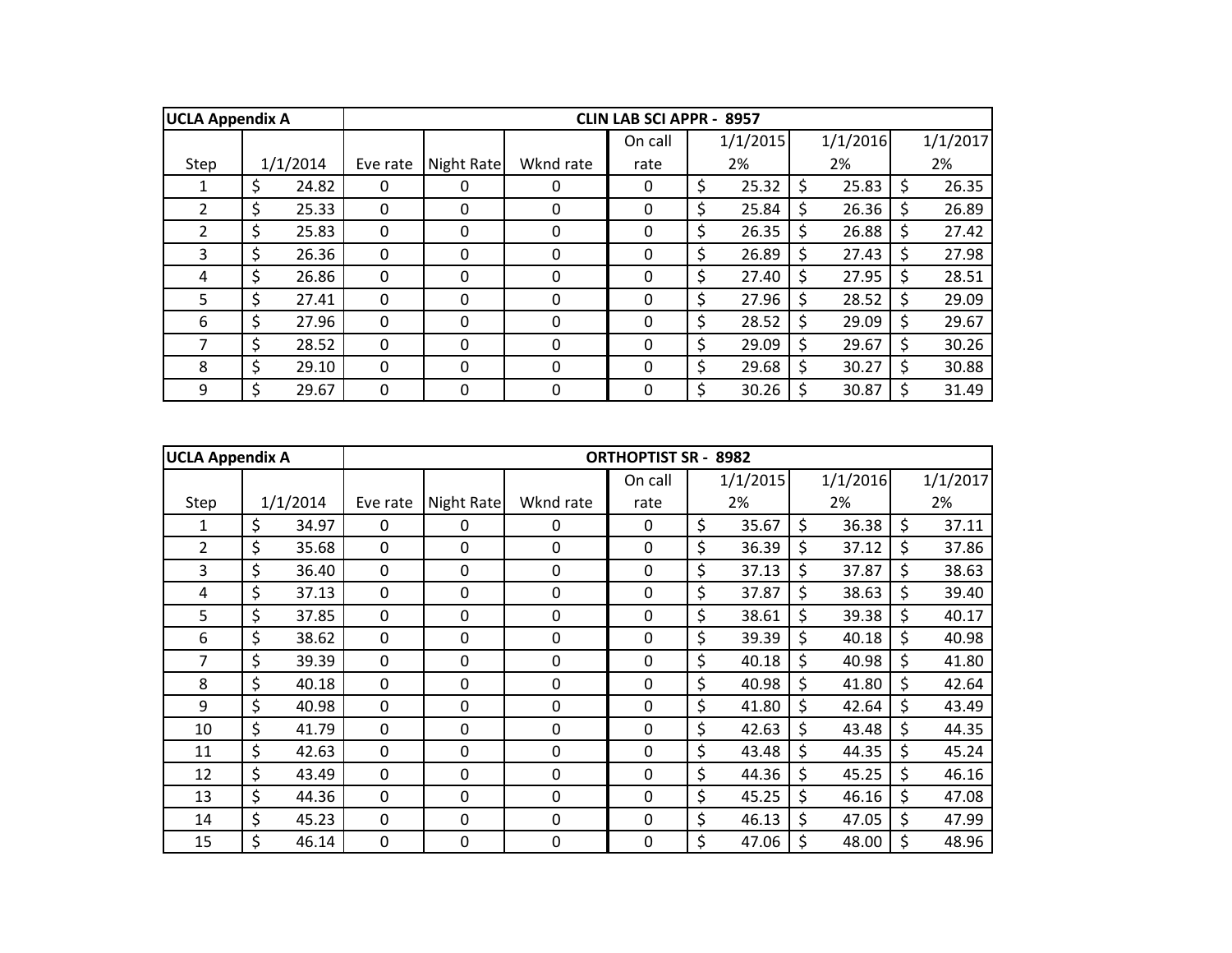| <b>UCLA Appendix A</b> |             |          |            |             | <b>ORTHOPTIST</b> | 8983        |             |         |          |
|------------------------|-------------|----------|------------|-------------|-------------------|-------------|-------------|---------|----------|
|                        |             |          |            |             | On call           | 1/1/2015    | 1/1/2016    |         | 1/1/2017 |
| Step                   | 1/1/2014    | Eve rate | Night Rate | Wknd rate   | rate              | 2%          | 2%          |         | 2%       |
| 1                      | \$<br>30.92 | 0.32     | 0.32       | 0           | 0                 | \$<br>31.54 | \$<br>32.17 | \$      | 32.81    |
| $\overline{2}$         | \$<br>31.54 | 0.32     | 0.32       | 0           | $\mathbf 0$       | \$<br>32.17 | \$<br>32.81 | \$      | 33.47    |
| 3                      | \$<br>32.18 | 0.32     | 0.32       | 0           | $\mathbf 0$       | \$<br>32.82 | \$<br>33.48 | \$      | 34.15    |
| 4                      | \$<br>32.83 | 0.32     | 0.32       | $\mathbf 0$ | $\mathbf 0$       | \$<br>33.49 | \$<br>34.16 | $\zeta$ | 34.84    |
| 5                      | \$<br>33.48 | 0.32     | 0.32       | 0           | $\mathbf 0$       | \$<br>34.15 | \$<br>34.83 | $\zeta$ | 35.53    |
| 6                      | \$<br>34.15 | 0.32     | 0.32       | 0           | 0                 | \$<br>34.83 | \$<br>35.53 | \$      | 36.24    |
| 7                      | \$<br>34.84 | 0.32     | 0.32       | 0           | 0                 | \$<br>35.54 | \$<br>36.25 | \$      | 36.98    |
| 8                      | \$<br>35.53 | 0.32     | 0.32       | 0           | $\mathbf 0$       | \$<br>36.24 | \$<br>36.96 | \$      | 37.70    |
| 9                      | \$<br>36.24 | 0.32     | 0.32       | 0           | 0                 | \$<br>36.96 | \$<br>37.70 | \$      | 38.45    |
| 10                     | \$<br>36.97 | 0.32     | 0.32       | $\mathbf 0$ | $\mathbf 0$       | \$<br>37.71 | \$<br>38.46 | \$      | 39.23    |
| 11                     | \$<br>37.72 | 0.32     | 0.32       | $\mathbf 0$ | $\mathbf 0$       | \$<br>38.47 | \$<br>39.24 | \$      | 40.02    |
| 12                     | \$<br>38.45 | 0.32     | 0.32       | $\mathbf 0$ | $\mathbf 0$       | \$<br>39.22 | \$<br>40.00 | \$      | 40.80    |
| 13                     | \$<br>39.24 | 0.32     | 0.32       | 0           | $\mathbf 0$       | \$<br>40.02 | \$<br>40.82 | \$      | 41.64    |
| 14                     | \$<br>40.00 | 0.32     | 0.32       | 0           | 0                 | \$<br>40.80 | \$<br>41.62 | \$      | 42.45    |
| 15                     | \$<br>40.81 | 0.32     | 0.32       | 0           | $\mathbf 0$       | \$<br>41.63 | \$<br>42.46 | \$      | 43.31    |

| <b>UCLA Appendix A</b> |          |      |                       |           |         | <b>CYTO TCHNO SR PD - 8997</b> |  |          |          |
|------------------------|----------|------|-----------------------|-----------|---------|--------------------------------|--|----------|----------|
|                        |          |      |                       |           | On call | 1/1/2015                       |  | 1/1/2016 | 1/1/2017 |
| Step                   | 1/1/2014 |      | Eve rate   Night Rate | Wknd rate | rate    | 2%                             |  | 2%       | 2%       |
|                        | 64.98    | 2.25 |                       |           | 10      | 66.28                          |  | 67.61    | 68.96    |

| <b>UCLA Appendix A</b> |          |      |                       |           | <b>CYTO TCHNO PD - 8998</b> |       |          |          |          |
|------------------------|----------|------|-----------------------|-----------|-----------------------------|-------|----------|----------|----------|
|                        |          |      |                       |           | On call                     |       | 1/1/2015 | 1/1/2016 | 1/1/2017 |
| Step                   | 1/1/2014 |      | Eve rate   Night Rate | Wknd rate | rate                        |       | 2%       | 2%       | 2%       |
|                        | 56.69    | 2.25 |                       |           | 10                          | 57.82 |          | 58.98    | 60.16    |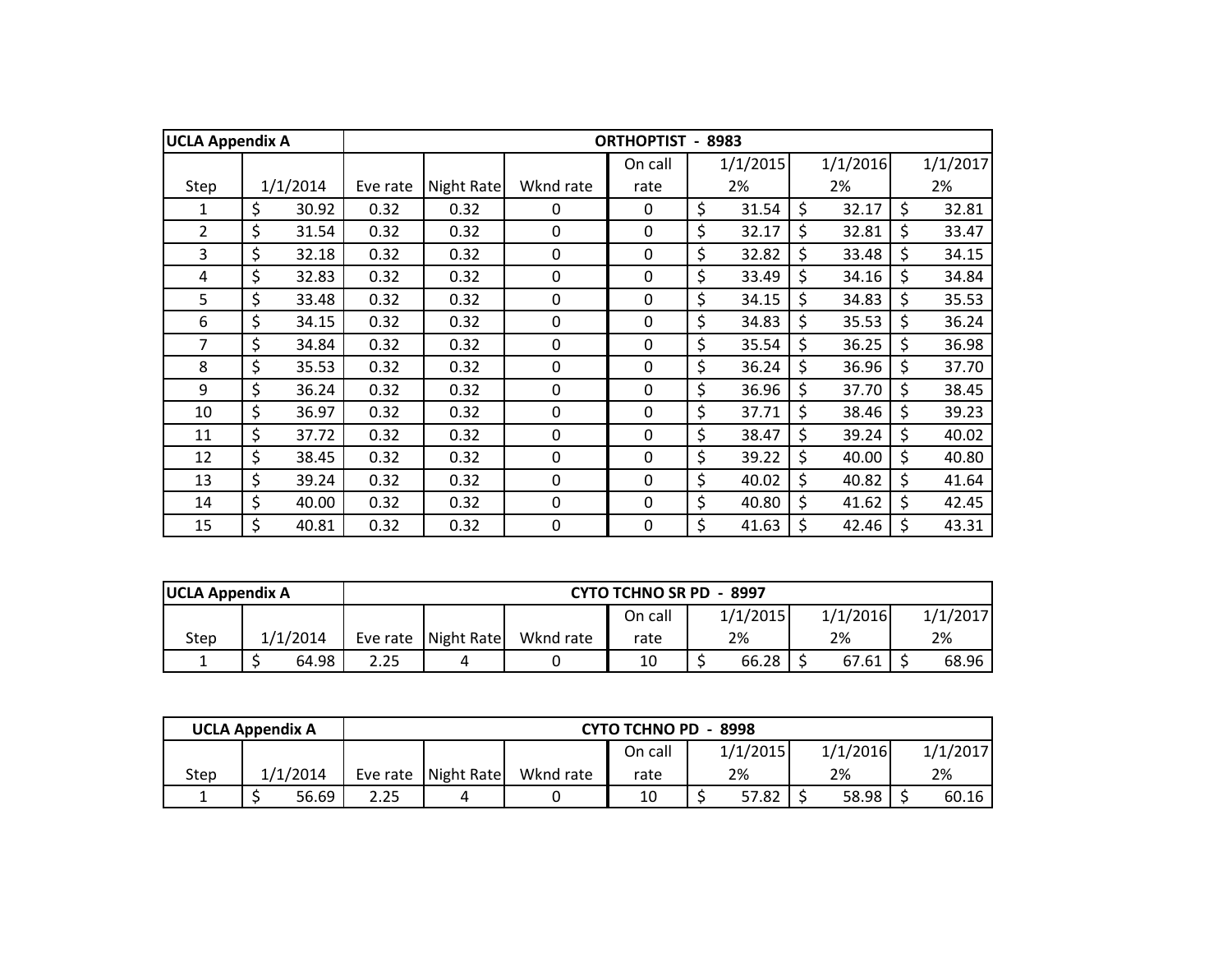| <b>UCLA Appendix A</b> |             |          |            |           | <b>NUC MED TCHNO SR - 9003</b> |             |    |          |             |
|------------------------|-------------|----------|------------|-----------|--------------------------------|-------------|----|----------|-------------|
|                        |             |          |            |           | On call                        | 1/1/2015    |    | 1/1/2016 | 1/1/2017    |
| Step                   | 1/1/2014    | Eve rate | Night Rate | Wknd rate | rate                           | 2%          |    | 2%       | 2%          |
| $\mathbf{1}$           | \$<br>46.62 | 2.25     | 4          | 0.6       | 10                             | \$<br>47.55 | Ś. | 48.50    | \$<br>49.47 |
| 2                      | \$<br>47.53 | 2.25     | 4          | 0.6       | 10                             | \$<br>48.48 | \$ | 49.45    | \$<br>50.44 |
| 3                      | \$<br>48.49 | 2.25     | 4          | 0.6       | 10                             | \$<br>49.46 | \$ | 50.45    | \$<br>51.46 |
| 4                      | \$<br>49.46 | 2.25     | 4          | 0.6       | 10                             | \$<br>50.45 | \$ | 51.46    | \$<br>52.49 |
| 5                      | \$<br>50.45 | 2.25     | 4          | 0.6       | 10                             | \$<br>51.46 | \$ | 52.49    | \$<br>53.54 |
| 6                      | \$<br>51.46 | 2.25     | 4          | 0.6       | 10                             | \$<br>52.49 | \$ | 53.54    | \$<br>54.61 |
| 7                      | \$<br>52.48 | 2.25     | 4          | 0.6       | 10                             | \$<br>53.53 | \$ | 54.60    | \$<br>55.69 |
| 8                      | \$<br>53.55 | 2.25     | 4          | 0.6       | 10                             | \$<br>54.62 | \$ | 55.71    | \$<br>56.82 |
| 9                      | \$<br>54.60 | 2.25     | 4          | 0.6       | 10                             | \$<br>55.69 | \$ | 56.80    | \$<br>57.94 |
| 10                     | \$<br>55.70 | 2.25     | 4          | 0.6       | 10                             | \$<br>56.81 | \$ | 57.95    | \$<br>59.11 |
| 11                     | \$<br>56.81 | 2.25     | 4          | 0.6       | 10                             | \$<br>57.95 | \$ | 59.11    | \$<br>60.29 |
| 12                     | \$<br>57.96 | 2.25     | 4          | 0.6       | 10                             | \$<br>59.12 | \$ | 60.30    | \$<br>61.51 |
| 13                     | \$<br>59.11 | 2.25     | 4          | 0.6       | 10                             | \$<br>60.29 | \$ | 61.50    | \$<br>62.73 |
| 14                     | \$<br>60.28 | 2.25     | 4          | 0.6       | 10                             | \$<br>61.49 | \$ | 62.72    | \$<br>63.97 |
| 15                     | \$<br>61.48 | 2.25     | 4          | 0.6       | 10                             | \$<br>62.71 | \$ | 63.96    | \$<br>65.24 |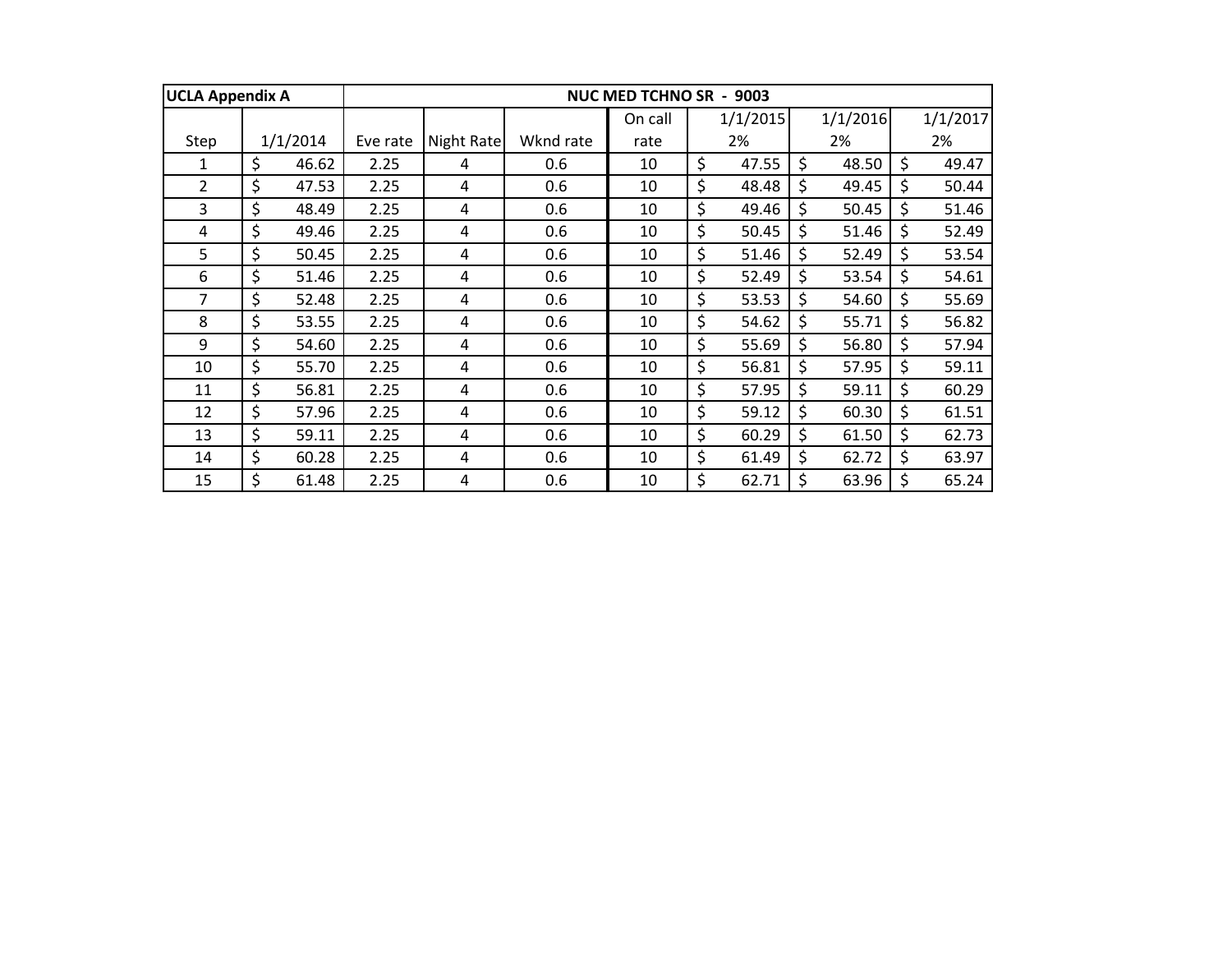| <b>UCLA Appendix A</b> |             |          |            |           | <b>NUC MED TCHNO</b> | 9004        |             |             |
|------------------------|-------------|----------|------------|-----------|----------------------|-------------|-------------|-------------|
|                        |             |          |            |           | On call              | 1/1/2015    | 1/1/2016    | 1/1/2017    |
| Step                   | 1/1/2014    | Eve rate | Night Rate | Wknd rate | rate                 | 2%          | 2%          | 2%          |
| 1                      | \$<br>41.80 | 2.25     | 4          | 0.6       | 10                   | \$<br>42.64 | \$<br>43.49 | \$<br>44.36 |
| $\overline{2}$         | \$<br>42.64 | 2.25     | 4          | 0.6       | 10                   | \$<br>43.49 | \$<br>44.36 | \$<br>45.25 |
| $\overline{3}$         | \$<br>43.47 | 2.25     | 4          | 0.6       | 10                   | \$<br>44.34 | \$<br>45.23 | \$<br>46.13 |
| 4                      | \$<br>44.34 | 2.25     | 4          | 0.6       | 10                   | \$<br>45.23 | \$<br>46.13 | \$<br>47.05 |
| 5                      | \$<br>45.24 | 2.25     | 4          | 0.6       | 10                   | \$<br>46.14 | \$<br>47.06 | \$<br>48.00 |
| 6                      | \$<br>46.14 | 2.25     | 4          | 0.6       | 10                   | \$<br>47.06 | \$<br>48.00 | \$<br>48.96 |
| 7                      | \$<br>47.07 | 2.25     | 4          | 0.6       | 10                   | \$<br>48.01 | \$<br>48.97 | \$<br>49.95 |
| 8                      | \$<br>48.00 | 2.25     | 4          | 0.6       | 10                   | \$<br>48.96 | \$<br>49.94 | \$<br>50.94 |
| 9                      | \$<br>48.96 | 2.25     | 4          | 0.6       | 10                   | \$<br>49.94 | \$<br>50.94 | \$<br>51.96 |
| 10                     | \$<br>49.93 | 2.25     | 4          | 0.6       | 10                   | \$<br>50.93 | \$<br>51.95 | \$<br>52.99 |
| 11                     | \$<br>50.94 | 2.25     | 4          | 0.6       | 10                   | \$<br>51.96 | \$<br>53.00 | \$<br>54.06 |
| 12                     | \$<br>51.96 | 2.25     | 4          | 0.6       | 10                   | \$<br>53.00 | \$<br>54.06 | \$<br>55.14 |
| 13                     | \$<br>52.99 | 2.25     | 4          | 0.6       | 10                   | \$<br>54.05 | \$<br>55.13 | \$<br>56.23 |
| 14                     | \$<br>54.06 | 2.25     | 4          | 0.6       | 10                   | \$<br>55.14 | \$<br>56.24 | \$<br>57.36 |
| 15                     | \$<br>55.14 | 2.25     | 4          | 0.6       | 10                   | \$<br>56.24 | \$<br>57.36 | \$<br>58.51 |

| <b>UCLA Appendix A</b> |          |      |                     |           | <b>NUC MED TCHNO SR PD</b> | - 9006   |       |          |          |
|------------------------|----------|------|---------------------|-----------|----------------------------|----------|-------|----------|----------|
|                        |          |      |                     |           | On call                    | 1/1/2015 |       | 1/1/2016 | 1/1/2017 |
| Step                   | 1/1/2014 |      | Eve rate Night Rate | Wknd rate | rate                       | 2%       |       | 2%       | 2%       |
|                        | 55.05    | 2.25 |                     | 0.6       | 10                         | 56.15    | 57.27 |          | 58.42    |
|                        | 61.15    | 2.25 |                     | 0.6       | 10                         | 62.37    |       | 63.62    | 64.89    |

| <b>UCLA Appendix A</b> |          |      |                       |           | <b>NUC MED TCHNO PD</b> | - 9009   |       |          |          |
|------------------------|----------|------|-----------------------|-----------|-------------------------|----------|-------|----------|----------|
|                        |          |      |                       |           | On call                 | 1/1/2015 |       | 1/1/2016 | 1/1/2017 |
| Step                   | 1/1/2014 |      | Eve rate   Night Rate | Wknd rate | rate                    | 2%       |       | 2%       | 2%       |
|                        | 48.91    | 2.25 |                       | 0.6       | 10                      | 49.89    | 50.89 |          | 51.91    |
|                        | 55.05    | 2.25 |                       | 0.6       | 10                      | 56.15    | 57.27 |          | 58.42    |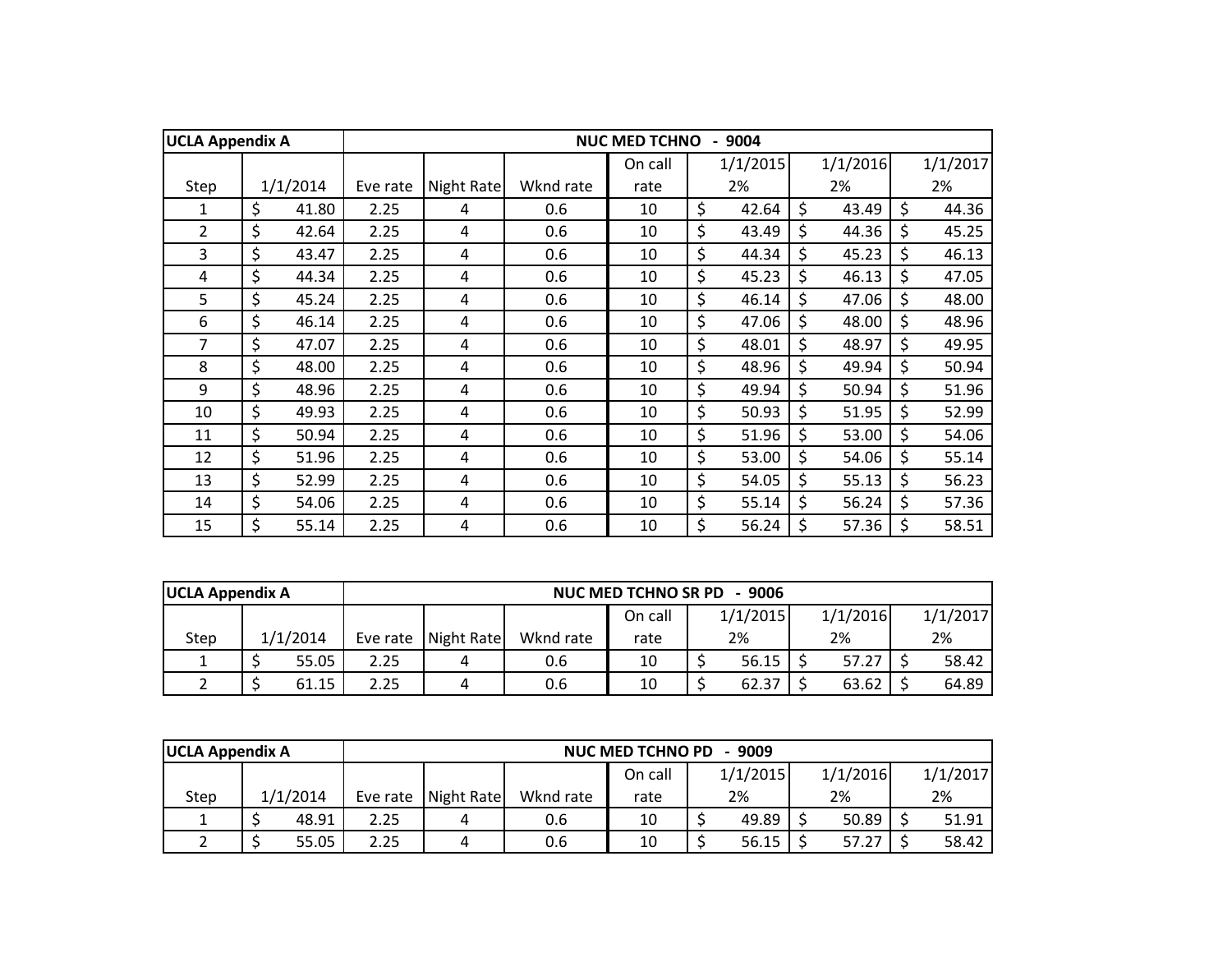| <b>UCLA Appendix A</b> |             |          |            |              | <b>PHYSCN AST SR</b> | 9202        |             |             |
|------------------------|-------------|----------|------------|--------------|----------------------|-------------|-------------|-------------|
|                        |             |          |            |              | On call              | 1/1/2015    | 1/1/2016    | 1/1/2017    |
| Step                   | 1/1/2014    | Eve rate | Night Rate | Wknd rate    | rate                 | 2%          | 2%          | 2%          |
| 1                      | \$<br>55.48 | 2.25     | 4          | 1            | 10                   | \$<br>56.59 | \$<br>57.72 | \$<br>58.87 |
| $\overline{2}$         | \$<br>56.58 | 2.25     | 4          | 1            | 10                   | \$<br>57.71 | \$<br>58.86 | \$<br>60.04 |
| 3                      | \$<br>57.73 | 2.25     | 4          | 1            | 10                   | \$<br>58.88 | \$<br>60.06 | \$<br>61.26 |
| 4                      | \$<br>58.88 | 2.25     | 4          | 1            | 10                   | \$<br>60.06 | \$<br>61.26 | \$<br>62.49 |
| 5                      | \$<br>60.06 | 2.25     | 4          | 1            | 10                   | \$<br>61.26 | \$<br>62.49 | \$<br>63.74 |
| 6                      | \$<br>61.26 | 2.25     | 4          |              | 10                   | \$<br>62.49 | \$<br>63.74 | \$<br>65.01 |
| 7                      | \$<br>62.49 | 2.25     | 4          | 1            | 10                   | \$<br>63.74 | \$<br>65.01 | \$<br>66.31 |
| 8                      | \$<br>63.72 | 2.25     | 4          | 1            | 10                   | \$<br>64.99 | \$<br>66.29 | \$<br>67.62 |
| 9                      | \$<br>65.00 | 2.25     | 4          | 1            | 10                   | \$<br>66.30 | \$<br>67.63 | \$<br>68.98 |
| 10                     | \$<br>66.31 | 2.25     | 4          | $\mathbf{1}$ | 10                   | \$<br>67.64 | \$<br>68.99 | \$<br>70.37 |
| 11                     | \$<br>67.62 | 2.25     | 4          | $\mathbf{1}$ | 10                   | \$<br>68.97 | \$<br>70.35 | \$<br>71.76 |
| 12                     | \$<br>68.97 | 2.25     | 4          | $\mathbf{1}$ | 10                   | \$<br>70.35 | \$<br>71.76 | \$<br>73.20 |
| 13                     | \$<br>70.36 | 2.25     | 4          | $\mathbf{1}$ | 10                   | \$<br>71.77 | \$<br>73.21 | \$<br>74.67 |
| 14                     | \$<br>71.76 | 2.25     | 4          | $\mathbf{1}$ | 10                   | \$<br>73.20 | \$<br>74.66 | \$<br>76.15 |
| 15                     | \$<br>73.18 | 2.25     | 4          | $\mathbf{1}$ | 10                   | \$<br>74.64 | \$<br>76.13 | \$<br>77.65 |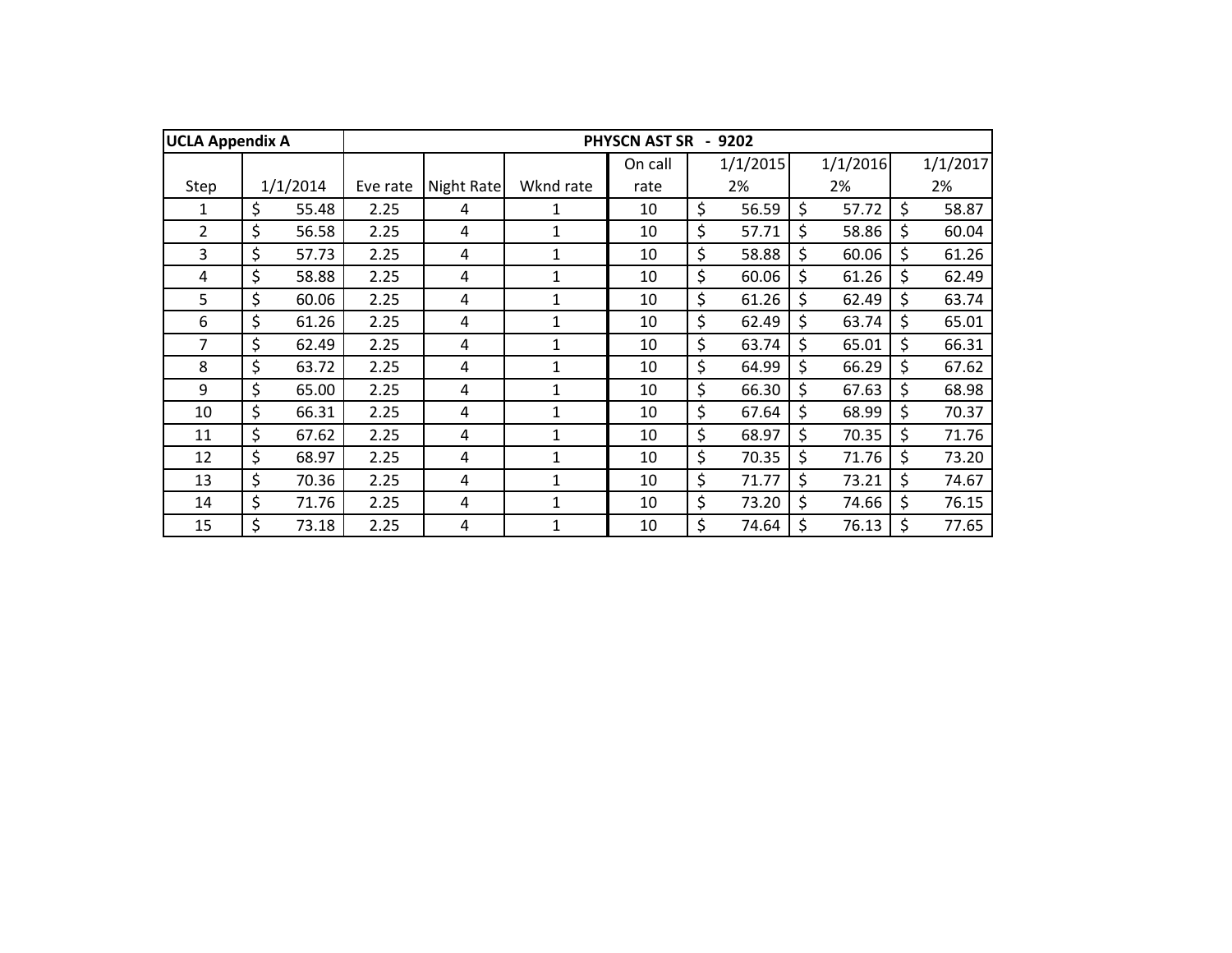| <b>UCLA Appendix A</b> |             |          |            |              | <b>PHYSCN AST</b> | $-9203$     |             |             |
|------------------------|-------------|----------|------------|--------------|-------------------|-------------|-------------|-------------|
|                        |             |          |            |              | On call           | 1/1/2015    | 1/1/2016    | 1/1/2017    |
| Step                   | 1/1/2014    | Eve rate | Night Rate | Wknd rate    | rate              | 2%          | 2%          | 2%          |
| 1                      | \$<br>50.45 | 2.25     | 4          | 1            | 10                | \$<br>51.46 | \$<br>52.49 | \$<br>53.54 |
| $\overline{2}$         | \$<br>51.45 | 2.25     | 4          | 1            | 10                | \$<br>52.48 | \$<br>53.53 | \$<br>54.60 |
| 3                      | \$<br>52.49 | 2.25     | 4          | $\mathbf{1}$ | 10                | \$<br>53.54 | \$<br>54.61 | \$<br>55.70 |
| 4                      | \$<br>53.54 | 2.25     | 4          | 1            | 10                | \$<br>54.61 | \$<br>55.70 | \$<br>56.81 |
| 5                      | \$<br>54.59 | 2.25     | 4          | 1            | 10                | \$<br>55.68 | \$<br>56.79 | \$<br>57.93 |
| 6                      | \$<br>55.70 | 2.25     | 4          | 1            | 10                | \$<br>56.81 | \$<br>57.95 | \$<br>59.11 |
| 7                      | \$<br>56.80 | 2.25     | 4          | 1            | 10                | \$<br>57.94 | \$<br>59.10 | \$<br>60.28 |
| 8                      | \$<br>57.95 | 2.25     | 4          | 1            | 10                | \$<br>59.11 | \$<br>60.29 | \$<br>61.50 |
| 9                      | \$<br>59.11 | 2.25     | 4          | $\mathbf{1}$ | 10                | \$<br>60.29 | \$<br>61.50 | \$<br>62.73 |
| 10                     | \$<br>60.29 | 2.25     | 4          | 1            | 10                | \$<br>61.50 | \$<br>62.73 | \$<br>63.98 |
| 11                     | \$<br>61.48 | 2.25     | 4          | $\mathbf{1}$ | 10                | \$<br>62.71 | \$<br>63.96 | \$<br>65.24 |
| 12                     | \$<br>62.71 | 2.25     | 4          | 1            | 10                | \$<br>63.96 | \$<br>65.24 | \$<br>66.54 |
| 13                     | \$<br>63.97 | 2.25     | 4          | $\mathbf{1}$ | 10                | \$<br>65.25 | \$<br>66.56 | \$<br>67.89 |
| 14                     | \$<br>65.26 | 2.25     | 4          | 1            | 10                | \$<br>66.57 | \$<br>67.90 | \$<br>69.26 |
| 15                     | \$<br>66.56 | 2.25     | 4          | 1            | 10                | \$<br>67.89 | \$<br>69.25 | \$<br>70.64 |

| <b>UCLA Appendix A</b> |          |      |                     |           | PHYSCN AST PD - 9204 |          |          |          |
|------------------------|----------|------|---------------------|-----------|----------------------|----------|----------|----------|
|                        |          |      |                     |           | On call              | 1/1/2015 | 1/1/2016 | 1/1/2017 |
| Step                   | 1/1/2014 |      | Eve rate Night Rate | Wknd rate | rate                 | 2%       | 2%       | 2%       |
|                        | 68.58    | 2.25 |                     |           | 10                   | 69.95    | 71.35    | 72.78    |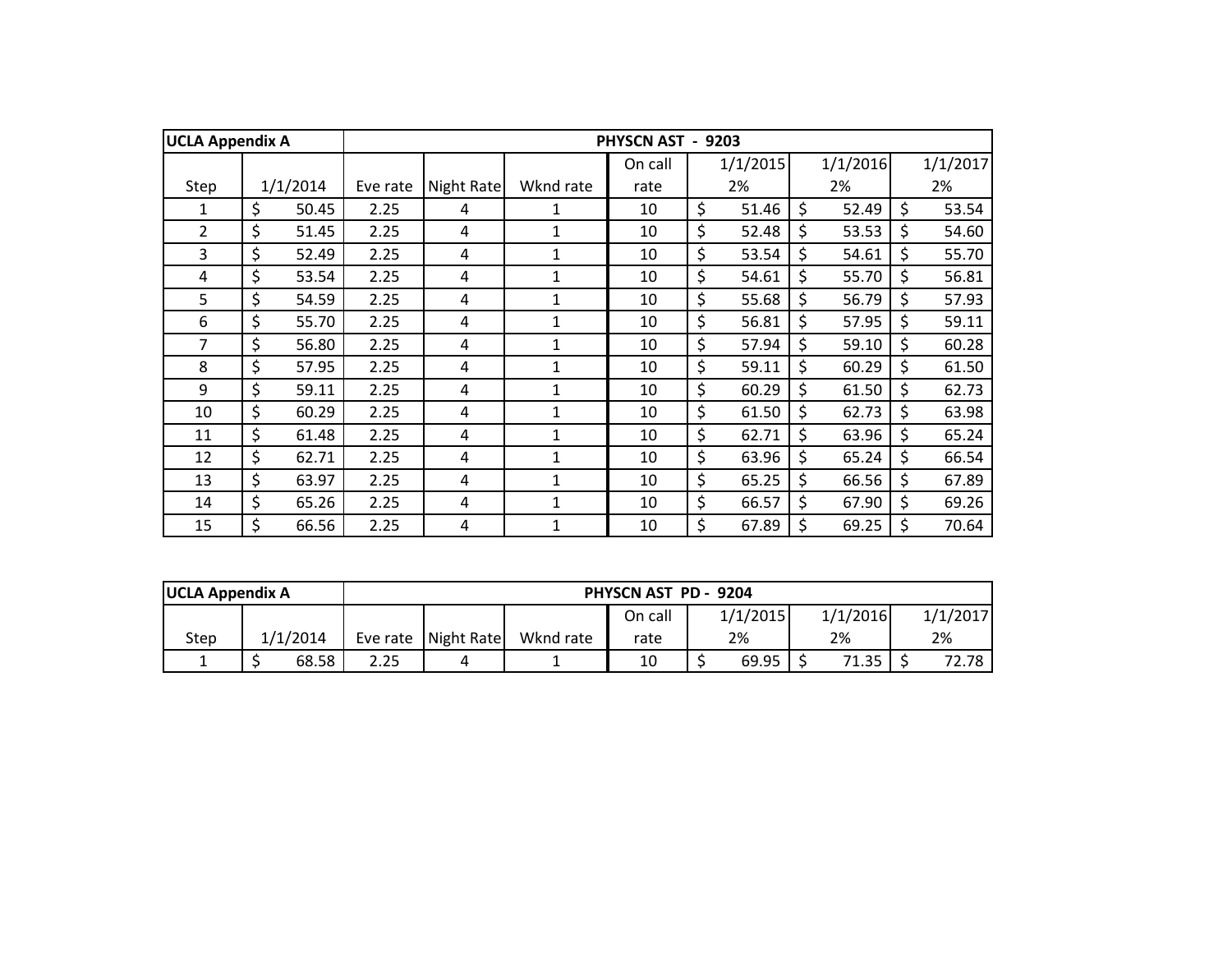| <b>UCLA Appendix A</b> |             |             |             |                  |              | <b>HOSP RAD PHYSICIST EX - 9240</b> |             |             |
|------------------------|-------------|-------------|-------------|------------------|--------------|-------------------------------------|-------------|-------------|
|                        |             |             |             |                  | On call      | 1/1/2015                            | 1/1/2016    | 1/1/2017    |
| Step                   | 1/1/2014    | Eve rate    | Night Rate  | Wknd rate        | rate         | 2%                                  | 2%          | 2%          |
| 1                      | \$14,459.00 | 0           | 0           | 0                | 0            | \$14,748.00                         | \$15,043.00 | \$15,344.00 |
| $\overline{2}$         | \$14,750.00 | $\mathbf 0$ | 0           | $\mathbf 0$      | $\mathbf 0$  | \$15,045.00                         | \$15,346.00 | \$15,653.00 |
| 3                      | \$15,046.00 | 0           | 0           | 0                | $\Omega$     | \$15,347.00                         | \$15,654.00 | \$15,967.00 |
| 4                      | \$15,344.00 | 0           | $\mathbf 0$ | $\boldsymbol{0}$ | 0            | \$15,651.00                         | \$15,964.00 | \$16,283.00 |
| 5                      | \$15,652.00 | 0           | $\mathbf 0$ | $\boldsymbol{0}$ | 0            | \$15,965.00                         | \$16,284.00 | \$16,610.00 |
| 6                      | \$15,967.00 | 0           | $\mathbf 0$ | $\boldsymbol{0}$ | 0            | \$16,286.00                         | \$16,612.00 | \$16,944.00 |
| $\overline{7}$         | \$16,283.00 | 0           | 0           | 0                | 0            | \$16,609.00                         | \$16,941.00 | \$17,280.00 |
| 8                      | \$16,611.00 | 0           | 0           | 0                | 0            | \$16,943.00                         | \$17,282.00 | \$17,628.00 |
| 9                      | \$16,943.00 | 0           | 0           | 0                | $\mathbf{0}$ | \$17,282.00                         | \$17,628.00 | \$17,981.00 |
| 10                     | \$17,281.00 | 0           | $\mathbf 0$ | $\mathbf 0$      | $\mathbf{0}$ | \$17,627.00                         | \$17,980.00 | \$18,340.00 |
| 11                     | \$17,626.00 | $\mathbf 0$ | $\mathbf 0$ | $\mathbf 0$      | $\mathbf 0$  | \$17,979.00                         | \$18,339.00 | \$18,706.00 |
| 12                     | \$17,978.00 | $\mathbf 0$ | $\mathbf 0$ | $\mathbf 0$      | $\mathbf 0$  | \$18,338.00                         | \$18,705.00 | \$19,079.00 |
| 13                     | \$18,339.00 | 0           | $\mathbf 0$ | 0                | $\mathbf{0}$ | \$18,706.00                         | \$19,080.00 | \$19,462.00 |
| 14                     | \$18,707.00 | 0           | $\mathbf 0$ | $\mathbf 0$      | $\mathbf 0$  | \$19,081.00                         | \$19,463.00 | \$19,852.00 |
| 15                     | \$19,080.00 | $\Omega$    | 0           | $\mathbf 0$      | 0            | \$19,462.00                         | \$19,851.00 | \$20,248.00 |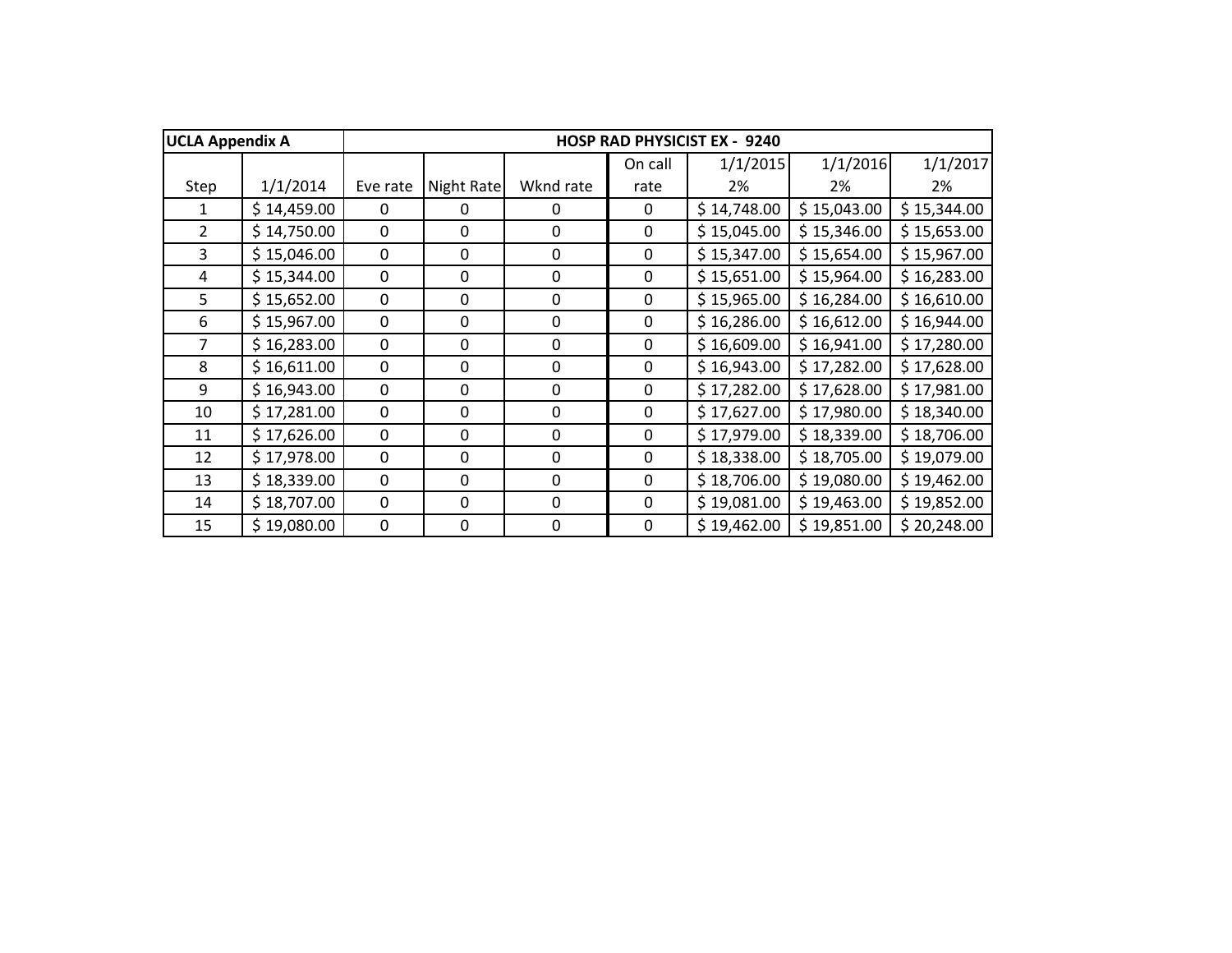| <b>UCLA Appendix A</b> |             |              |             |             |             | <b>HOSP RAD PHYSICIST AST - 9241</b> |             |             |
|------------------------|-------------|--------------|-------------|-------------|-------------|--------------------------------------|-------------|-------------|
|                        |             |              |             |             | On call     | 1/1/2015                             | 1/1/2016    | 1/1/2017    |
| Step                   | 1/1/2014    | Eve rate     | Night Rate  | Wknd rate   | rate        | 2%                                   | 2%          | 2%          |
| 1                      | \$13,123.00 | 0            | 0           | 0           | 0           | \$13,385.00                          | \$13,653.00 | \$13,926.00 |
| $\overline{2}$         | \$13,384.00 | 0            | 0           | $\mathbf 0$ | 0           | \$13,652.00                          | \$13,925.00 | \$14,204.00 |
| 3                      | \$13,652.00 | 0            | 0           | 0           | $\mathbf 0$ | \$13,925.00                          | \$14,204.00 | \$14,488.00 |
| 4                      | \$13,925.00 | 0            | 0           | $\mathbf 0$ | $\mathbf 0$ | \$14,204.00                          | \$14,488.00 | \$14,778.00 |
| 5                      | \$14,205.00 | 0            | 0           | $\mathbf 0$ | $\mathbf 0$ | \$14,489.00                          | \$14,779.00 | \$15,075.00 |
| 6                      | \$14,489.00 | 0            | 0           | $\mathbf 0$ | 0           | \$14,779.00                          | \$15,075.00 | \$15,377.00 |
| $\overline{7}$         | \$14,776.00 | 0            | 0           | 0           | 0           | \$15,072.00                          | \$15,373.00 | \$15,680.00 |
| 8                      | \$15,072.00 | 0            | 0           | 0           | 0           | \$15,373.00                          | \$15,680.00 | \$15,994.00 |
| 9                      | \$15,374.00 | 0            | 0           | 0           | 0           | \$15,681.00                          | \$15,995.00 | \$16,315.00 |
| 10                     | \$15,681.00 | $\Omega$     | 0           | $\Omega$    | $\mathbf 0$ | \$15,995.00                          | \$16,315.00 | \$16,641.00 |
| 11                     | \$15,996.00 | 0            | $\mathbf 0$ | $\mathbf 0$ | $\mathbf 0$ | \$16,316.00                          | \$16,642.00 | \$16,975.00 |
| 12                     | \$16,316.00 | $\mathbf 0$  | $\mathbf 0$ | $\mathbf 0$ | $\mathbf 0$ | \$16,642.00                          | \$16,975.00 | \$17,315.00 |
| 13                     | \$16,642.00 | 0            | 0           | 0           | $\mathbf 0$ | \$16,975.00                          | \$17,315.00 | \$17,661.00 |
| 14                     | \$16,974.00 | 0            | 0           | 0           | $\mathbf 0$ | \$17,313.00                          | \$17,659.00 | \$18,012.00 |
| 15                     | \$17,314.00 | $\mathbf{0}$ | 0           | 0           | $\mathbf 0$ | \$17,660.00                          | \$18,013.00 | \$18,373.00 |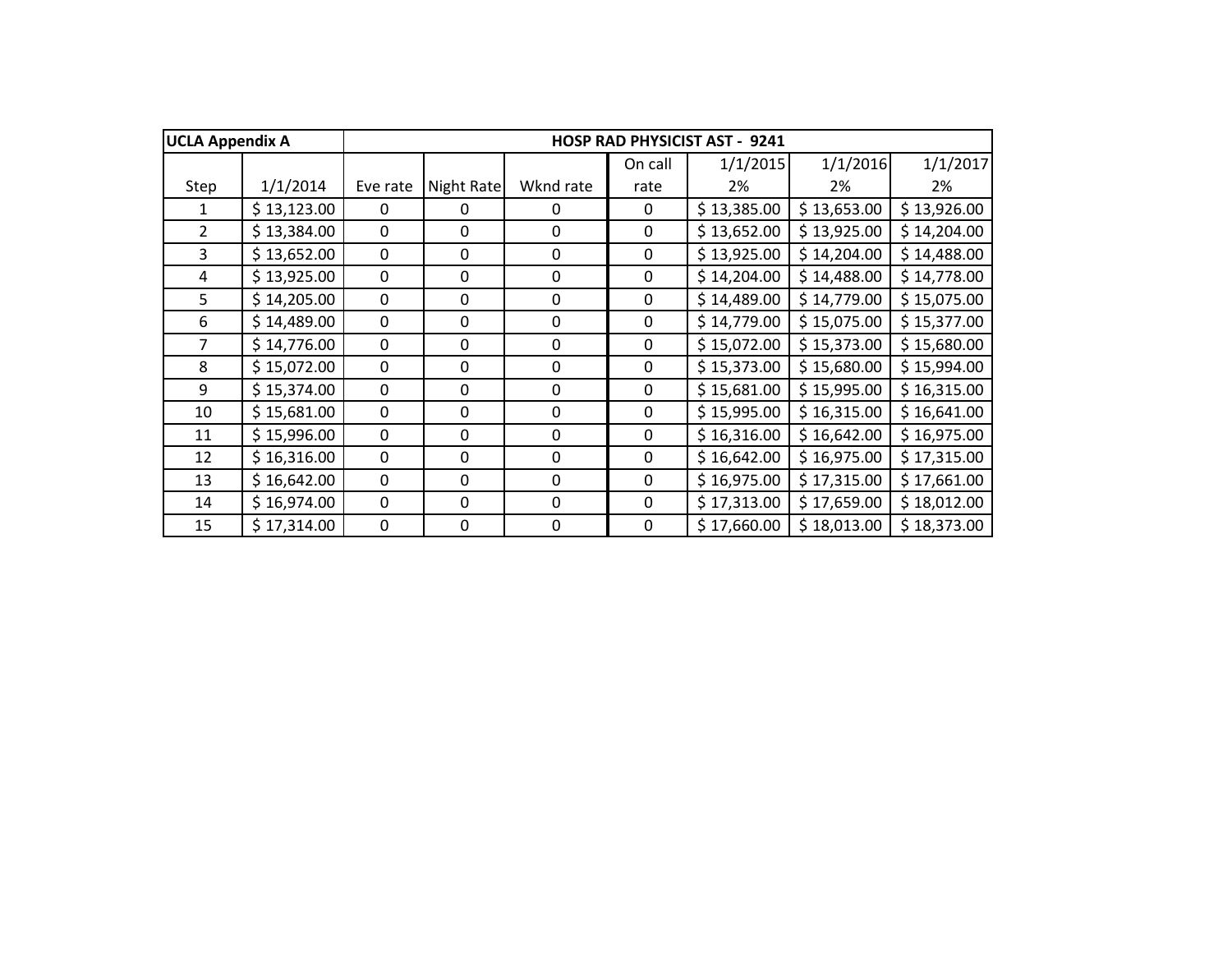| <b>UCLA Appendix A</b> |             |          |            |           | <b>STAFF PHARMACIST 2 - 9247</b> |             |    |          |              |          |
|------------------------|-------------|----------|------------|-----------|----------------------------------|-------------|----|----------|--------------|----------|
|                        |             |          |            |           | On call                          | 1/1/2015    |    | 1/1/2016 |              | 1/1/2017 |
| Step                   | 1/1/2014    | Eve rate | Night Rate | Wknd rate | rate                             | 2%          |    | 2%       |              | 2%       |
| 1                      | \$<br>66.83 | 2.25     | 4          |           | 10                               | \$<br>68.17 | \$ | 69.53    |              | 70.92    |
| $\overline{2}$         | \$<br>69.50 | 2.25     | 4          |           | 10                               | \$<br>70.89 | Ś  | 72.31    | S            | 73.76    |
| 3                      | \$<br>70.90 | 2.25     | 4          |           | 10                               | \$<br>72.32 | \$ | 73.77    |              | 75.25    |
| 4                      | \$<br>72.32 | 2.25     | 4          |           | 10                               | \$<br>73.77 | Ś. | 75.25    |              | 76.76    |
| 5                      | \$<br>73.76 | 2.25     | 4          |           | 10                               | \$<br>75.24 | Ś. | 76.74    | S.           | 78.27    |
| 6                      | \$<br>75.24 | 2.25     | 4          |           | 10                               | \$<br>76.74 | \$ | 78.27    |              | 79.84    |
| 7                      | \$<br>76.73 | 2.25     | 4          |           | 10                               | \$<br>78.26 | \$ | 79.83    |              | 81.43    |
| 8                      | \$<br>78.27 | 2.25     | 4          |           | 10                               | \$<br>79.84 | \$ | 81.44    | <sub>S</sub> | 83.07    |
| 9                      | \$<br>79.84 | 2.25     | 4          |           | 10                               | \$<br>81.44 | \$ | 83.07    | \$           | 84.73    |
| 10                     | \$<br>81.44 | 2.25     | 4          |           | 10                               | \$<br>83.07 | \$ | 84.73    | S.           | 86.42    |
| 11                     | \$<br>83.07 | 2.25     | 4          |           | 10                               | \$<br>84.73 | \$ | 86.42    |              | 88.15    |

| <b>UCLA Appendix A</b> |  |       | <b>PHARMACIST PD - 9247</b> |                     |           |         |  |          |  |          |  |          |
|------------------------|--|-------|-----------------------------|---------------------|-----------|---------|--|----------|--|----------|--|----------|
|                        |  |       |                             |                     |           | On call |  | 1/1/2015 |  | 1/1/2016 |  | 1/1/2017 |
| 1/1/2014<br>Step       |  |       |                             | Eve rate Night Rate | Wknd rate | rate    |  | 2%       |  | 2%       |  | 2%       |
|                        |  | 84.38 | 2.25                        |                     |           | 10      |  | 86.07    |  | 87.79    |  | 89.55    |

| <b>UCLA Appendix A</b> |          |       |                     |           | <b>GENETIC CNSLR PD - 9289</b> |          |          |          |
|------------------------|----------|-------|---------------------|-----------|--------------------------------|----------|----------|----------|
|                        |          |       |                     |           | On call                        | 1/1/2015 | 1/1/2016 | 1/1/2017 |
| Step                   | 1/1/2014 |       | Eve rate Night Rate | Wknd rate | rate                           | 2%       | 2%       | 2%       |
|                        |          | 35.96 |                     |           |                                | 36.68    | 37.41    | 38.16    |
|                        |          | 41.96 |                     |           |                                | 42.80    | 43.66    | 44.53    |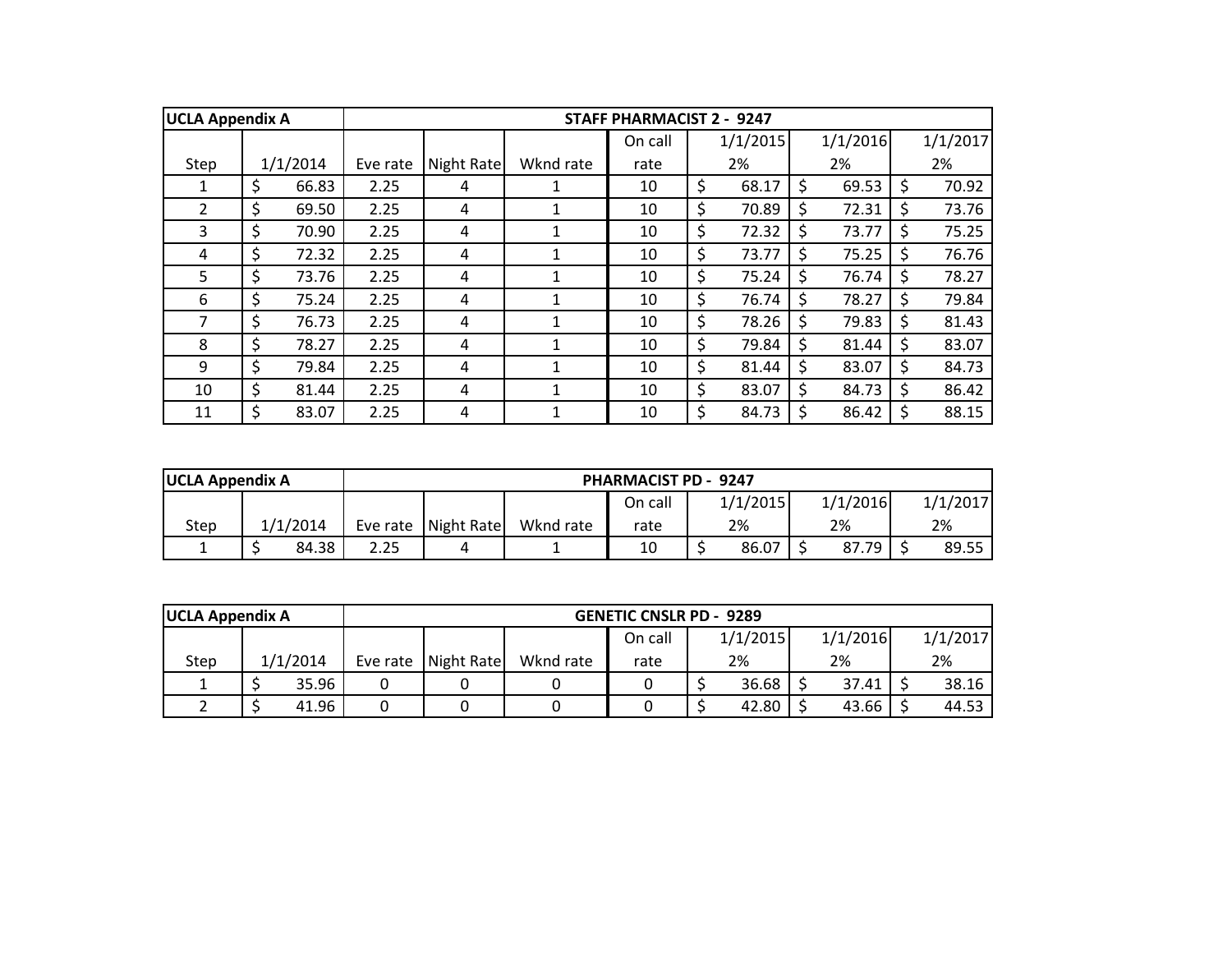| <b>UCLA Appendix A</b> |                 |              |            |           |         | <b>CLIN SOCIAL WORKER 3 - 9313</b> |                |                |
|------------------------|-----------------|--------------|------------|-----------|---------|------------------------------------|----------------|----------------|
|                        |                 |              |            |           | On call | 1/1/2015                           | 1/1/2016       | 1/1/2017       |
| Step                   | 1/1/2014        | Eve rate     | Night Rate | Wknd rate | rate    | 2%                                 | 2%             | 2%             |
|                        | 6,663.00<br>\$  | $\mathbf{0}$ | 0          | 0         | 10      | 6,796.00<br>\$                     | 6,932.00<br>S. | 7,071.00<br>S. |
| $\overline{2}$         | 6,796.00<br>S.  | $\Omega$     | 0          | 0         | 10      | 6,932.00<br>\$                     | 7,071.00       | 7,212.00<br>S. |
| 3                      | 6,933.00<br>\$  | 0            | 0          | 0         | 10      | 7,072.00<br>\$                     | 7,213.00       | 7,357.00<br>S. |
| 4                      | 7,071.00<br>\$  | 0            | 0          | 0         | 10      | 7,212.00<br>\$                     | 7,356.00<br>Ś. | 7,503.00<br>S. |
| 5                      | 7,214.00<br>S   | 0            | 0          | 0         | 10      | 7,358.00<br>\$                     | 7,505.00       | 7,655.00<br>Ś. |
| 6                      | 7,359.00<br>\$  | 0            | 0          | 0         | 10      | 7,506.00<br>\$                     | 7,656.00<br>S  | 7,809.00<br>Ś. |
| 7                      | 7,504.00<br>Ś   | $\mathbf{0}$ | 0          | 0         | 10      | 7,654.00<br>\$                     | 7,807.00       | 7,963.00<br>S. |
| 8                      | 7,655.00<br>\$. | $\mathbf{0}$ | 0          | 0         | 10      | 7,808.00<br>S                      | 7,964.00       | 8,123.00<br>S. |
| 9                      | 7,808.00<br>Ś   | $\Omega$     | 0          | 0         | 10      | 7,964.00<br>\$                     | 8,123.00       | 8,285.00<br>Ś. |
| 10                     | 7,964.00<br>\$  | $\Omega$     | 0          | 0         | 10      | 8,123.00<br>Ś                      | 8,285.00       | 8,451.00<br>Ś. |

| <b>UCLA Appendix A</b> |                 |          |            |           |         | <b>CLIN SOCIAL WORKER 2 - 9314</b> |          |                |
|------------------------|-----------------|----------|------------|-----------|---------|------------------------------------|----------|----------------|
|                        |                 |          |            |           | On call | 1/1/2015                           | 1/1/2016 | 1/1/2017       |
| Step                   | 1/1/2014        | Eve rate | Night Rate | Wknd rate | rate    | 2%                                 | 2%       | 2%             |
|                        | 6,130.00<br>S   | 0        | 0          | 0         | 10      | 6,253.00<br>\$                     | 6,378.00 | 6,506.00       |
| 2                      | 6,251.00<br>\$. | 0        | 0          | 0         | 10      | 6,376.00<br>\$                     | 6,504.00 | 6,634.00<br>S  |
| 3                      | 6,376.00<br>\$  | 0        | 0          | 0         | 10      | 6,504.00<br>\$                     | 6,634.00 | 6,767.00<br>S. |
| 4                      | 6,504.00<br>\$  | 0        | 0          | 0         | 10      | 6,634.00<br>\$                     | 6,767.00 | 6,902.00<br>S  |
| 5                      | 6,634.00<br>S.  | 0        | 0          | 0         | 10      | 6,767.00<br>\$.                    | 6,902.00 | 7,040.00       |
| 6                      | 6,767.00<br>S.  | 0        | 0          | 0         | 10      | 6,902.00<br>\$                     | 7,040.00 | 7,181.00<br>S. |
| 7                      | 6,902.00<br>Ś   | $\Omega$ | 0          | $\Omega$  | 10      | 7,040.00<br>\$.                    | 7,181.00 | 7,325.00<br>S. |
| 8                      | 7,039.00<br>S   | $\Omega$ | 0          | 0         | 10      | 7,180.00<br>Ś                      | 7,324.00 | 7,470.00       |
| 9                      | 7,179.00<br>S.  | $\Omega$ | 0          | 0         | 10      | 7,323.00<br>\$                     | 7,469.00 | 7,618.00       |
| 10                     | 7,325.00<br>\$  | 0        | 0          | 0         | 10      | 7,472.00<br>Ś                      | 7,621.00 | 7,773.00       |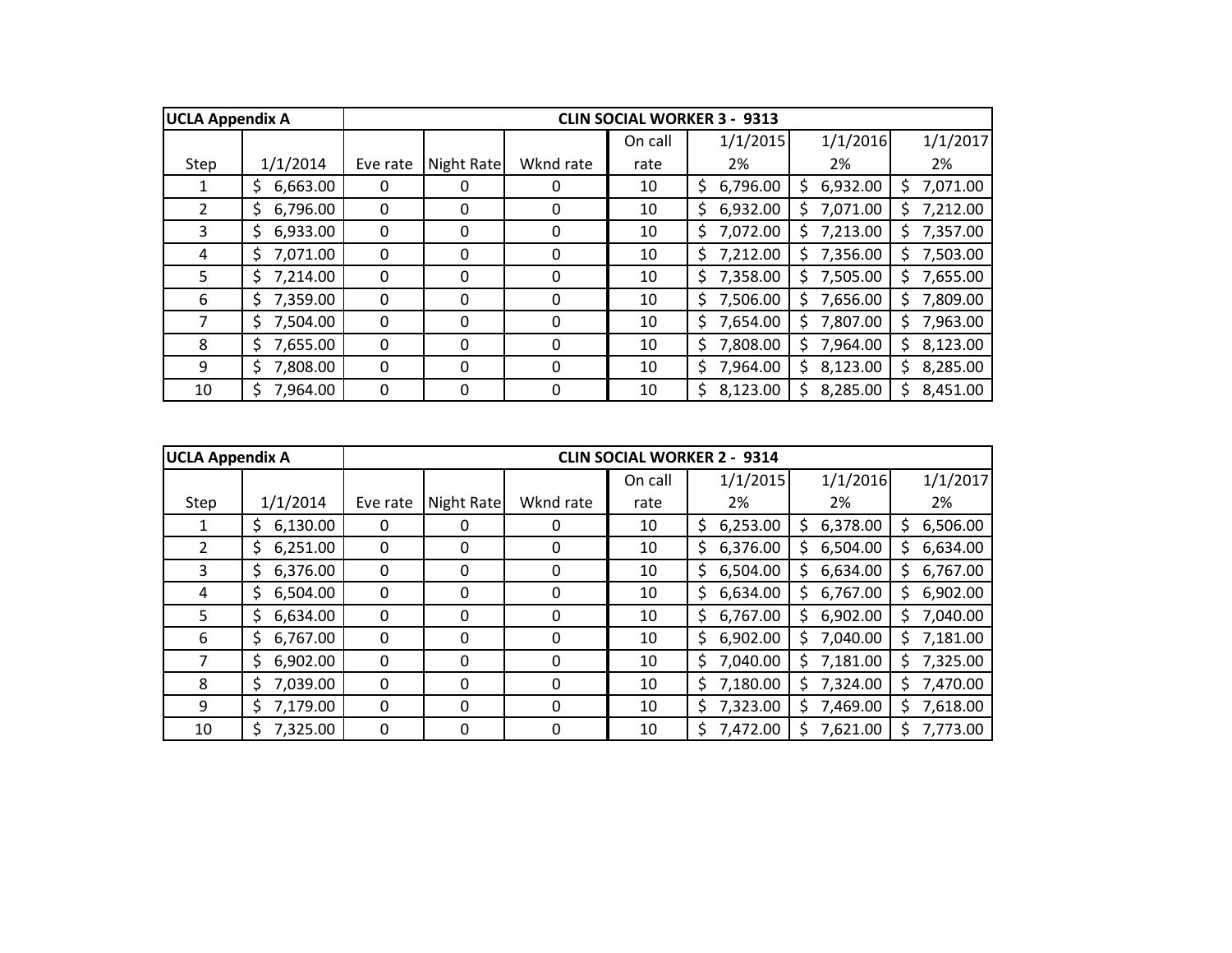| <b>UCLA Appendix A</b> |             |          |            |           | <b>CLIN SOCIAL WORKER 2 PD - 9316</b> |             |              |          |    |          |
|------------------------|-------------|----------|------------|-----------|---------------------------------------|-------------|--------------|----------|----|----------|
|                        |             |          |            |           | On call                               | 1/1/2015    |              | 1/1/2016 |    | 1/1/2017 |
| Step                   | 1/1/2014    | Eve rate | Night Rate | Wknd rate | rate                                  | 2%          |              | 2%       |    | 2%       |
|                        | \$<br>39.18 | 2.25     | 4          | 0         | 10                                    | \$<br>39.96 | Ś            | 40.76    | Ś  | 41.58    |
| $\overline{2}$         | \$<br>40.46 | 2.25     | 4          | 0         | 10                                    | \$<br>41.27 | <sup>S</sup> | 42.10    |    | 42.94    |
| 3                      | \$<br>41.72 | 2.25     | 4          | 0         | 10                                    | \$<br>42.55 | S            | 43.40    | S  | 44.27    |
| 4                      | \$<br>42.99 | 2.25     | 4          | 0         | 10                                    | \$<br>43.85 | S            | 44.73    | Ś. | 45.62    |
| 5                      | \$<br>44.25 | 2.25     | 4          | 0         | 10                                    | \$<br>45.14 | S            | 46.04    |    | 46.96    |
| 6                      | \$<br>45.52 | 2.25     | 4          | 0         | 10                                    | \$<br>46.43 |              | 47.36    |    | 48.31    |
| 7                      | \$<br>46.78 | 2.25     | 4          | $\Omega$  | 10                                    | \$<br>47.72 |              | 48.67    |    | 49.64    |
| 8                      | \$<br>48.04 | 2.25     | 4          | $\Omega$  | 10                                    | \$<br>49.00 | S            | 49.98    |    | 50.98    |
| 9                      | \$<br>49.30 | 2.25     | 4          | 0         | 10                                    | \$<br>50.29 | <sup>S</sup> | 51.30    |    | 52.33    |
| 10                     | \$<br>50.56 | 2.25     | 4          | 0         | 10                                    | \$<br>51.57 |              | 52.60    |    | 53.65    |

| <b>UCLA Appendix A</b> |                 |             |             |             | CHILD DEV ASC SR - 9317 |                 |                 |                 |
|------------------------|-----------------|-------------|-------------|-------------|-------------------------|-----------------|-----------------|-----------------|
|                        |                 |             |             |             | On call                 | 1/1/2015        | 1/1/2016        | 1/1/2017        |
| Step                   | 1/1/2014        | Eve rate    | Night Rate  | Wknd rate   | rate                    | 2%              | 2%              | 2%              |
| 1                      | 5,216.00<br>\$. | $\mathbf 0$ | 0           | 0           | 0                       | 5,320.00<br>\$. | 5,426.00<br>\$. | 5,535.00<br>\$. |
| $\overline{2}$         | 5,320.00<br>\$. | $\mathbf 0$ | 0           | 0           | $\mathbf 0$             | \$.<br>5,426.00 | 5,535.00<br>S   | 5,646.00<br>\$. |
| 3                      | 5,427.00<br>\$. | $\mathbf 0$ | $\mathbf 0$ | 0           | $\mathbf 0$             | 5,536.00<br>\$. | 5,647.00<br>S   | 5,760.00<br>\$  |
| 4                      | 5,537.00<br>\$. | $\mathbf 0$ | $\mathbf 0$ | 0           | $\mathbf 0$             | 5,648.00<br>\$  | 5,761.00<br>S   | 5,876.00<br>\$. |
| 5                      | 5,646.00<br>\$. | $\mathbf 0$ | 0           | 0           | $\mathbf 0$             | \$<br>5,759.00  | 5,874.00<br>S   | 5,991.00<br>\$  |
| 6                      | 5,758.00<br>\$  | $\mathbf 0$ | $\mathbf 0$ | 0           | $\mathbf 0$             | 5,873.00<br>\$  | 5,990.00<br>S   | 6,110.00<br>\$  |
| 7                      | 5,873.00<br>\$  | $\mathbf 0$ | 0           | 0           | 0                       | \$.<br>5,990.00 | 6,110.00<br>Ŝ.  | 6,232.00<br>\$. |
| 8                      | \$<br>5,990.00  | $\pmb{0}$   | 0           | $\mathbf 0$ | $\mathbf 0$             | \$<br>6,110.00  | 6,232.00<br>\$  | 6,357.00<br>\$  |
| 9                      | \$<br>6,111.00  | $\mathbf 0$ | 0           | 0           | $\mathbf 0$             | 6,233.00<br>\$. | 6,358.00<br>Ś   | 6,485.00<br>\$  |
| 10                     | \$.<br>6,235.00 | $\mathbf 0$ | 0           | 0           | $\mathbf 0$             | \$.<br>6,360.00 | 6,487.00<br>\$  | 6,617.00<br>\$. |
| 11                     | \$<br>6,358.00  | $\mathbf 0$ | 0           | 0           | $\mathbf 0$             | \$.<br>6,485.00 | 6,615.00<br>Ś   | 6,747.00<br>\$. |
| 12                     | \$<br>6,485.00  | $\mathbf 0$ | 0           | $\mathbf 0$ | $\mathbf 0$             | \$<br>6,615.00  | 6,747.00<br>S   | 6,882.00<br>\$  |
| 13                     | \$.<br>6,614.00 | $\mathbf 0$ | 0           | 0           | 0                       | \$.<br>6,746.00 | Ś<br>6,881.00   | 7,019.00<br>\$. |
| 14                     | \$<br>6,748.00  | $\mathbf 0$ | 0           | 0           | $\mathbf 0$             | Ś.<br>6,883.00  | 7,021.00<br>S   | 7,161.00<br>\$. |
| 15                     | \$<br>6,883.00  | $\mathbf 0$ | 0           | 0           | $\mathbf 0$             | \$<br>7,021.00  | \$<br>7,161.00  | \$<br>7,304.00  |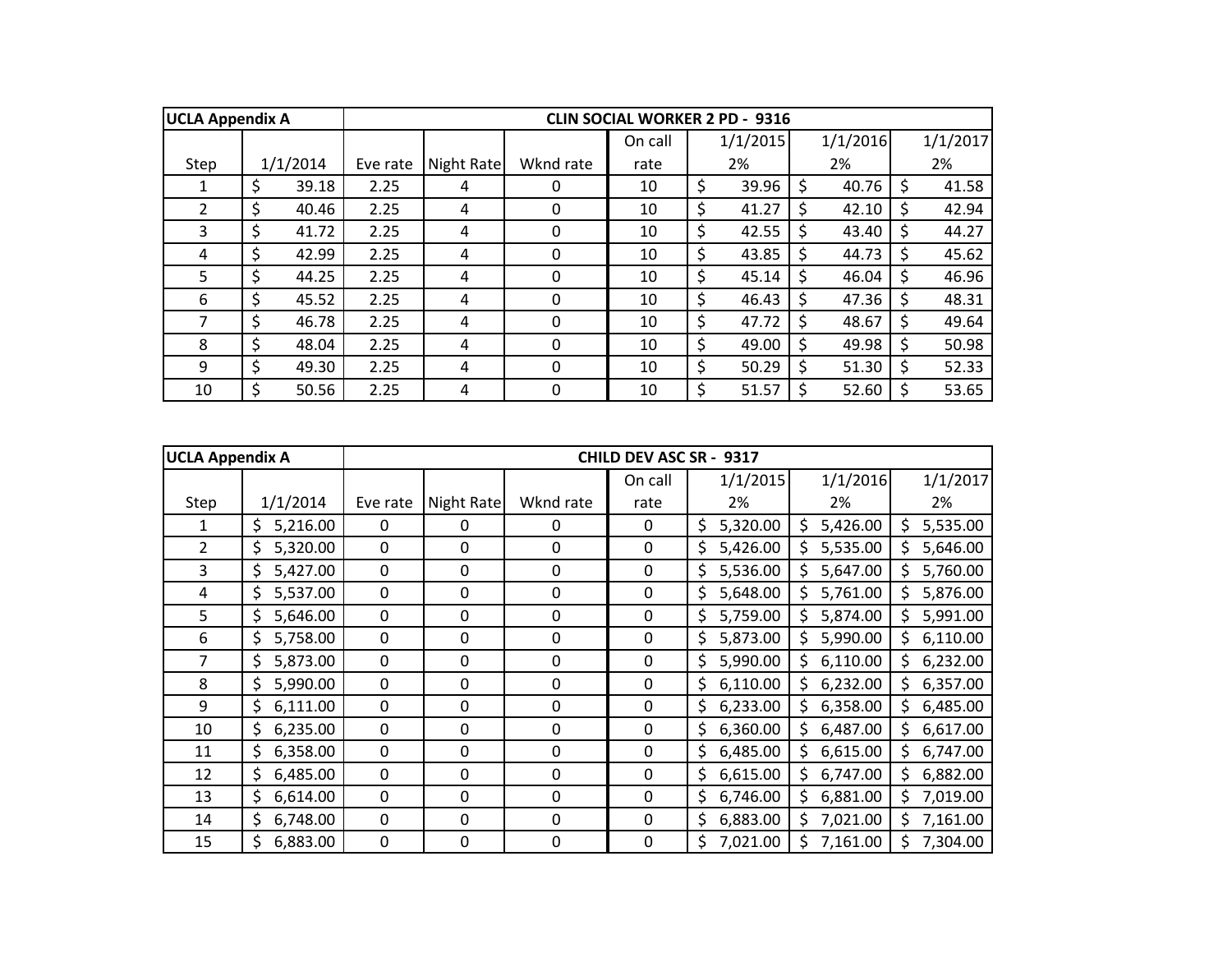| <b>UCLA Appendix A</b> |             |          |            |             | <b>SOCIAL WORK ASC - 9341</b> |             |         |          |         |          |
|------------------------|-------------|----------|------------|-------------|-------------------------------|-------------|---------|----------|---------|----------|
|                        |             |          |            |             | On call                       | 1/1/2015    |         | 1/1/2016 |         | 1/1/2017 |
| Step                   | 1/1/2014    | Eve rate | Night Rate | Wknd rate   | rate                          | 2%          |         | 2%       |         | 2%       |
| 1                      | \$<br>23.65 | 2.25     | 4          | $\Omega$    | 0                             | \$<br>24.12 | Ś.      | 24.60    | $\zeta$ | 25.09    |
| $\overline{2}$         | \$<br>24.11 | 2.25     | 4          | 0           | 0                             | \$<br>24.59 | \$      | 25.08    | \$      | 25.58    |
| 3                      | \$<br>24.60 | 2.25     | 4          | 0           | 0                             | \$<br>25.09 | \$      | 25.59    | \$      | 26.10    |
| 4                      | \$<br>25.09 | 2.25     | 4          | 0           | $\mathbf 0$                   | \$<br>25.59 | \$      | 26.10    | \$      | 26.62    |
| 5                      | \$<br>25.59 | 2.25     | 4          | $\mathbf 0$ | 0                             | \$<br>26.10 | \$      | 26.62    | \$      | 27.15    |
| 6                      | \$<br>26.11 | 2.25     | 4          | 0           | $\mathbf 0$                   | \$<br>26.63 | \$      | 27.16    | \$      | 27.70    |
| 7                      | \$<br>26.62 | 2.25     | 4          | 0           | 0                             | \$<br>27.15 | \$      | 27.69    | \$      | 28.24    |
| 8                      | \$<br>27.16 | 2.25     | 4          | 0           | $\mathbf 0$                   | \$<br>27.70 | \$      | 28.25    | \$      | 28.82    |
| 9                      | \$<br>27.70 | 2.25     | 4          | $\Omega$    | $\mathbf 0$                   | \$<br>28.25 | \$      | 28.82    | \$      | 29.40    |
| 10                     | \$<br>28.25 | 2.25     | 4          | $\mathbf 0$ | $\mathbf 0$                   | \$<br>28.82 | \$      | 29.40    | \$      | 29.99    |
| 11                     | \$<br>28.82 | 2.25     | 4          | $\mathbf 0$ | $\mathbf 0$                   | \$<br>29.40 | \$      | 29.99    | \$      | 30.59    |
| 12                     | \$<br>29.39 | 2.25     | 4          | $\mathbf 0$ | $\mathbf 0$                   | \$<br>29.98 | $\zeta$ | 30.58    | \$      | 31.19    |
| 13                     | \$<br>29.98 | 2.25     | 4          | $\Omega$    | $\Omega$                      | \$<br>30.58 | \$      | 31.19    | \$      | 31.81    |
| 14                     | \$<br>30.58 | 2.25     | 4          | $\mathbf 0$ | 0                             | \$<br>31.19 | \$      | 31.81    | \$      | 32.45    |
| 15                     | \$<br>31.20 | 2.25     | 4          | 0           | 0                             | \$<br>31.82 | \$      | 32.46    | \$      | 33.11    |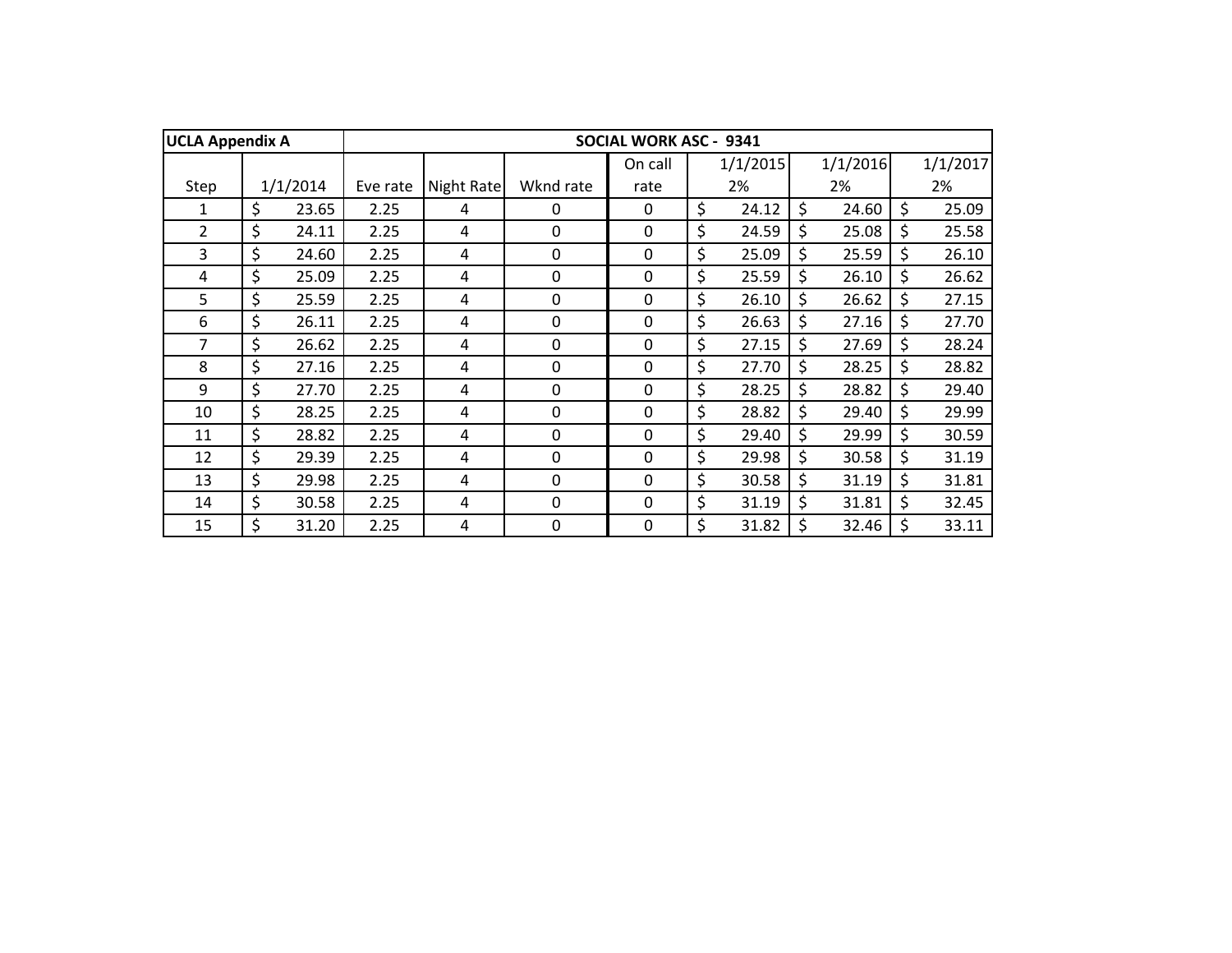| <b>UCLA Appendix A</b> |             |          |            |             | <b>SOCIAL WORK ASC AST - 9342</b> |             |             |         |          |
|------------------------|-------------|----------|------------|-------------|-----------------------------------|-------------|-------------|---------|----------|
|                        |             |          |            |             | On call                           | 1/1/2015    | 1/1/2016    |         | 1/1/2017 |
| Step                   | 1/1/2014    | Eve rate | Night Rate | Wknd rate   | rate                              | 2%          | 2%          |         | 2%       |
| 1                      | \$<br>22.29 | 0.32     | 0.32       | $\Omega$    | 0                                 | \$<br>22.74 | \$<br>23.19 | \$      | 23.65    |
| $\overline{2}$         | \$<br>22.75 | 0.32     | 0.32       | $\Omega$    | $\mathbf 0$                       | \$<br>23.21 | \$<br>23.67 | \$      | 24.14    |
| $\overline{3}$         | \$<br>23.19 | 0.32     | 0.32       | 0           | 0                                 | \$<br>23.65 | \$<br>24.12 | $\zeta$ | 24.60    |
| 4                      | \$<br>23.65 | 0.32     | 0.32       | 0           | 0                                 | \$<br>24.12 | \$<br>24.60 | \$      | 25.09    |
| 5                      | \$<br>24.13 | 0.32     | 0.32       | 0           | 0                                 | \$<br>24.61 | \$<br>25.10 | \$      | 25.60    |
| 6                      | \$<br>24.61 | 0.32     | 0.32       | 0           | 0                                 | \$<br>25.10 | \$<br>25.60 | $\zeta$ | 26.11    |
| 7                      | \$<br>25.10 | 0.32     | 0.32       | 0           | 0                                 | \$<br>25.60 | \$<br>26.11 | \$      | 26.63    |
| 8                      | \$<br>25.60 | 0.32     | 0.32       | 0           | $\mathbf 0$                       | \$<br>26.11 | \$<br>26.63 | \$      | 27.16    |
| 9                      | \$<br>26.12 | 0.32     | 0.32       | 0           | 0                                 | \$<br>26.64 | \$<br>27.17 | \$      | 27.71    |
| 10                     | \$<br>26.65 | 0.32     | 0.32       | $\Omega$    | $\mathbf 0$                       | \$<br>27.18 | \$<br>27.72 | \$      | 28.27    |
| 11                     | \$<br>27.18 | 0.32     | 0.32       | $\Omega$    | $\mathbf 0$                       | \$<br>27.72 | \$<br>28.27 | \$      | 28.84    |
| 12                     | \$<br>27.73 | 0.32     | 0.32       | $\mathbf 0$ | $\mathbf 0$                       | \$<br>28.28 | \$<br>28.85 | \$      | 29.43    |
| 13                     | \$<br>28.27 | 0.32     | 0.32       | $\mathbf 0$ | $\mathbf 0$                       | \$<br>28.84 | \$<br>29.42 | \$      | 30.01    |
| 14                     | \$<br>28.83 | 0.32     | 0.32       | 0           | $\Omega$                          | \$<br>29.41 | \$<br>30.00 | \$      | 30.60    |
| 15                     | \$<br>29.41 | 0.32     | 0.32       | 0           | 0                                 | \$<br>30.00 | \$<br>30.60 | \$      | 31.21    |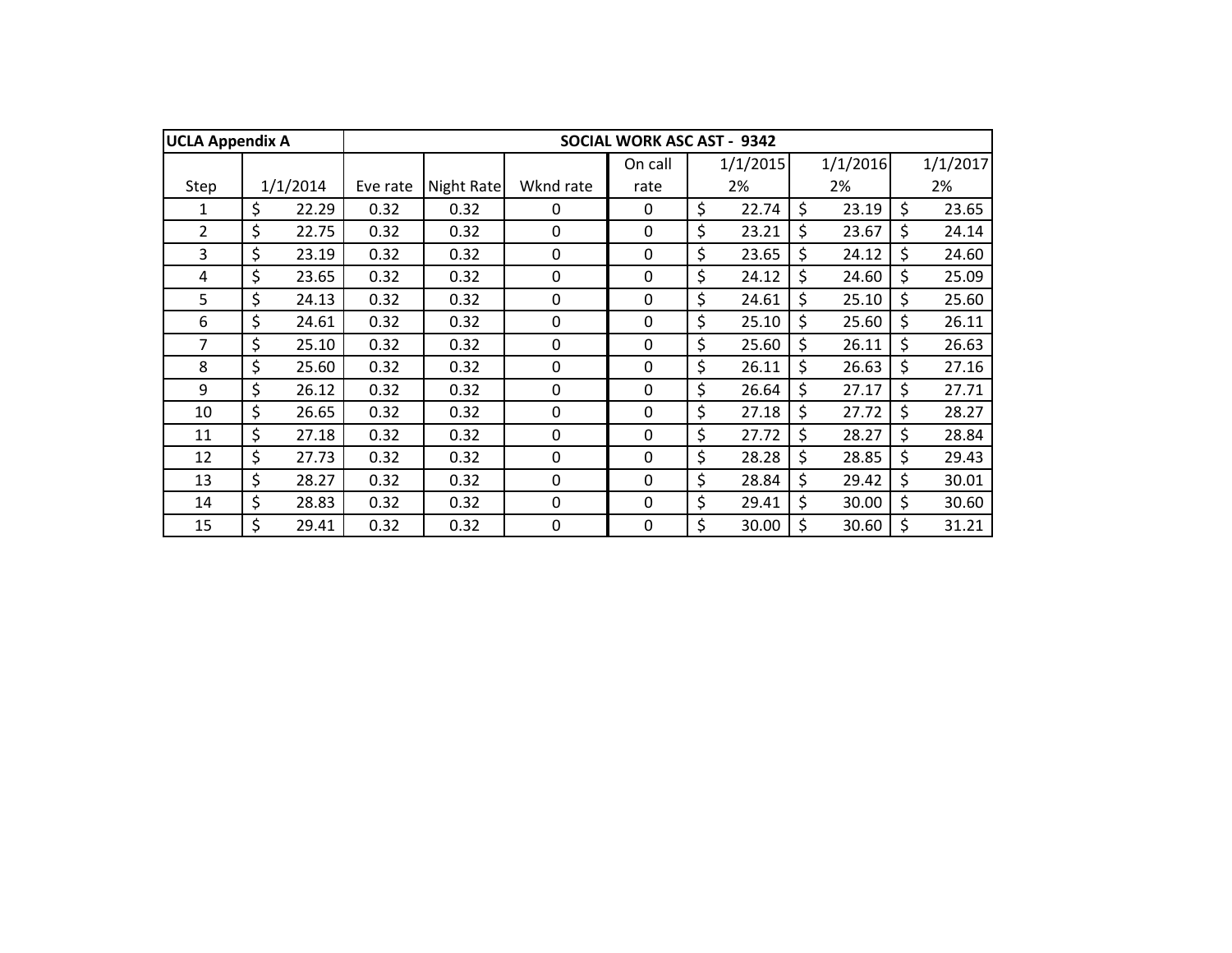| <b>UCLA Appendix A</b> |             |             |             |             | CHILD DEV ASC - 9345 |             |             |             |
|------------------------|-------------|-------------|-------------|-------------|----------------------|-------------|-------------|-------------|
|                        |             |             |             |             | On call              | 1/1/2015    | 1/1/2016    | 1/1/2017    |
| Step                   | 1/1/2014    | Eve rate    | Night Rate  | Wknd rate   | rate                 | 2%          | 2%          | 2%          |
| 1                      | \$<br>27.26 | 0           | $\mathbf 0$ | 0           | $\mathbf 0$          | \$<br>27.81 | \$<br>28.37 | \$<br>28.94 |
| $\overline{2}$         | \$<br>27.79 | 0           | $\Omega$    | 0           | 0                    | \$<br>28.35 | \$<br>28.92 | \$<br>29.50 |
| $\overline{3}$         | \$<br>28.35 | $\mathbf 0$ | 0           | 0           | $\mathbf 0$          | \$<br>28.92 | \$<br>29.50 | \$<br>30.09 |
| 4                      | \$<br>28.92 | $\mathbf 0$ | 0           | $\mathbf 0$ | $\mathbf 0$          | \$<br>29.50 | \$<br>30.09 | \$<br>30.69 |
| 5                      | \$<br>29.50 | $\mathbf 0$ | 0           | 0           | $\mathbf 0$          | \$<br>30.09 | \$<br>30.69 | \$<br>31.30 |
| 6                      | \$<br>30.09 | 0           | 0           | 0           | 0                    | \$<br>30.69 | \$<br>31.30 | \$<br>31.93 |
| 7                      | \$<br>30.69 | 0           | 0           | 0           | $\mathbf 0$          | \$<br>31.30 | \$<br>31.93 | \$<br>32.57 |
| 8                      | \$<br>31.31 | $\mathbf 0$ | 0           | 0           | $\mathbf 0$          | \$<br>31.94 | \$<br>32.58 | \$<br>33.23 |
| 9                      | \$<br>31.92 | $\mathbf 0$ | $\Omega$    | $\Omega$    | $\Omega$             | \$<br>32.56 | \$<br>33.21 | \$<br>33.87 |
| 10                     | \$<br>32.58 | $\mathbf 0$ | $\mathbf 0$ | $\Omega$    | $\mathbf 0$          | \$<br>33.23 | \$<br>33.89 | \$<br>34.57 |
| 11                     | \$<br>33.22 | $\mathbf 0$ | $\mathbf 0$ | $\Omega$    | $\mathbf 0$          | \$<br>33.88 | \$<br>34.56 | \$<br>35.25 |
| 12                     | \$<br>33.88 | $\mathbf 0$ | 0           | $\mathbf 0$ | $\mathbf 0$          | \$<br>34.56 | \$<br>35.25 | \$<br>35.96 |
| 13                     | \$<br>34.56 | $\mathbf 0$ | $\mathbf 0$ | $\Omega$    | $\mathbf 0$          | \$<br>35.25 | \$<br>35.96 | \$<br>36.68 |
| 14                     | \$<br>35.26 | 0           | 0           | 0           | $\Omega$             | \$<br>35.97 | \$<br>36.69 | \$<br>37.42 |
| 15                     | \$<br>35.96 | 0           | 0           | 0           | 0                    | \$<br>36.68 | \$<br>37.41 | \$<br>38.16 |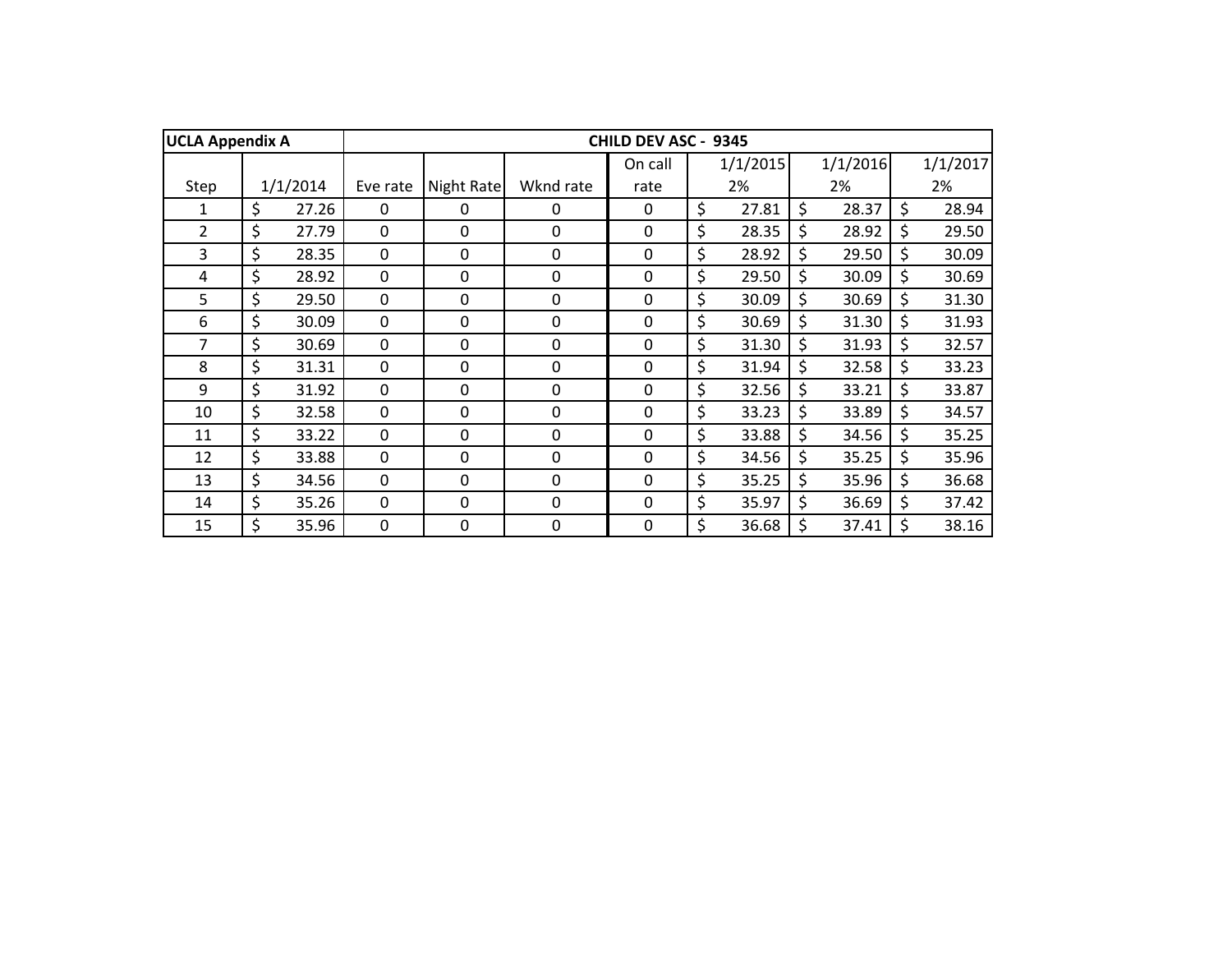| <b>UCLA Appendix A</b> |                |          |             |             | <b>CHILD LIFE SPEC 3 -</b> | 9351           |                |                 |
|------------------------|----------------|----------|-------------|-------------|----------------------------|----------------|----------------|-----------------|
|                        |                |          |             |             | On call                    | 1/1/2015       | 1/1/2016       | 1/1/2017        |
| Step                   | 1/1/2014       | Eve rate | Night Rate  | Wknd rate   | rate                       | 2%             | 2%             | 2%              |
| 1                      | \$<br>5,477.00 | $\Omega$ | 0           | 0           | 0                          | \$<br>5,587.00 | 5,699.00<br>\$ | 5,813.00<br>\$  |
| $\overline{2}$         | \$<br>5,586.00 | 0        | 0           | 0           | 0                          | \$<br>5,698.00 | 5,812.00       | Ś.<br>5,928.00  |
| 3                      | \$<br>5,698.00 | 0        | 0           | 0           | 0                          | \$<br>5,812.00 | 5,928.00       | \$.<br>6,047.00 |
| 4                      | \$<br>5,814.00 | 0        | 0           | 0           | 0                          | \$<br>5,930.00 | \$<br>6,049.00 | 6,170.00<br>\$. |
| 5                      | \$<br>5,928.00 | 0        | 0           | 0           | 0                          | \$<br>6,047.00 | 6,168.00<br>\$ | \$<br>6,291.00  |
| 6                      | \$<br>6,045.00 | 0        | 0           | $\mathbf 0$ | 0                          | \$<br>6,166.00 | \$<br>6,289.00 | 6,415.00<br>\$  |
| 7                      | \$<br>6,168.00 | 0        | 0           | 0           | 0                          | \$<br>6,291.00 | \$<br>6,417.00 | \$<br>6,545.00  |
| 8                      | \$<br>6,290.00 | 0        | 0           | 0           | 0                          | \$<br>6,416.00 | 6,544.00<br>Ś  | 6,675.00<br>Ś.  |
| 9                      | \$<br>6,415.00 | 0        | 0           | 0           | 0                          | 6,543.00<br>\$ | 6,674.00<br>\$ | 6,807.00<br>Ś.  |
| 10                     | 6,547.00<br>\$ | $\Omega$ | $\mathbf 0$ | $\mathbf 0$ | $\mathbf{0}$               | 6,678.00<br>\$ | 6,812.00       | 6,948.00<br>Ś.  |
| 11                     | \$<br>6,676.00 | 0        | 0           | $\mathbf 0$ | $\mathbf 0$                | \$<br>6,810.00 | 6,946.00<br>\$ | 7,085.00<br>Ś.  |
| 12                     | \$<br>6,809.00 | 0        | 0           | $\mathbf 0$ | $\mathbf 0$                | \$<br>6,945.00 | 7,084.00<br>\$ | 7,226.00<br>Ś.  |
| 13                     | \$<br>6,944.00 | 0        | 0           | 0           | $\mathbf{0}$               | \$<br>7,083.00 | 7,225.00<br>\$ | 7,370.00<br>\$. |
| 14                     | \$<br>7,084.00 | 0        | 0           | $\mathbf 0$ | $\mathbf{0}$               | \$<br>7,226.00 | \$<br>7,371.00 | 7,518.00<br>\$. |
| 15                     | Ś.<br>7,226.00 | 0        | 0           | 0           | 0                          | Ś.<br>7,371.00 | \$<br>7,518.00 | \$.<br>7,668.00 |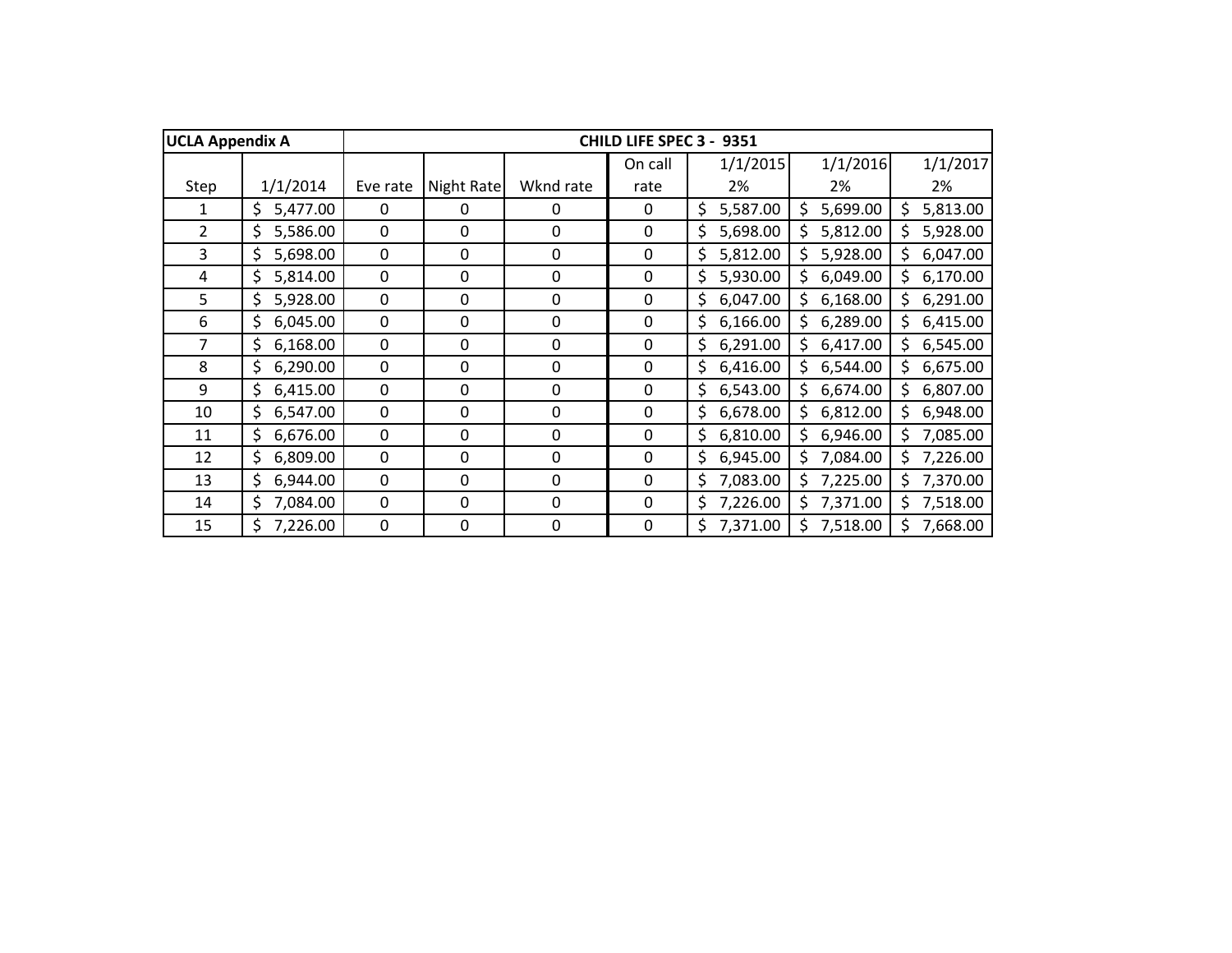| <b>UCLA Appendix A</b> |             |                |             |             | <b>MED INTERPRETER 1 -</b> | 9355        |             |         |          |
|------------------------|-------------|----------------|-------------|-------------|----------------------------|-------------|-------------|---------|----------|
|                        |             |                |             |             | On call                    | 1/1/2015    | 1/1/2016    |         | 1/1/2017 |
| Step                   | 1/1/2014    | Eve rate       | Night Rate  | Wknd rate   | rate                       | 2%          | 2%          |         | 2%       |
| 1                      | \$<br>17.58 | 0              | 0           | 0           | 0                          | \$<br>17.93 | \$<br>18.29 | \$      | 18.66    |
| $\overline{2}$         | \$<br>18.00 | $\mathbf 0$    | 0           | $\Omega$    | 0                          | \$<br>18.36 | \$<br>18.73 | $\zeta$ | 19.10    |
| 3                      | \$<br>18.38 | $\mathbf 0$    | 0           | $\mathbf 0$ | $\mathbf 0$                | \$<br>18.75 | \$<br>19.13 | \$      | 19.51    |
| 4                      | \$<br>18.76 | $\mathbf 0$    | $\mathbf 0$ | 0           | $\mathbf 0$                | \$<br>19.14 | \$<br>19.52 | \$      | 19.91    |
| 5                      | \$<br>19.15 | $\mathbf 0$    | 0           | $\Omega$    | 0                          | \$<br>19.53 | \$<br>19.92 | \$      | 20.32    |
| 6                      | \$<br>19.58 | $\mathbf 0$    | $\mathbf 0$ | $\mathbf 0$ | $\mathbf 0$                | \$<br>19.97 | \$<br>20.37 | $\zeta$ | 20.78    |
| 7                      | \$<br>19.98 | $\mathbf 0$    | 0           | 0           | $\mathbf 0$                | \$<br>20.38 | \$<br>20.79 | \$      | 21.21    |
| 8                      | \$<br>20.42 | $\mathbf 0$    | 0           | $\Omega$    | 0                          | \$<br>20.83 | \$<br>21.25 | \$      | 21.68    |
| 9                      | \$<br>20.88 | $\mathbf 0$    | $\mathbf 0$ | 0           | $\mathbf 0$                | \$<br>21.30 | \$<br>21.73 | \$      | 22.16    |
| 10                     | \$<br>21.34 | $\overline{0}$ | 0           | 0           | 0                          | \$<br>21.77 | \$<br>22.21 | \$      | 22.65    |
| 11                     | \$<br>21.82 | $\mathbf 0$    | 0           | 0           | 0                          | \$<br>22.26 | \$<br>22.71 | \$      | 23.16    |
| 12                     | \$<br>22.30 | $\mathbf 0$    | $\Omega$    | $\Omega$    | $\mathbf 0$                | \$<br>22.75 | \$<br>23.21 | \$      | 23.67    |
| 13                     | \$<br>22.80 | $\mathbf 0$    | $\mathbf 0$ | $\mathbf 0$ | $\mathbf 0$                | \$<br>23.26 | \$<br>23.73 | \$      | 24.20    |
| 14                     | \$<br>23.33 | $\mathbf 0$    | 0           | 0           | 0                          | \$<br>23.80 | \$<br>24.28 | \$      | 24.77    |
| 15                     | \$<br>23.84 | $\mathbf 0$    | $\mathbf 0$ | 0           | $\mathbf 0$                | \$<br>24.32 | \$<br>24.81 | \$      | 25.31    |
| 16                     | \$<br>24.38 | $\mathbf 0$    | 0           | $\Omega$    | 0                          | \$<br>24.87 | \$<br>25.37 | \$      | 25.88    |
| 17                     | \$<br>24.94 | $\mathbf 0$    | 0           | 0           | $\mathbf 0$                | \$<br>25.44 | \$<br>25.95 | \$      | 26.47    |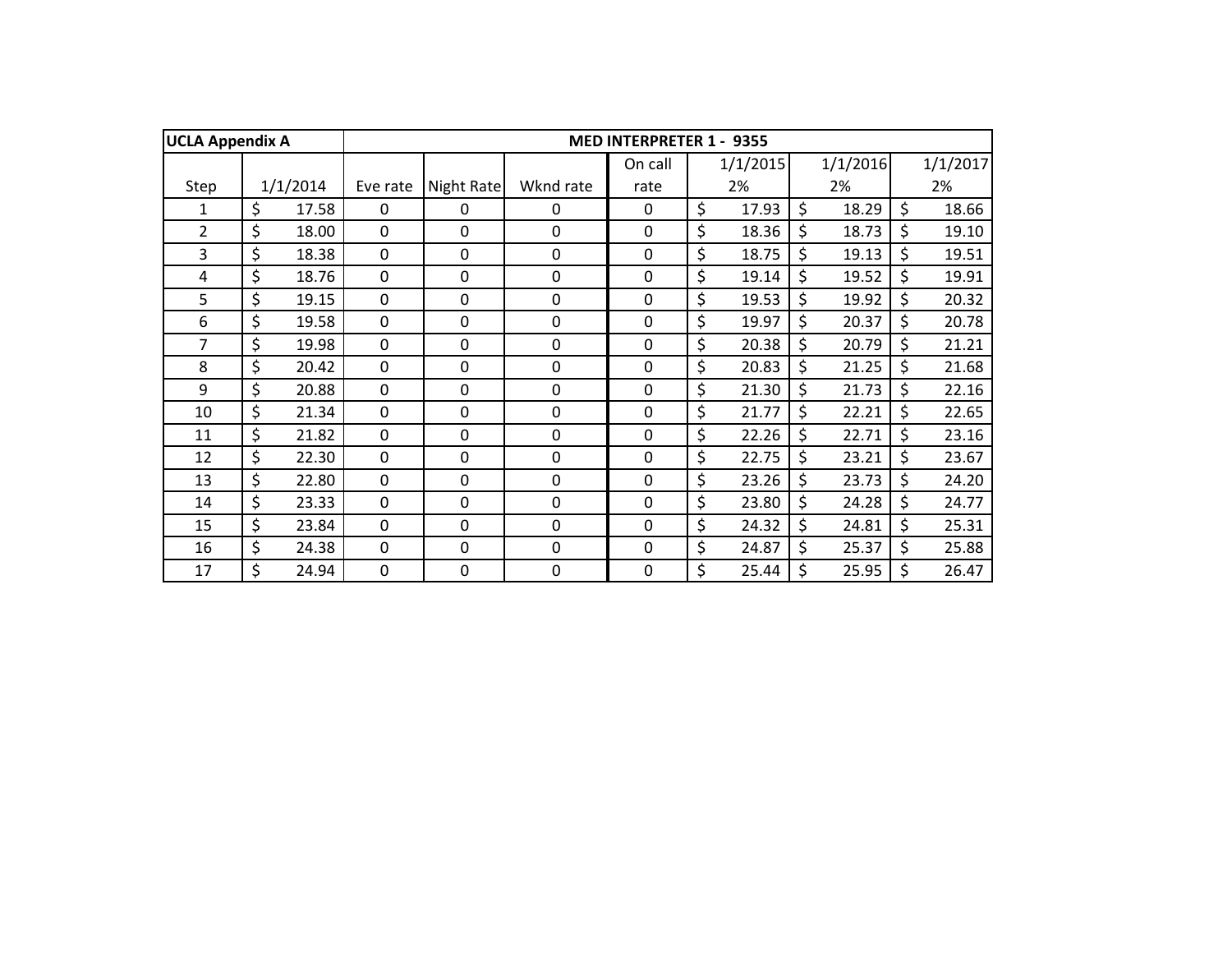| <b>UCLA Appendix A</b> |             |              |            |             | <b>MED INTERPRETER 2 - 9356</b> |             |             |         |          |
|------------------------|-------------|--------------|------------|-------------|---------------------------------|-------------|-------------|---------|----------|
|                        |             |              |            |             | On call                         | 1/1/2015    | 1/1/2016    |         | 1/1/2017 |
| Step                   | 1/1/2014    | Eve rate     | Night Rate | Wknd rate   | rate                            | 2%          | 2%          |         | 2%       |
| 1                      | \$<br>20.18 | 0            | 0          | 0           | 0                               | \$<br>20.58 | \$<br>20.99 | $\zeta$ | 21.41    |
| $\overline{2}$         | \$<br>20.65 | $\mathbf{0}$ | 0          | $\mathbf 0$ | 0                               | \$<br>21.06 | \$<br>21.48 | \$      | 21.91    |
| 3                      | \$<br>21.12 | $\mathbf 0$  | 0          | $\mathbf 0$ | 0                               | \$<br>21.54 | \$<br>21.97 | \$      | 22.41    |
| 4                      | \$<br>21.62 | $\mathbf 0$  | 0          | $\mathbf 0$ | 0                               | \$<br>22.05 | \$<br>22.49 | \$      | 22.94    |
| 5                      | \$<br>22.13 | $\mathbf 0$  | 0          | $\mathbf 0$ | 0                               | \$<br>22.57 | \$<br>23.02 | $\zeta$ | 23.48    |
| 6                      | \$<br>22.62 | $\mathbf 0$  | 0          | $\mathbf 0$ | 0                               | \$<br>23.07 | \$<br>23.53 | \$      | 24.00    |
| 7                      | \$<br>23.19 | $\mathbf 0$  | 0          | $\mathbf 0$ | 0                               | \$<br>23.65 | \$<br>24.12 | \$      | 24.60    |
| 8                      | \$<br>23.68 | $\Omega$     | 0          | $\Omega$    | 0                               | \$<br>24.15 | \$<br>24.63 | $\zeta$ | 25.12    |
| 9                      | \$<br>24.22 | $\mathbf 0$  | 0          | $\mathbf 0$ | 0                               | \$<br>24.70 | \$<br>25.19 | $\zeta$ | 25.69    |
| 10                     | \$<br>24.77 | $\mathbf 0$  | 0          | $\mathbf 0$ | 0                               | \$<br>25.27 | \$<br>25.78 | \$      | 26.30    |
| 11                     | \$<br>25.32 | $\mathbf 0$  | 0          | $\mathbf 0$ | 0                               | \$<br>25.83 | \$<br>26.35 | \$      | 26.88    |
| 12                     | \$<br>25.89 | $\mathbf 0$  | 0          | $\mathbf 0$ | 0                               | \$<br>26.41 | \$<br>26.94 | \$      | 27.48    |
| 13                     | \$<br>26.47 | $\mathbf 0$  | 0          | $\mathbf 0$ | 0                               | \$<br>27.00 | \$<br>27.54 | \$      | 28.09    |
| 14                     | \$<br>27.06 | $\mathbf 0$  | 0          | 0           | 0                               | \$<br>27.60 | \$<br>28.15 | $\zeta$ | 28.71    |
| 15                     | \$<br>27.67 | $\mathbf 0$  | 0          | $\mathbf 0$ | 0                               | \$<br>28.22 | \$<br>28.78 | \$      | 29.36    |
| 16                     | \$<br>28.30 | $\mathbf 0$  | 0          | 0           | 0                               | \$<br>28.87 | \$<br>29.45 | \$      | 30.04    |
| 17                     | \$<br>28.93 | 0            | 0          | 0           | 0                               | \$<br>29.51 | \$<br>30.10 | \$      | 30.70    |

| <b>UCLA Appendix A</b> |          |      |                       |           | <b>MED INTERPRETER PD - 9357</b> |  |       |  |          |          |  |
|------------------------|----------|------|-----------------------|-----------|----------------------------------|--|-------|--|----------|----------|--|
|                        |          |      |                       |           | 1/1/2015<br>On call              |  |       |  | 1/1/2016 | 1/1/2017 |  |
| Step                   | 1/1/2014 |      | Eve rate   Night Rate | Wknd rate | rate                             |  | 2%    |  | 2%       | 2%       |  |
|                        | 23.10    | 0.72 |                       |           |                                  |  | 23.56 |  | 24.03    | 24.51    |  |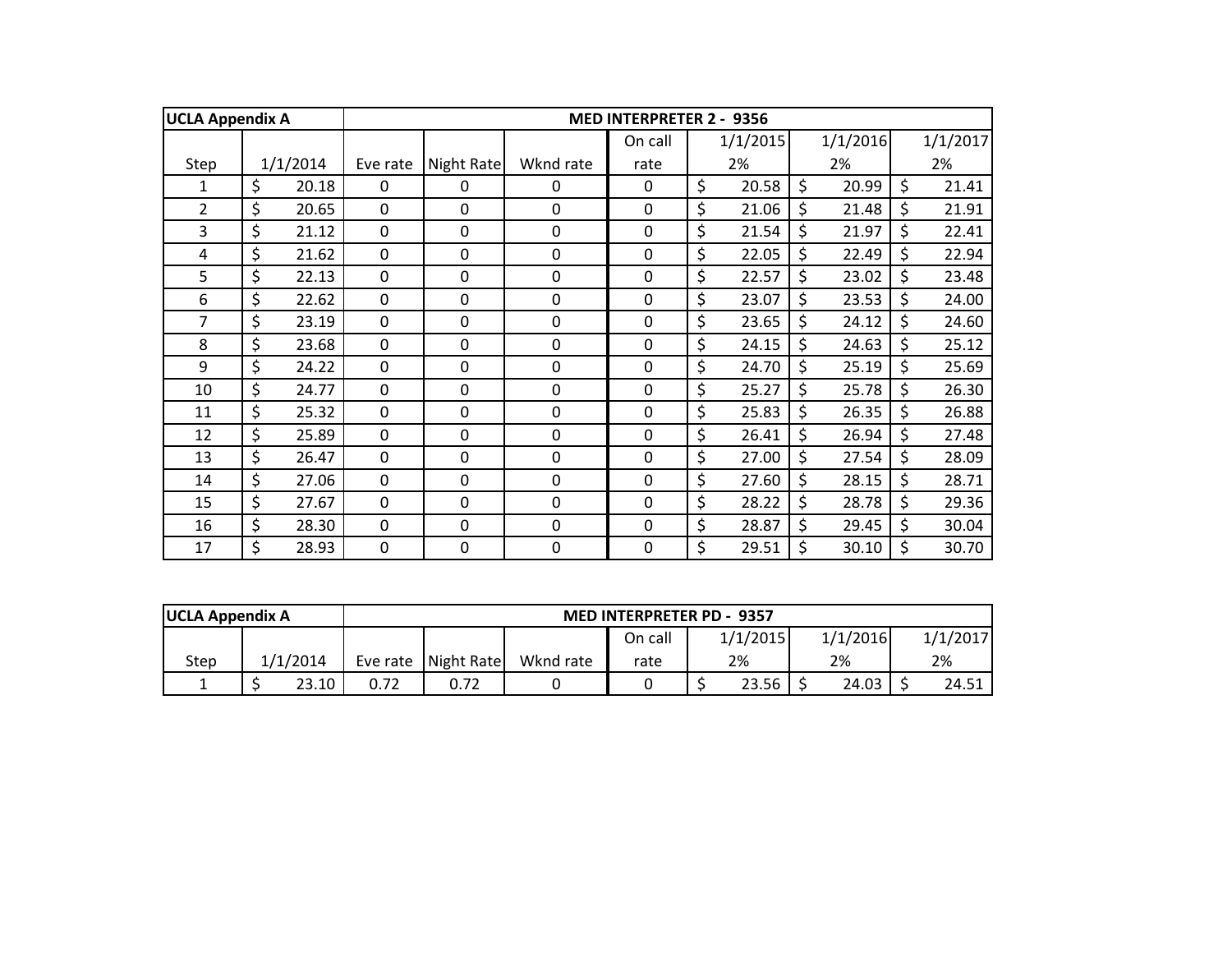|      | <b>UCLA Appendix A</b><br>CHILD LIFE SPEC 1 PD - 9368 |          |          |            |           |         |  |          |          |          |
|------|-------------------------------------------------------|----------|----------|------------|-----------|---------|--|----------|----------|----------|
|      |                                                       |          |          |            |           | On call |  | 1/1/2015 | 1/1/2016 | 1/1/2017 |
| Step |                                                       | 1/1/2014 | Eve rate | Night Rate | Wknd rate | rate    |  | 2%       | 2%       | 2%       |
|      |                                                       | 28.26    |          |            |           |         |  | 28.83    | 29.41    | 30.00    |
|      |                                                       | 33.92    |          |            |           |         |  | 34.60    | 35.29    | 36.00    |
|      |                                                       | 39.57    |          |            |           |         |  | 40.36    | 41.17    | 41.99    |

| <b>UCLA Appendix A</b> |                |             |            |                  | <b>CHILD LIFE TEACHER 3</b> | - 9374         |                |                |
|------------------------|----------------|-------------|------------|------------------|-----------------------------|----------------|----------------|----------------|
|                        |                |             |            |                  | On call                     | 1/1/2015       | 1/1/2016       | 1/1/2017       |
| Step                   | 1/1/2014       | Eve rate    | Night Rate | Wknd rate        | rate                        | 2%             | 2%             | 2%             |
| 1                      | \$<br>5,477.00 | $\Omega$    | 0          | 0                | 0                           | \$<br>5,587.00 | \$<br>5,699.00 | 5,813.00       |
| $\overline{2}$         | 5,586.00<br>\$ | 0           | 0          | $\mathbf{0}$     | 0                           | \$<br>5,698.00 | 5,812.00<br>S  | 5,928.00       |
| 3                      | \$<br>5,698.00 | $\mathbf 0$ | 0          | $\mathbf 0$      | $\mathbf 0$                 | \$<br>5,812.00 | 5,928.00<br>Ś  | 6,047.00<br>\$ |
| 4                      | \$<br>5,814.00 | $\mathbf 0$ | 0          | $\boldsymbol{0}$ | 0                           | \$<br>5,930.00 | 6,049.00<br>\$ | 6,170.00<br>\$ |
| 5                      | \$<br>5,928.00 | 0           | 0          | $\boldsymbol{0}$ | 0                           | \$<br>6,047.00 | 6,168.00<br>\$ | \$<br>6,291.00 |
| 6                      | 6,045.00<br>\$ | $\mathbf 0$ | 0          | $\boldsymbol{0}$ | 0                           | \$<br>6,166.00 | 6,289.00<br>\$ | 6,415.00<br>\$ |
| 7                      | \$<br>6,168.00 | 0           | 0          | $\mathbf 0$      | 0                           | \$<br>6,291.00 | \$<br>6,417.00 | \$<br>6,545.00 |
| 8                      | \$<br>6,290.00 | 0           | 0          | 0                | 0                           | \$<br>6,416.00 | 6,544.00<br>\$ | 6,675.00<br>\$ |
| 9                      | 6,415.00<br>\$ | $\mathbf 0$ | 0          | 0                | 0                           | \$<br>6,543.00 | 6,674.00<br>Ś  | 6,807.00<br>\$ |
| 10                     | \$<br>6,547.00 | $\mathbf 0$ | 0          | 0                | 0                           | \$<br>6,678.00 | 6,812.00<br>\$ | 6,948.00<br>\$ |
| 11                     | \$<br>6,676.00 | $\mathbf 0$ | 0          | $\mathbf 0$      | 0                           | \$<br>6,810.00 | \$<br>6,946.00 | \$<br>7,085.00 |
| 12                     | \$<br>6,809.00 | 0           | 0          | 0                | 0                           | \$<br>6,945.00 | \$<br>7,084.00 | \$<br>7,226.00 |
| 13                     | \$<br>6,944.00 | 0           | 0          | $\Omega$         | 0                           | \$<br>7,083.00 | 7,225.00<br>\$ | \$<br>7,370.00 |
| 14                     | \$<br>7,084.00 | 0           | 0          | 0                | 0                           | \$<br>7,226.00 | \$<br>7,371.00 | \$<br>7,518.00 |
| 15                     | \$<br>7,226.00 | $\mathbf 0$ | 0          | $\mathbf 0$      | $\pmb{0}$                   | \$<br>7,371.00 | 7,518.00       | 7,668.00       |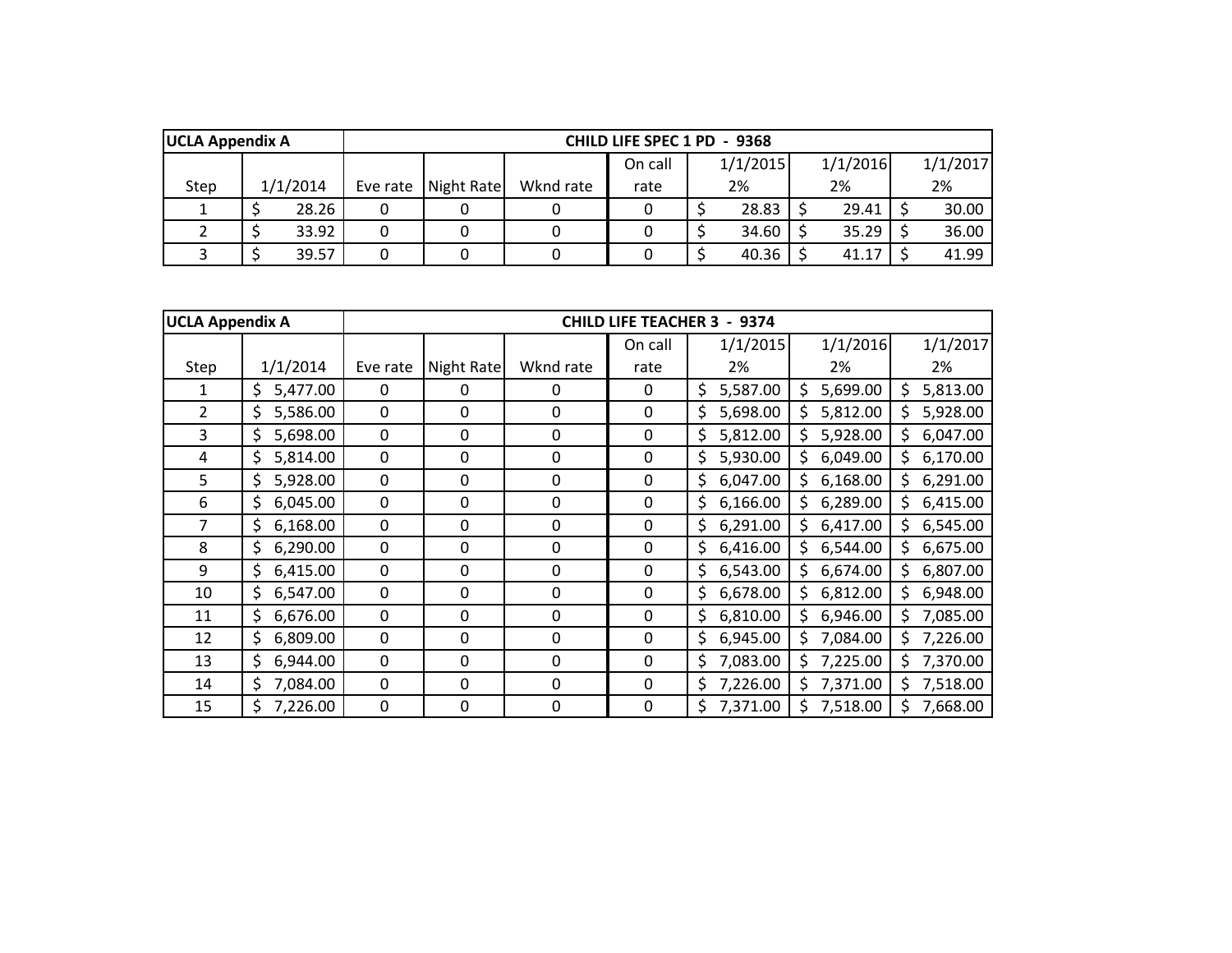| <b>UCLA Appendix A</b> |                |          |            |             | <b>CHILD LIFE TEACHER 2</b> | 9375<br>$\blacksquare$ |                |                 |
|------------------------|----------------|----------|------------|-------------|-----------------------------|------------------------|----------------|-----------------|
|                        |                |          |            |             | On call                     | 1/1/2015               | 1/1/2016       | 1/1/2017        |
| Step                   | 1/1/2014       | Eve rate | Night Rate | Wknd rate   | rate                        | 2%                     | 2%             | 2%              |
| 1                      | 5,114.00<br>\$ | 0        | 0          | 0           | 0                           | \$<br>5,216.00         | 5,320.00<br>Ś  | 5,426.00<br>Ś.  |
| $\overline{2}$         | \$<br>5,216.00 | 0        | 0          | 0           | 0                           | \$<br>5,320.00         | 5,426.00       | 5,535.00<br>Ś.  |
| 3                      | \$<br>5,320.00 | 0        | 0          | 0           | 0                           | \$<br>5,426.00         | 5,535.00       | 5,646.00        |
| 4                      | \$<br>5,427.00 | 0        | 0          | 0           | 0                           | \$<br>5,536.00         | 5,647.00       | 5,760.00<br>Ś.  |
| 5                      | \$<br>5,537.00 | 0        | 0          | 0           | 0                           | \$<br>5,648.00         | 5,761.00<br>Ś  | \$.<br>5,876.00 |
| 6                      | \$<br>5,646.00 | 0        | 0          | 0           | 0                           | 5,759.00<br>\$         | \$<br>5,874.00 | \$.<br>5,991.00 |
| 7                      | \$<br>5,758.00 | 0        | 0          | 0           | 0                           | \$<br>5,873.00         | \$<br>5,990.00 | \$<br>6,110.00  |
| 8                      | \$<br>5,873.00 | 0        | 0          | 0           | 0                           | \$<br>5,990.00         | \$<br>6,110.00 | \$<br>6,232.00  |
| 9                      | \$<br>5,990.00 | 0        | 0          | 0           | $\mathbf{0}$                | \$<br>6,110.00         | 6,232.00<br>Ś  | 6,357.00<br>Ś.  |
| 10                     | \$<br>6,111.00 | 0        | 0          | $\mathbf 0$ | $\mathbf 0$                 | 6,233.00<br>\$         | 6,358.00<br>Ś  | 6,485.00<br>Ś.  |
| 11                     | 6,235.00<br>\$ | 0        | 0          | $\mathbf 0$ | $\mathbf 0$                 | 6,360.00<br>\$         | 6,487.00<br>\$ | 6,617.00<br>\$. |
| 12                     | 6,358.00<br>\$ | 0        | 0          | $\mathbf 0$ | $\mathbf 0$                 | \$<br>6,485.00         | 6,615.00<br>\$ | 6,747.00<br>Ś.  |
| 13                     | \$<br>6,485.00 | 0        | 0          | 0           | $\mathbf{0}$                | \$<br>6,615.00         | \$<br>6,747.00 | \$.<br>6,882.00 |
| 14                     | \$<br>6,614.00 | 0        | 0          | 0           | $\mathbf{0}$                | \$<br>6,746.00         | 6,881.00       | 7,019.00<br>Ś.  |
| 15                     | Ś<br>6,748.00  | 0        | 0          | 0           | 0                           | Ś<br>6,883.00          | 7,021.00       | 7,161.00        |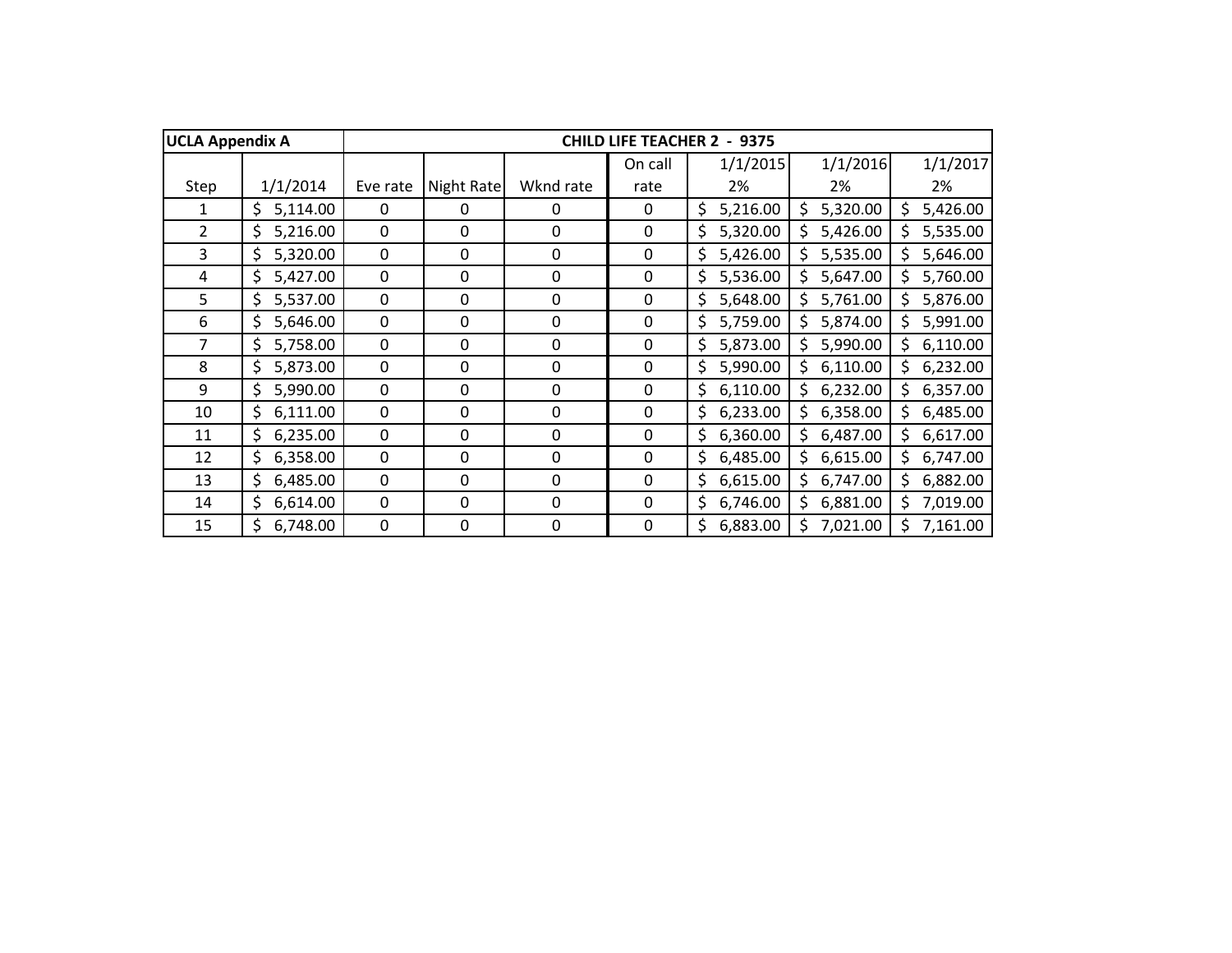| <b>UCLA Appendix A</b> |                |                  |             |                  | <b>CHILD LIFE TEACHER 1</b> | $-9376$        |                |                 |
|------------------------|----------------|------------------|-------------|------------------|-----------------------------|----------------|----------------|-----------------|
|                        |                |                  |             |                  | On call                     | 1/1/2015       | 1/1/2016       | 1/1/2017        |
| Step                   | 1/1/2014       | Eve rate         | Night Rate  | Wknd rate        | rate                        | 2%             | 2%             | 2%              |
| 1                      | \$<br>4,648.00 | $\Omega$         | 0           | 0                | 0                           | \$<br>4,741.00 | 4,836.00<br>\$ | \$<br>4,933.00  |
| $\overline{2}$         | \$<br>4,742.00 | 0                | 0           | 0                | 0                           | \$<br>4,837.00 | 4,934.00<br>\$ | 5,033.00<br>S   |
| $\overline{3}$         | \$<br>4,835.00 | $\mathbf 0$      | 0           | $\mathbf 0$      | 0                           | \$<br>4,932.00 | 5,031.00<br>Ś  | 5,132.00<br>\$  |
| 4                      | \$<br>4,932.00 | $\boldsymbol{0}$ | 0           | $\mathbf 0$      | 0                           | \$<br>5,031.00 | 5,132.00<br>\$ | 5,235.00<br>Ś.  |
| 5                      | \$<br>5,030.00 | 0                | 0           | $\boldsymbol{0}$ | 0                           | \$<br>5,131.00 | 5,234.00<br>Ś  | 5,339.00<br>Ś.  |
| 6                      | \$<br>5,133.00 | 0                | 0           | $\boldsymbol{0}$ | 0                           | \$<br>5,236.00 | \$<br>5,341.00 | \$.<br>5,448.00 |
| 7                      | \$<br>5,235.00 | 0                | $\mathbf 0$ | $\boldsymbol{0}$ | 0                           | \$<br>5,340.00 | 5,447.00<br>\$ | \$<br>5,556.00  |
| 8                      | \$<br>5,339.00 | 0                | $\mathbf 0$ | $\mathbf 0$      | 0                           | \$<br>5,446.00 | \$<br>5,555.00 | \$<br>5,666.00  |
| 9                      | \$<br>5,448.00 | 0                | 0           | 0                | 0                           | \$<br>5,557.00 | 5,668.00<br>Ś  | Ś.<br>5,781.00  |
| 10                     | \$<br>5,555.00 | 0                | 0           | 0                | 0                           | 5,666.00<br>\$ | 5,779.00<br>\$ | 5,895.00<br>\$. |
| 11                     | \$<br>5,667.00 | 0                | 0           | 0                | 0                           | 5,780.00<br>\$ | 5,896.00<br>\$ | 6,014.00<br>Ś.  |
| 12                     | \$<br>5,779.00 | 0                | 0           | $\mathbf 0$      | 0                           | \$<br>5,895.00 | 6,013.00<br>\$ | 6,133.00<br>\$. |
| 13                     | \$<br>5,894.00 | 0                | 0           | $\mathbf 0$      | 0                           | 6,012.00<br>\$ | 6,132.00<br>\$ | 6,255.00<br>\$. |
| 14                     | \$<br>6,012.00 | 0                | 0           | 0                | 0                           | \$<br>6,132.00 | \$<br>6,255.00 | 6,380.00<br>Ś.  |
| 15                     | \$<br>6,135.00 | 0                | 0           | $\mathbf 0$      | 0                           | \$<br>6,258.00 | \$<br>6,383.00 | \$<br>6,511.00  |

| <b>UCLA Appendix A</b> |          | <b>CHILD LIFE TEACHER 1 PD - 9379</b> |            |           |         |  |          |  |          |  |          |
|------------------------|----------|---------------------------------------|------------|-----------|---------|--|----------|--|----------|--|----------|
|                        |          |                                       |            |           | On call |  | 1/1/2015 |  | 1/1/2016 |  | 1/1/2017 |
| Step                   | 1/1/2014 | Eve rate                              | Night Rate | Wknd rate | rate    |  | 2%       |  | 2%       |  | 2%       |
|                        | 27.17    |                                       |            |           |         |  | 27.71    |  | 28.26    |  | 28.83    |
|                        | 32.61    |                                       |            |           |         |  | 33.26    |  | 33.93    |  | 34.61    |
|                        | 38.04    |                                       |            |           |         |  | 38.80    |  | 39.58    |  | 40.37    |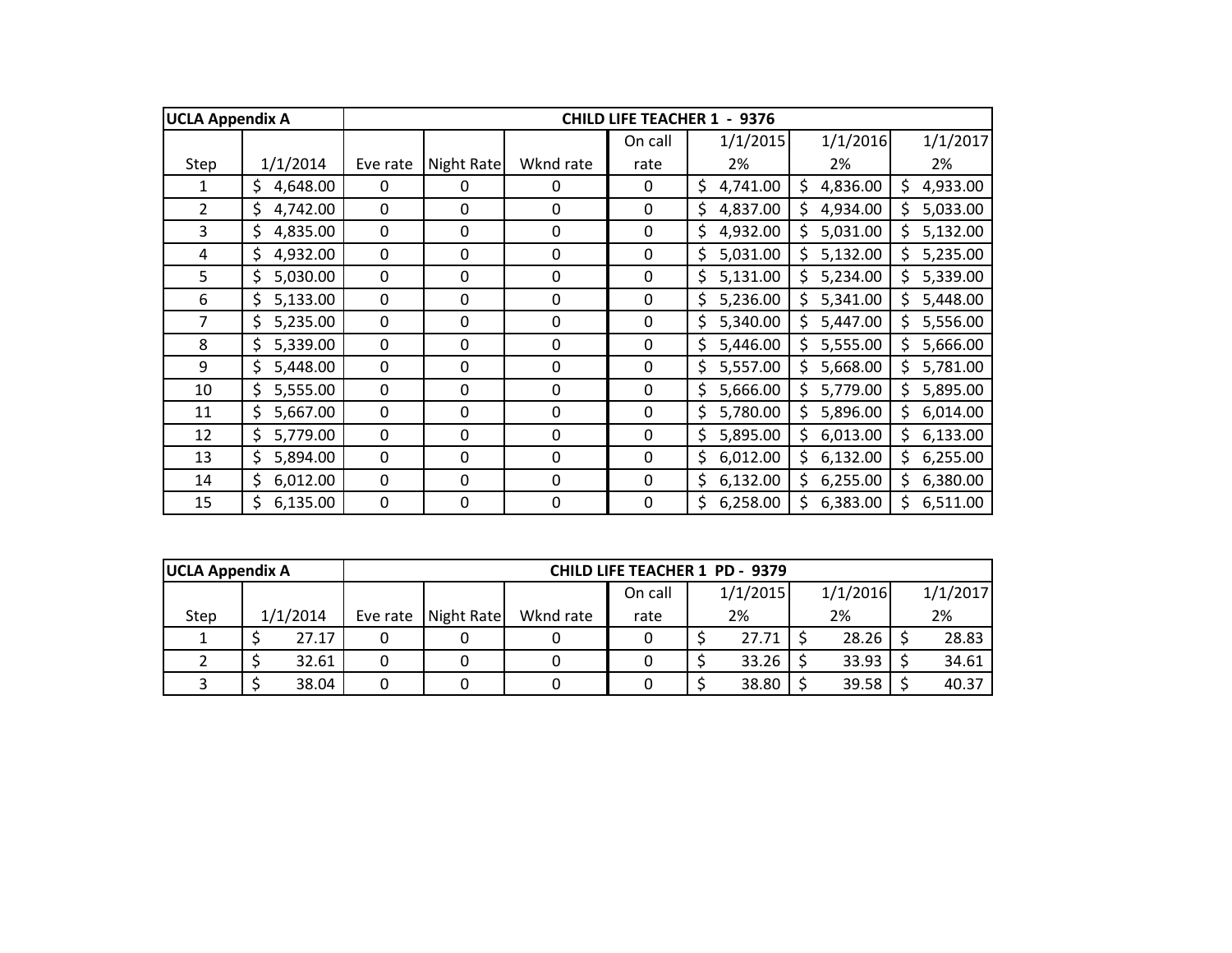| <b>UCLA Appendix A</b> |                |             |             |             | <b>PSYCHOLOGIST 2</b> | 9383           |                |                 |
|------------------------|----------------|-------------|-------------|-------------|-----------------------|----------------|----------------|-----------------|
|                        |                |             |             |             | On call               | 1/1/2015       | 1/1/2016       | 1/1/2017        |
| Step                   | 1/1/2014       | Eve rate    | Night Rate  | Wknd rate   | rate                  | 2%             | 2%             | 2%              |
| 1                      | \$<br>8,097.00 | $\Omega$    | 0           | 0           | 10                    | \$<br>8,259.00 | \$<br>8,424.00 | \$<br>8,592.00  |
| $\overline{2}$         | \$<br>8,261.00 | 0           | 0           | 0           | 10                    | \$<br>8,426.00 | 8,595.00<br>Ś  | Ś.<br>8,767.00  |
| 3                      | \$<br>8,425.00 | 0           | 0           | 0           | 10                    | \$<br>8,594.00 | \$<br>8,766.00 | \$.<br>8,941.00 |
| 4                      | \$<br>8,594.00 | $\mathbf 0$ | 0           | $\pmb{0}$   | 10                    | \$<br>8,766.00 | \$<br>8,941.00 | 9,120.00<br>\$. |
| 5                      | \$<br>8,766.00 | $\mathbf 0$ | 0           | $\mathbf 0$ | 10                    | \$<br>8,941.00 | \$<br>9,120.00 | \$<br>9,302.00  |
| 6                      | \$<br>8,942.00 | 0           | 0           | $\mathbf 0$ | 10                    | \$<br>9,121.00 | \$<br>9,303.00 | \$<br>9,489.00  |
| $\overline{7}$         | \$<br>9,120.00 | 0           | 0           | 0           | 10                    | \$<br>9,302.00 | \$<br>9,488.00 | \$<br>9,678.00  |
| 8                      | \$<br>9,302.00 | 0           | 0           | $\mathbf 0$ | 10                    | \$<br>9,488.00 | 9,678.00<br>Ś  | 9,872.00<br>\$. |
| 9                      | \$<br>9,489.00 | 0           | 0           | 0           | 10                    | \$<br>9,679.00 | 9,873.00<br>\$ | \$10,070.00     |
| 10                     | \$<br>9,676.00 | $\Omega$    | 0           | $\mathbf 0$ | 10                    | 9,870.00<br>\$ | \$10,067.00    | \$10,268.00     |
| 11                     | \$<br>9,872.00 | 0           | $\mathbf 0$ | $\mathbf 0$ | 10                    | \$10,069.00    | \$10,270.00    | \$10,475.00     |
| 12                     | \$10,070.00    | 0           | $\mathbf 0$ | $\mathbf 0$ | 10                    | \$10,271.00    | \$10,476.00    | \$10,686.00     |
| 13                     | \$10,269.00    | 0           | 0           | 0           | 10                    | \$10,474.00    | \$10,683.00    | \$10,897.00     |
| 14                     | \$10,472.00    | 0           | 0           | $\mathbf 0$ | 10                    | \$10,681.00    | \$10,895.00    | \$11,113.00     |
| 15                     | \$10,681.00    | $\mathbf 0$ | 0           | 0           | 10                    | \$10,895.00    | \$11,113.00    | \$11,335.00     |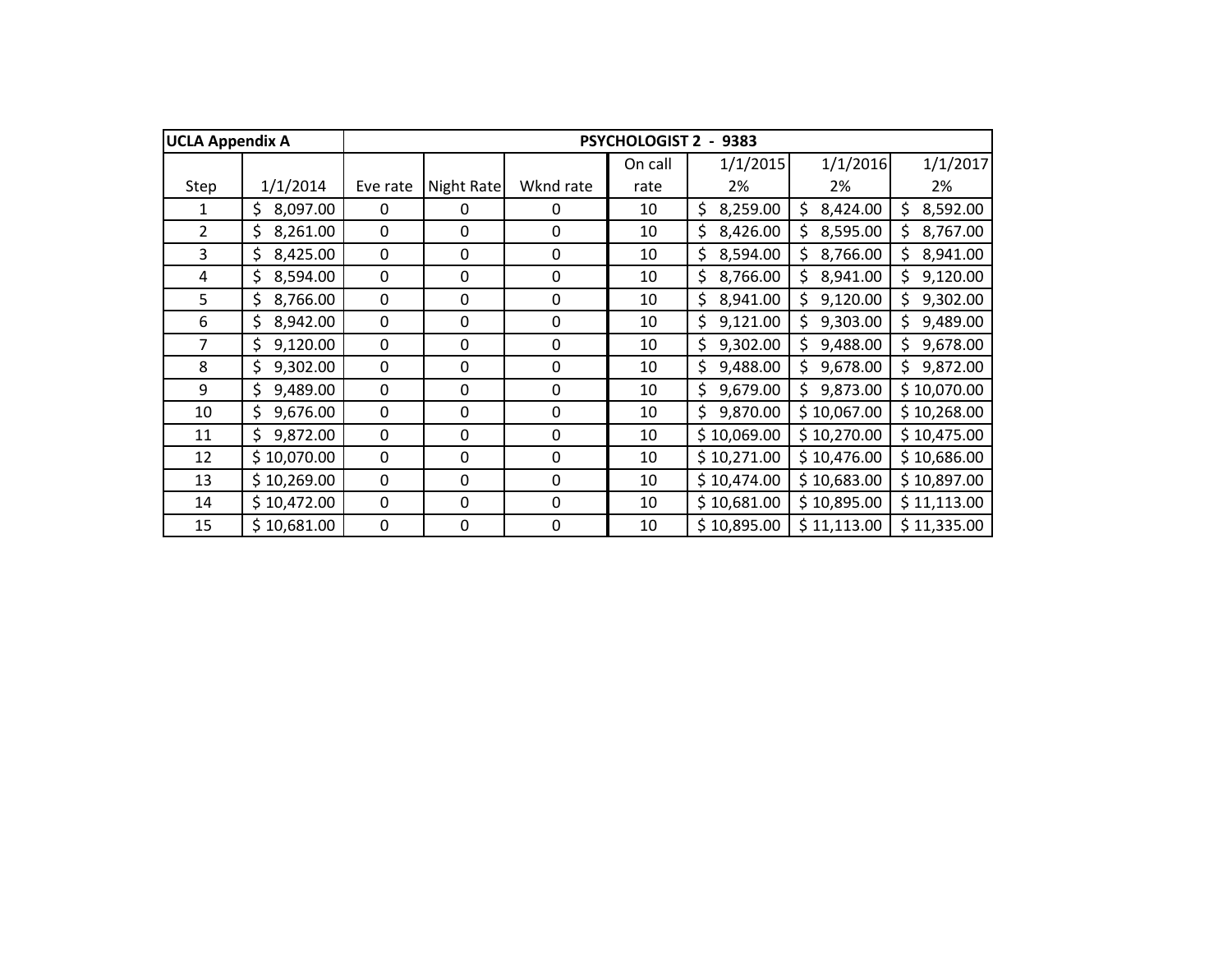| <b>UCLA Appendix A</b> |                |          |            |             | <b>PSYCHOLOGIST 1</b> | 9384           |                 |                 |
|------------------------|----------------|----------|------------|-------------|-----------------------|----------------|-----------------|-----------------|
|                        |                |          |            |             | On call               | 1/1/2015       | 1/1/2016        | 1/1/2017        |
| Step                   | 1/1/2014       | Eve rate | Night Rate | Wknd rate   | rate                  | 2%             | 2%              | 2%              |
| 1                      | 7,363.00<br>\$ | $\Omega$ | 0          | 0           | 10                    | \$<br>7,510.00 | 7,660.00<br>\$  | 7,813.00<br>\$  |
| $\overline{2}$         | \$<br>7,509.00 | 0        | 0          | 0           | 10                    | \$<br>7,659.00 | 7,812.00<br>S   | 7,968.00<br>Ś.  |
| 3                      | \$<br>7,660.00 | 0        | 0          | 0           | 10                    | \$<br>7,813.00 | \$<br>7,969.00  | \$.<br>8,128.00 |
| 4                      | \$<br>7,812.00 | 0        | 0          | 0           | 10                    | \$<br>7,968.00 | \$.<br>8,127.00 | 8,290.00<br>\$. |
| 5                      | \$<br>7,969.00 | 0        | 0          | $\mathbf 0$ | 10                    | \$<br>8,128.00 | \$<br>8,291.00  | \$<br>8,457.00  |
| 6                      | \$<br>8,129.00 | 0        | 0          | $\mathbf 0$ | 10                    | \$<br>8,292.00 | \$<br>8,458.00  | \$.<br>8,627.00 |
| $\overline{7}$         | \$<br>8,291.00 | 0        | 0          | 0           | 10                    | \$<br>8,457.00 | \$<br>8,626.00  | \$<br>8,799.00  |
| 8                      | \$<br>8,456.00 | 0        | 0          | 0           | 10                    | 8,625.00<br>\$ | 8,798.00<br>Ś   | 8,974.00<br>Ś.  |
| 9                      | \$<br>8,626.00 | 0        | 0          | 0           | 10                    | 8,799.00<br>\$ | 8,975.00<br>\$  | 9,155.00<br>\$  |
| 10                     | 8,800.00<br>\$ | $\Omega$ | 0          | $\Omega$    | 10                    | 8,976.00<br>\$ | 9,156.00<br>\$  | 9,339.00<br>Ś.  |
| 11                     | \$<br>8,975.00 | 0        | 0          | $\mathbf 0$ | 10                    | \$<br>9,155.00 | 9,338.00<br>\$  | 9,525.00<br>\$. |
| 12                     | \$<br>9,154.00 | 0        | 0          | $\mathbf 0$ | 10                    | \$<br>9,337.00 | 9,524.00<br>\$  | 9,714.00<br>\$. |
| 13                     | \$<br>9,338.00 | 0        | 0          | 0           | 10                    | \$<br>9,525.00 | \$<br>9,716.00  | \$<br>9,910.00  |
| 14                     | \$<br>9,519.00 | 0        | 0          | $\mathbf 0$ | 10                    | \$<br>9,709.00 | Ś.<br>9,903.00  | \$10,101.00     |
| 15                     | Ś<br>9,710.00  | 0        | 0          | 0           | 10                    | \$<br>9,904.00 | \$10,102.00     | \$10,304.00     |

| <b>UCLA Appendix A</b> |          |          | <b>PSYCHOLOGIST 1 PD - 9385</b> |           |         |  |          |  |          |  |          |  |  |
|------------------------|----------|----------|---------------------------------|-----------|---------|--|----------|--|----------|--|----------|--|--|
|                        |          |          |                                 |           | On call |  | 1/1/2015 |  | 1/1/2016 |  | 1/1/2017 |  |  |
| Step                   | 1/1/2014 | Eve rate | Night Rate                      | Wknd rate | rate    |  | 2%       |  | 2%       |  | 2%       |  |  |
|                        | 37.92    |          |                                 |           | 10      |  | 38.68    |  | 39.45    |  | 40.24    |  |  |
|                        | 41.10    |          |                                 |           | 10      |  | 41.92    |  | 42.76    |  | 43.62    |  |  |
|                        | 44.25    |          |                                 |           | 10      |  | 45.14    |  | 46.04    |  | 46.96    |  |  |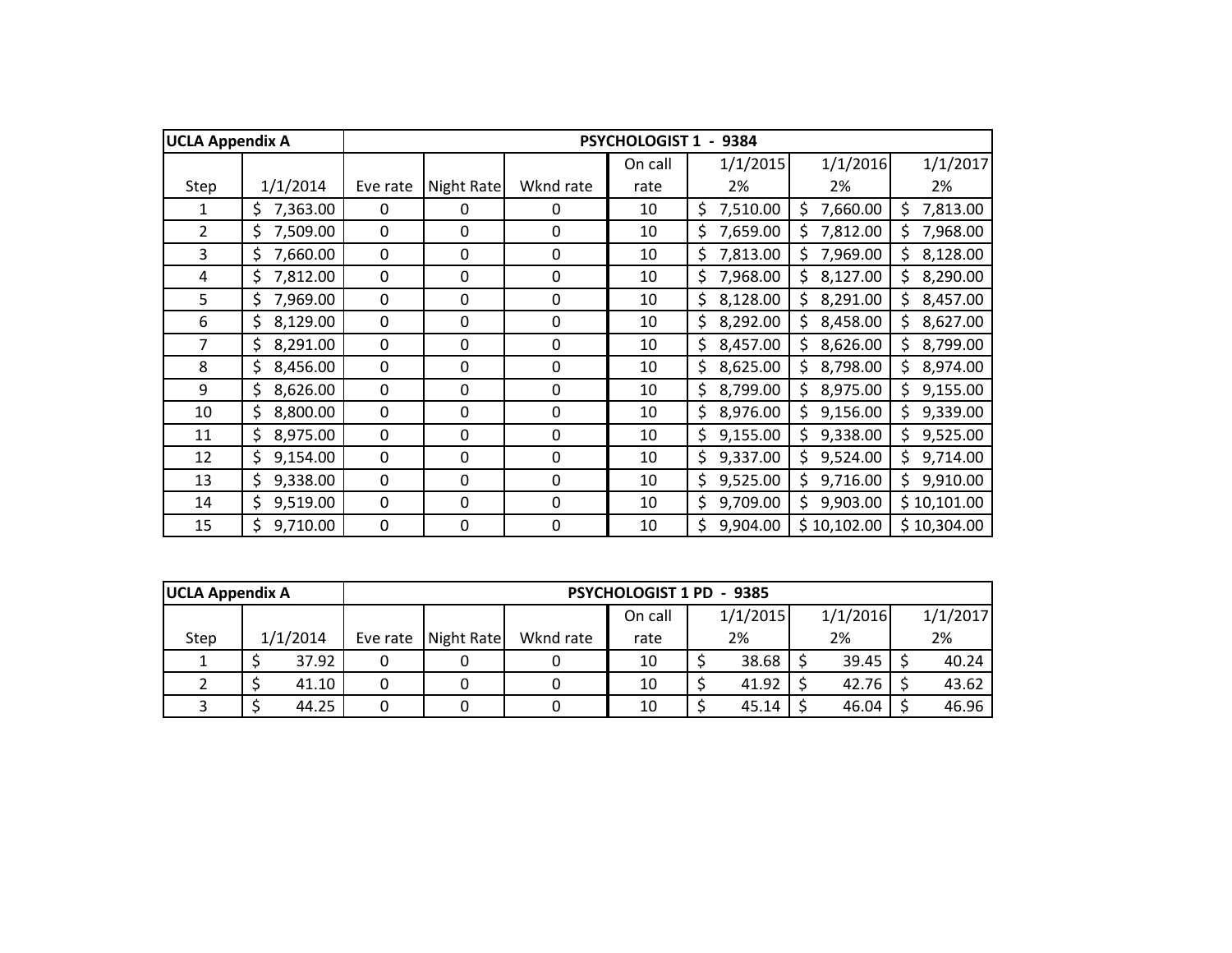| <b>UCLA Appendix A</b> |          |          |            |           | <b>PSYCHOLOGIST 2 PD - 9386</b> |          |       |          |  |          |
|------------------------|----------|----------|------------|-----------|---------------------------------|----------|-------|----------|--|----------|
|                        |          |          |            |           | On call                         | 1/1/2015 |       | 1/1/2016 |  | 1/1/2017 |
| Step                   | 1/1/2014 | Eve rate | Night Rate | Wknd rate | rate                            | 2%<br>2% |       | 2%       |  |          |
|                        | 41.72    |          |            |           | 10                              | 42.55    | 43.40 |          |  | 44.27    |
|                        | 47.41    |          |            |           | 10                              | 48.36    |       | 49.33    |  | 50.32    |
|                        | 53.09    |          |            |           | 10                              | 54.15    |       | 55.23    |  | 56.33    |

| <b>UCLA Appendix A</b> |             |             |            |             | <b>PSYCHOMETRIST SR - 9392</b> |             |             |             |
|------------------------|-------------|-------------|------------|-------------|--------------------------------|-------------|-------------|-------------|
|                        |             |             |            |             | On call                        | 1/1/2015    | 1/1/2016    | 1/1/2017    |
| Step                   | 1/1/2014    | Eve rate    | Night Rate | Wknd rate   | rate                           | 2%          | 2%          | 2%          |
| 1                      | \$<br>23.65 | $\Omega$    | 0          | 0           | 0                              | \$<br>24.12 | \$<br>24.60 | \$<br>25.09 |
| $\overline{2}$         | \$<br>24.11 | $\Omega$    | 0          | $\Omega$    | 0                              | \$<br>24.59 | \$<br>25.08 | \$<br>25.58 |
| 3                      | \$<br>24.60 | $\mathbf 0$ | 0          | $\Omega$    | 0                              | \$<br>25.09 | \$<br>25.59 | \$<br>26.10 |
| 4                      | \$<br>25.09 | 0           | 0          | 0           | 0                              | \$<br>25.59 | \$<br>26.10 | \$<br>26.62 |
| 5                      | \$<br>25.59 | $\mathbf 0$ | 0          | 0           | 0                              | \$<br>26.10 | \$<br>26.62 | \$<br>27.15 |
| 6                      | \$<br>26.11 | 0           | 0          | 0           | 0                              | \$<br>26.63 | \$<br>27.16 | \$<br>27.70 |
| 7                      | \$<br>26.62 | $\mathbf 0$ | 0          | 0           | 0                              | \$<br>27.15 | \$<br>27.69 | \$<br>28.24 |
| 8                      | \$<br>27.16 | $\mathbf 0$ | 0          | $\Omega$    | 0                              | \$<br>27.70 | \$<br>28.25 | \$<br>28.82 |
| 9                      | \$<br>27.70 | $\mathbf 0$ | 0          | $\mathbf 0$ | 0                              | \$<br>28.25 | \$<br>28.82 | \$<br>29.40 |
| 10                     | \$<br>28.25 | $\mathbf 0$ | 0          | $\mathbf 0$ | $\mathbf 0$                    | \$<br>28.82 | \$<br>29.40 | \$<br>29.99 |
| 11                     | \$<br>28.82 | $\mathbf 0$ | 0          | $\Omega$    | 0                              | \$<br>29.40 | \$<br>29.99 | \$<br>30.59 |
| 12                     | \$<br>29.39 | $\mathbf 0$ | 0          | $\mathbf 0$ | 0                              | \$<br>29.98 | \$<br>30.58 | \$<br>31.19 |
| 13                     | \$<br>29.98 | $\mathbf 0$ | 0          | 0           | 0                              | \$<br>30.58 | \$<br>31.19 | \$<br>31.81 |
| 14                     | \$<br>30.58 | $\mathbf 0$ | 0          | $\mathbf 0$ | 0                              | \$<br>31.19 | \$<br>31.81 | \$<br>32.45 |
| 15                     | \$<br>31.20 | 0           | 0          | 0           | 0                              | \$<br>31.82 | \$<br>32.46 | \$<br>33.11 |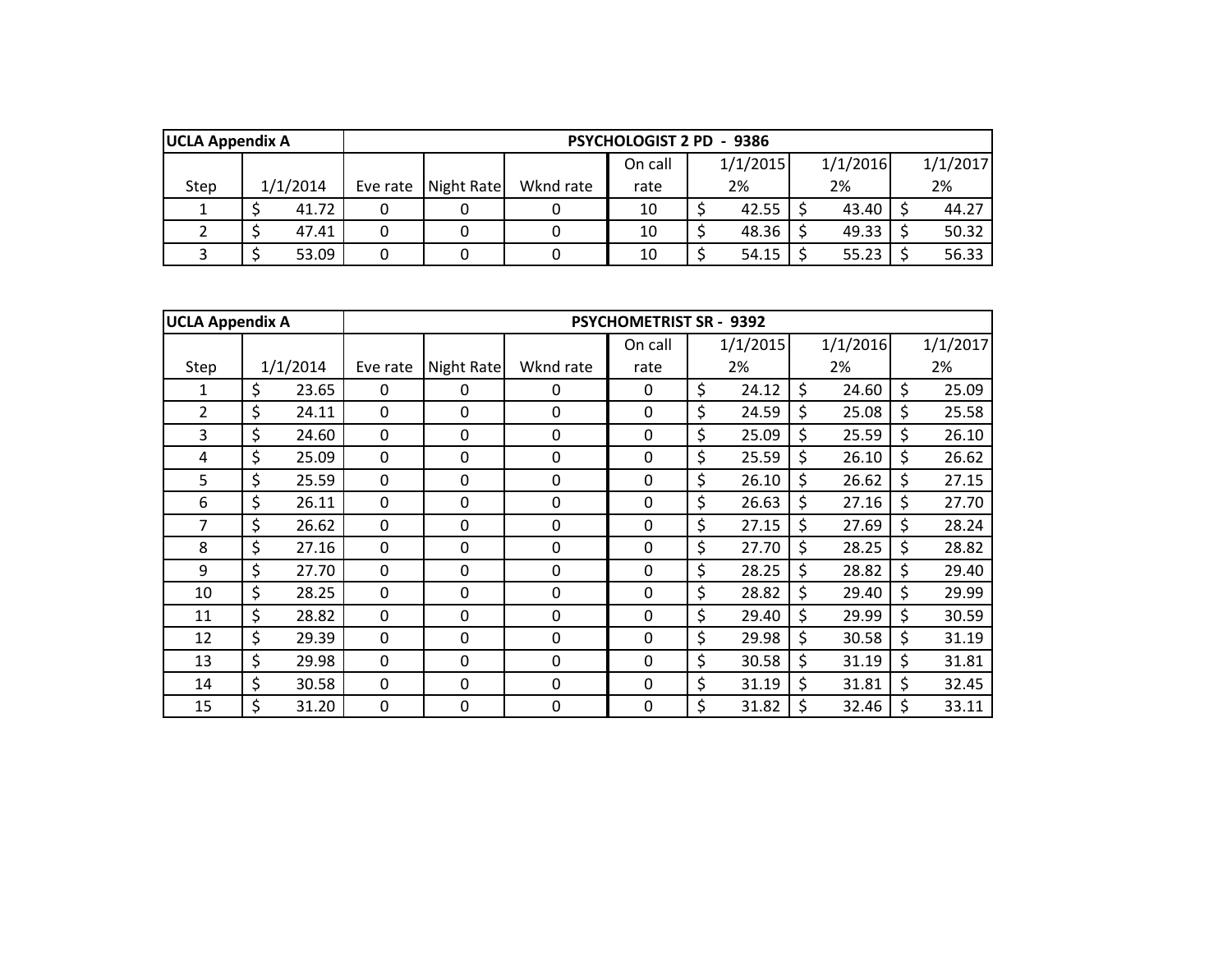| <b>UCLA Appendix A</b> |             |          |            |             | <b>PSYCHOMETRIST - 9393</b> |             |             |         |          |
|------------------------|-------------|----------|------------|-------------|-----------------------------|-------------|-------------|---------|----------|
|                        |             |          |            |             | On call                     | 1/1/2015    | 1/1/2016    |         | 1/1/2017 |
| Step                   | 1/1/2014    | Eve rate | Night Rate | Wknd rate   | rate                        | 2%          | 2%          |         | 2%       |
| $\mathbf{1}$           | \$<br>22.29 | 2.25     | 4          | $\Omega$    | $\Omega$                    | \$<br>22.74 | \$<br>23.19 | \$      | 23.65    |
| $\overline{2}$         | \$<br>22.75 | 2.25     | 4          | $\mathbf 0$ | $\mathbf 0$                 | \$<br>23.21 | \$<br>23.67 | \$      | 24.14    |
| $\overline{3}$         | \$<br>23.19 | 2.25     | 4          | 0           | $\mathbf 0$                 | \$<br>23.65 | \$<br>24.12 | $\zeta$ | 24.60    |
| 4                      | \$<br>23.65 | 2.25     | 4          | 0           | 0                           | \$<br>24.12 | \$<br>24.60 | \$      | 25.09    |
| 5                      | \$<br>24.13 | 2.25     | 4          | $\mathbf 0$ | $\mathbf 0$                 | \$<br>24.61 | \$<br>25.10 | \$      | 25.60    |
| 6                      | \$<br>24.61 | 2.25     | 4          | $\mathbf 0$ | $\pmb{0}$                   | \$<br>25.10 | \$<br>25.60 | \$      | 26.11    |
| $\overline{7}$         | \$<br>25.10 | 2.25     | 4          | 0           | $\mathbf 0$                 | \$<br>25.60 | \$<br>26.11 | \$      | 26.63    |
| 8                      | \$<br>25.60 | 2.25     | 4          | 0           | $\mathbf 0$                 | \$<br>26.11 | \$<br>26.63 | \$      | 27.16    |
| 9                      | \$<br>26.12 | 2.25     | 4          | $\mathbf 0$ | $\mathbf 0$                 | \$<br>26.64 | \$<br>27.17 | \$      | 27.71    |
| 10                     | \$<br>26.65 | 2.25     | 4          | $\mathbf 0$ | $\mathbf 0$                 | \$<br>27.18 | \$<br>27.72 | \$      | 28.27    |
| 11                     | \$<br>27.18 | 2.25     | 4          | $\mathbf 0$ | $\mathbf 0$                 | \$<br>27.72 | \$<br>28.27 | \$      | 28.84    |
| 12                     | \$<br>27.73 | 2.25     | 4          | $\mathbf 0$ | $\mathbf 0$                 | \$<br>28.28 | \$<br>28.85 | \$      | 29.43    |
| 13                     | \$<br>28.27 | 2.25     | 4          | $\mathbf 0$ | $\mathbf 0$                 | \$<br>28.84 | \$<br>29.42 | \$      | 30.01    |
| 14                     | \$<br>28.83 | 2.25     | 4          | 0           | 0                           | \$<br>29.41 | \$<br>30.00 | \$      | 30.60    |
| 15                     | \$<br>29.41 | 2.25     | 4          | $\mathbf 0$ | $\mathbf 0$                 | \$<br>30.00 | \$<br>30.60 | \$      | 31.21    |

| <b>UCLA Appendix A</b> |          |       |                       |           | CASE MGR PD - 9463 |          |          |          |
|------------------------|----------|-------|-----------------------|-----------|--------------------|----------|----------|----------|
|                        |          |       |                       |           | On call            | 1/1/2015 | 1/1/2016 | 1/1/2017 |
| Step                   | 1/1/2014 |       | Eve rate   Night Rate | Wknd rate | rate               | 2%       | 2%       | 2%       |
|                        |          | 65.24 |                       |           |                    | 66.54    | 67.87    | 69.23    |

| <b>UCLA Appendix A</b> |          |       |                       |           | <b>RECREATION THER PD - 9467</b> |          |          |          |
|------------------------|----------|-------|-----------------------|-----------|----------------------------------|----------|----------|----------|
|                        |          |       |                       |           | On call                          | 1/1/2015 | 1/1/2016 | 1/1/2017 |
| Step                   | 1/1/2014 |       | Eve rate   Night Rate | Wknd rate | rate                             | 2%       | 2%       | 2%       |
|                        |          | 44.35 |                       |           |                                  | 45.24    | 46.14    | 47.06    |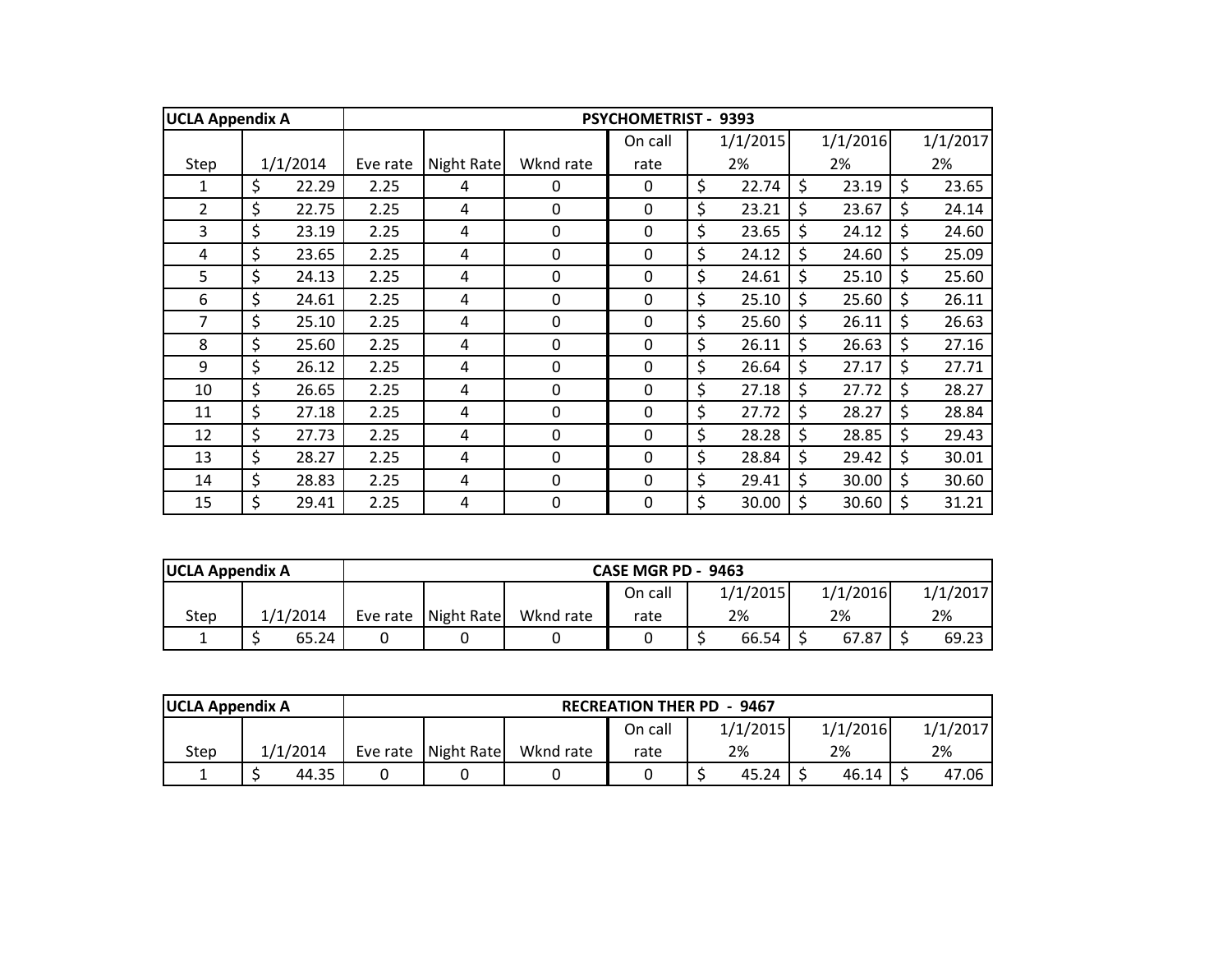| <b>UCLA Appendix A</b> |          |       |          |            |           | <b>SPEECH PATHOLOGIST SR PD - 9469</b> |    |          |       |          |          |
|------------------------|----------|-------|----------|------------|-----------|----------------------------------------|----|----------|-------|----------|----------|
|                        |          |       |          |            |           | On call                                |    | 1/1/2015 |       | 1/1/2016 | 1/1/2017 |
| Step                   | 1/1/2014 |       | Eve rate | Night Rate | Wknd rate | rate                                   | 2% |          |       | 2%       | 2%       |
|                        |          | 55.78 |          |            |           |                                        |    | 56.90    | 58.04 |          | 59.20    |
|                        |          | 61.97 |          |            |           |                                        |    | 63.21    | 64.47 |          | 65.76    |
|                        |          | 68.17 |          |            |           |                                        |    | 69.53    |       | 70.92    | 72.34    |

| <b>UCLA Appendix A</b> |                 | <b>SPEECH PATHOLOGIST SR - 9472</b> |             |             |             |                 |                 |                 |  |
|------------------------|-----------------|-------------------------------------|-------------|-------------|-------------|-----------------|-----------------|-----------------|--|
|                        |                 |                                     |             |             | On call     | 1/1/2015        | 1/1/2016        | 1/1/2017        |  |
| Step                   | 1/1/2014        | Eve rate                            | Night Rate  | Wknd rate   | rate        | 2%              | 2%              | 2%              |  |
| 1                      | 7,880.00<br>S.  | $\mathbf 0$                         | 0           | 0           | $\mathbf 0$ | 8,038.00<br>Ś.  | 8,199.00<br>S.  | \$.<br>8,363.00 |  |
| 2                      | 8,038.00<br>S.  | $\mathbf 0$                         | $\mathbf 0$ | $\mathbf 0$ | $\mathbf 0$ | 8,199.00<br>\$. | 8,363.00<br>\$. | 8,530.00<br>\$. |  |
| 3                      | \$8,198.00      | $\mathbf 0$                         | 0           | $\mathbf 0$ | $\mathbf 0$ | 8,362.00<br>\$. | 8,529.00<br>Ś.  | \$.<br>8,700.00 |  |
| 4                      | 8,362.00<br>\$. | $\mathbf 0$                         | 0           | $\mathbf 0$ | $\mathbf 0$ | 8,529.00<br>\$  | 8,700.00<br>Ś.  | 8,874.00<br>\$. |  |
| 5                      | 8,531.00<br>\$. | $\mathbf 0$                         | 0           | 0           | $\mathbf 0$ | 8,702.00<br>\$. | Ś.<br>8,876.00  | Ś.<br>9,054.00  |  |
| 6                      | 8,698.00<br>Ś.  | $\mathbf 0$                         | 0           | 0           | 0           | Ś.<br>8,872.00  | 9,049.00        | 9,230.00        |  |
| 7                      | 8,874.00<br>S.  | 0                                   | 0           | 0           | $\mathbf 0$ | 9,051.00<br>Ś   | 9,232.00        | 9,417.00        |  |
| 8                      | 9,050.00        | 0                                   | 0           | 0           | $\mathbf 0$ | 9,231.00<br>Ś   | 9,416.00        | 9,604.00        |  |
| 9                      | 9,231.00        | 0                                   | 0           | 0           | 0           | 9,416.00        | 9,604.00        | 9,796.00        |  |
| 10                     | 9,417.00        | 0                                   | $\mathbf 0$ | 0           | 0           | 9,605.00        | 9,797.00        | 9,993.00<br>Ś.  |  |
| 11                     | 9,606.00        | 0                                   | $\mathbf 0$ | 0           | 0           | 9,798.00        | 9,994.00        | \$10,194.00     |  |
| 12                     | 9,797.00<br>\$. | 0                                   | $\mathbf 0$ | 0           | 0           | 9,993.00        | \$10,193.00     | \$10,397.00     |  |
| 13                     | 9,994.00        | 0                                   | $\mathbf 0$ | 0           | 0           | \$10,194.00     | \$10,398.00     | \$10,606.00     |  |
| 14                     | \$10,190.00     | $\mathbf 0$                         | $\mathbf 0$ | $\mathbf 0$ | 0           | \$10,394.00     | \$10,602.00     | \$10,814.00     |  |
| 15                     | \$10,393.00     | $\mathbf 0$                         | $\mathbf 0$ | $\mathbf 0$ | $\mathbf 0$ | \$10,601.00     | \$10,813.00     | \$11,029.00     |  |

| <b>UCLA Appendix A</b> |          |       | <b>AUDIOLOGIST SR PD - 9478</b> |           |         |    |          |    |          |  |          |  |  |  |
|------------------------|----------|-------|---------------------------------|-----------|---------|----|----------|----|----------|--|----------|--|--|--|
|                        |          |       |                                 |           | On call |    | 1/1/2015 |    | 1/1/2016 |  | 1/1/2017 |  |  |  |
| Step                   | 1/1/2014 |       | Eve rate   Night Rate           | Wknd rate | rate    | 2% |          | 2% |          |  | 2%       |  |  |  |
|                        |          | 54.67 |                                 |           |         |    | 55.76    |    | 56.88    |  | 58.02    |  |  |  |
|                        |          | 66.83 |                                 |           |         |    | 68.17    |    | 69.53    |  | 70.92    |  |  |  |